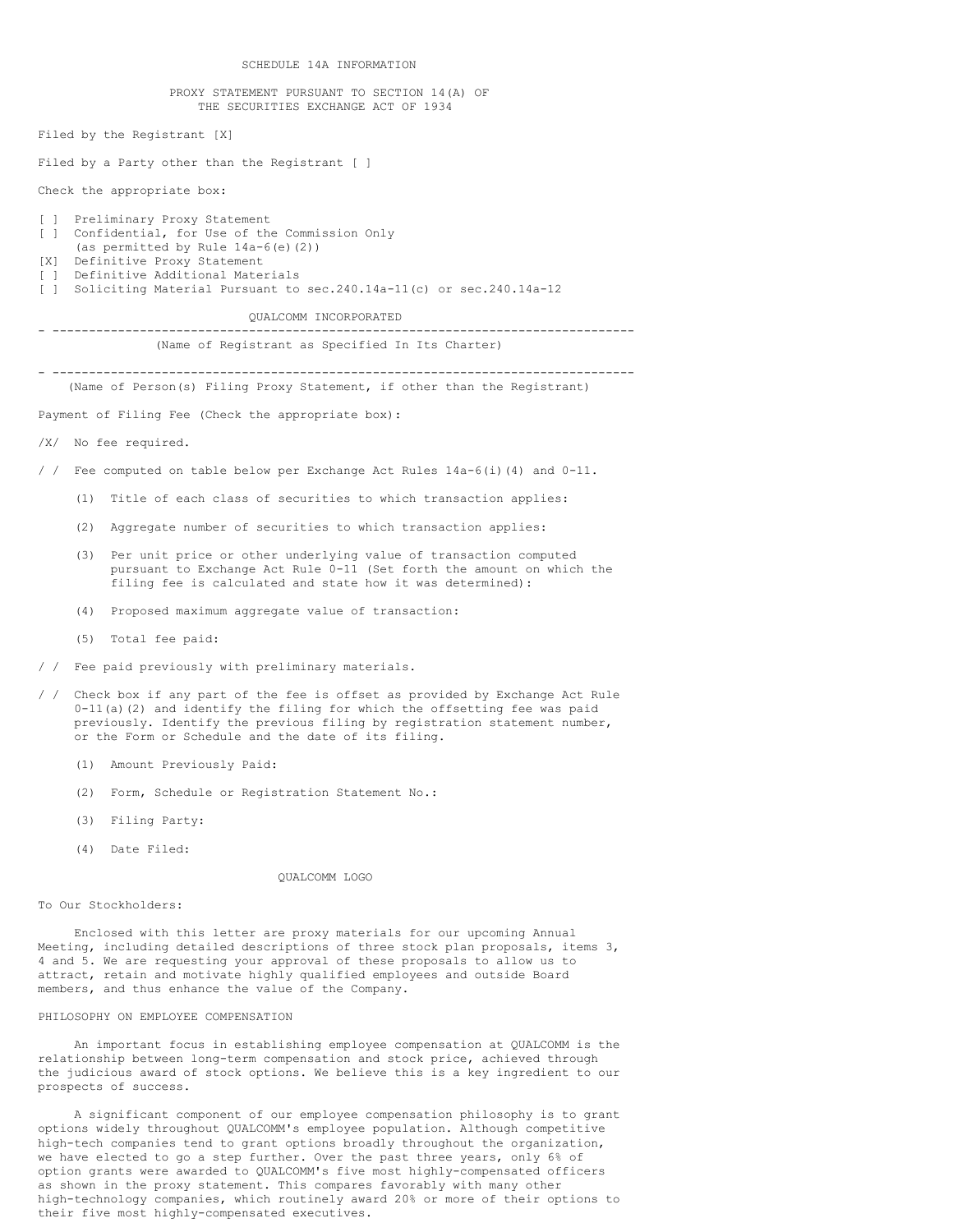The Board and management continue to examine the benefits and costs of QUALCOMM's compensation philosophy. The Company periodically engages compensation attorneys and consultants who advise the Company on the most effective methods and levels of employee stock compensation. This is admittedly a difficult process with many factors that must be frequently revisited.

First, we must ensure we are able to continue to hire and retain qualified individuals to support the needs of a rapidly growing business. We are satisfied that our prior option granting practices have been a critical factor in our ability to hire and retain individuals whose collective contributions have greatly added to QUALCOMM's success. We have typically provided technical and professional employees with stock options upon hire and subsequently as performance warrants. At this time, virtually all (98%) of our technical and professional employees hold unvested stock options. We recognize these employees have portable skills and frequently have opportunities to accept other employment, and we believe our broad and inclusive policy of granting stock options is a strong factor in our successful efforts to hire, retain, and motivate employees. We have been informed that our technical and professional employee turnover rate is less than half that of comparable high-tech companies. QUALCOMM has greatly benefitted from being better able to focus on the needs of our dynamic business instead of spending extra dollars to recruit, relocate, assimilate and train even more new employees.

Second, we must balance the costs of stock compensation against other benefits. The Company has established a 401(k) plan, but has not established an employee retirement pension program. We believe equity awards are the most attractive and cost-effective means to assist employees in planning for their long-term needs. Employee participation in the Company's Employee Stock Purchase Plan (ESPP) reaffirms this belief and vividly demonstrates our employees' faith in QUALCOMM and their willingness to work hard for its success. Over the past three years, participation in the ESPP has averaged approximately 65% of eligible employees.

Third, we must attempt to remain competitive with other companies' practices concerning stock plans, selecting those practices which are attractive to current and future employees while always aligning such practices with the long-term interests of stockholders. To these ends, you may recall that last year we recommended and you approved two important changes to the 1991 Stock Option Plan. The plan was amended to commit to our normal practice that (i) stock options are granted at no less than 100% of

QUALCOMM's fair market value on the date of grant and (ii) options held by directors and corporate officers are never repriced downward in the event of a decrease in the stock price.

### PHILOSOPHY ON DIRECTOR COMPENSATION

The proposal in the proxy statement to amend the 1998 Non-Employee Directors' Stock Option Plan is merely one element in the Board's decision to change the total compensation package for our non-employee directors. Our compensation advisors provided us with studies and surveys from various consultants, public interest groups and academic sources regarding director compensation. These studies were all similar in their conclusion that non-employee director compensation should be tied primarily to the long-term performance of the Company's stock. The conclusion was that, as long-term stockholders, the decision-making process of the non-employee directors will likely be more strongly influenced by a desire to increase the long-term value of the company's stock.

Thus, with your approval, non-employee directors will be compensated as follows: each new non-employee director will be granted an initial one-time option for 20,000 shares which vests over five years and, following each annual meeting of stockholders, each continuing non-employee director will be granted an annual option for 10,000 shares which vests over five years. All non-employee directors will also receive a fee of \$1,000 for attending each Board or non-concurrent Board Committee meeting (\$500 if participation is by phone) and an annual fee of \$2,500 for serving as chair of each Board Committee (other than the Nominating Committee). By making these changes in non-employee director compensation, the Company will both reduce cash compensation to non-employee directors and align the non-employee directors' interests more closely to the interests of QUALCOMM's stockholders.

## SUMMARY

In closing, let me assure you that I and other members of management and the Board are very sensitive to the dilutive nature of stock options, as we are also substantial stockholders (as disclosed in the beneficial ownership table on page 20 of the proxy statement). We truly believe that approval of these proposals will continue to enhance the value of QUALCOMM's stock. As illustrated in the Performance Graph on page 27 of the proxy, the Company's stock price increased approximately 29% during fiscal 1997 and approximately 715% over the last five complete fiscal years. The Board and management strongly support approval of the three compensation proposals (3, 4, and 5) to help ensure we continue on this successful path.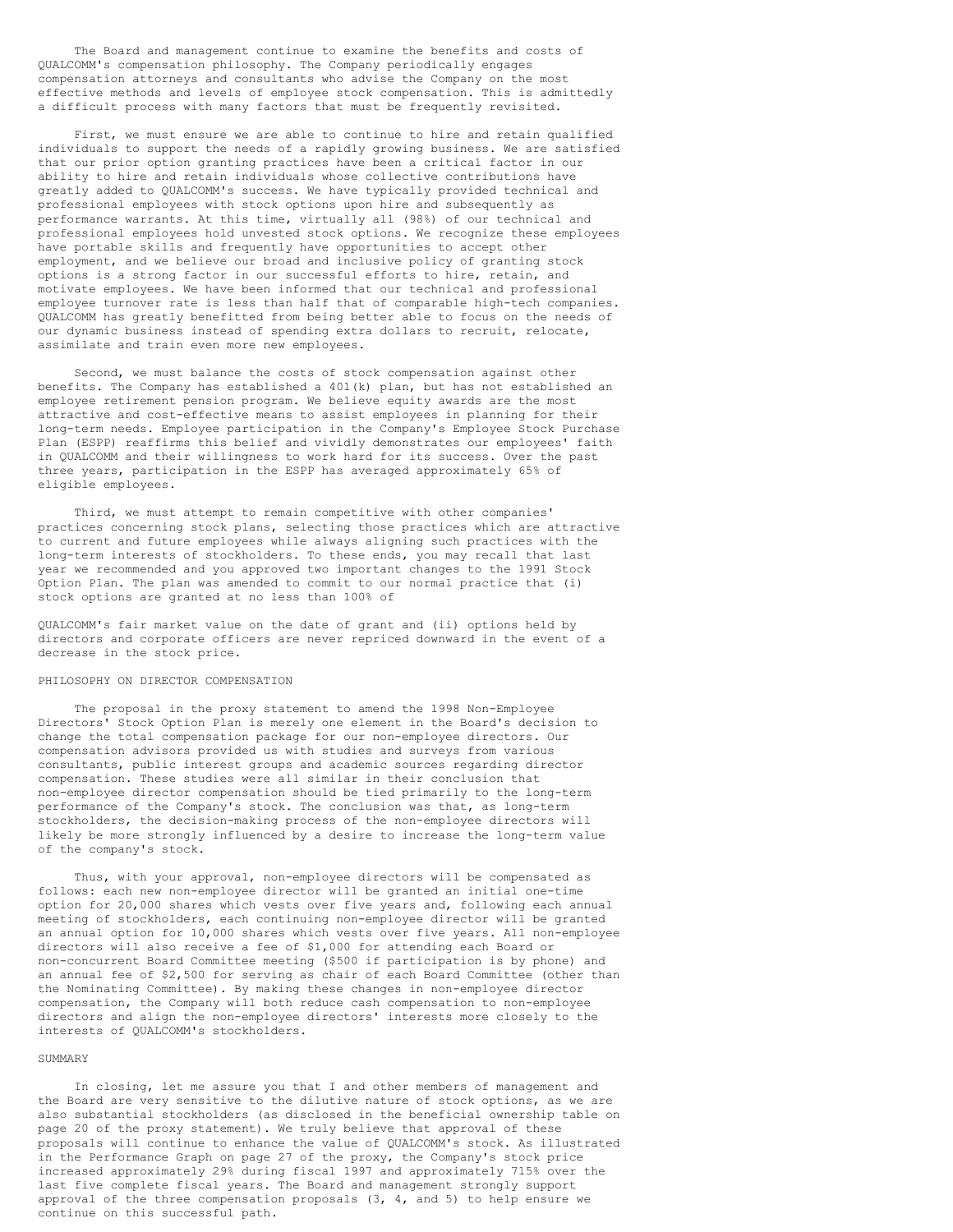Sincerely,

/s/ IRWIN M. JACOBS ------------------------------------ Irwin M. Jacobs Chairman and Chief Executive Officer

LOGO 6455 LUSK BLVD. SAN DIEGO, CALIFORNIA 92121

NOTICE OF ANNUAL MEETING OF STOCKHOLDERS TO BE HELD ON FEBRUARY 10, 1998

TO THE STOCKHOLDERS OF QUALCOMM INCORPORATED:

NOTICE IS HEREBY GIVEN that the Annual Meeting of Stockholders of QUALCOMM Incorporated, a Delaware corporation (the "Company"), will be held at 6455 Lusk Blvd., San Diego, California 92121, on Tuesday, February 10, 1998 at 9:00 a.m. local time for the following purposes:

- 1. To elect four Class I directors to hold office until the 2001 Annual Meeting of Stockholders.
- 2. To approve an amendment to the Company's Restated Certificate of Incorporation to increase the number of shares of Common Stock authorized for issuance from 150,000,000 to 300,000,000 shares.
- 3. To approve the Company's 1991 Stock Option Plan, as amended, to increase the aggregate number of shares of Common Stock authorized for issuance under such plan by 5,000,000 shares.
- 4. To approve the Company's 1991 Employee Stock Purchase Plan, as amended, to increase the aggregate number of shares of Common Stock authorized for issuance under such plan by 2,200,000 shares.
- 5. To approve the Company's 1998 Non-Employee Directors' Stock Option Plan as an amendment and restatement of the Company's existing Non-Employee Directors' Stock Option Plan and to authorize an additional 470,000 shares of Common Stock for issuance under such plan.
- 6. To ratify the selection of Price Waterhouse LLP as the Company's independent accountants for the Company's fiscal year ending September 27, 1998.
- 7. To transact such other business as may properly come before the meeting or any adjournment or postponement thereof.

The foregoing items of business are more fully described in the Proxy Statement accompanying this Notice.

The Board of Directors has fixed the close of business on December 18, 1997 as the record date for the determination of stockholders entitled to notice of and to vote at this Annual Meeting and at any adjournment or postponement thereof.

By Order of the Board of Directors

/s/ IRWIN MARK JACOBS ----------------------------------- Irwin Mark Jacobs Chairman of the Board San Diego, California and Chief Executive Officer

December 29, 1997

ALL STOCKHOLDERS ARE CORDIALLY INVITED TO ATTEND THE MEETING IN PERSON. WHETHER OR NOT YOU EXPECT TO ATTEND THE MEETING, PLEASE COMPLETE, DATE, SIGN AND RETURN THE ENCLOSED PROXY AS PROMPTLY AS POSSIBLE IN ORDER TO ENSURE YOUR REPRESENTATION AT THE MEETING. A RETURN ENVELOPE (WHICH IS POSTAGE PREPAID IF MAILED IN THE UNITED STATES) IS ENCLOSED FOR THAT PURPOSE. EVEN IF YOU HAVE GIVEN YOUR PROXY, YOU MAY STILL VOTE IN PERSON IF YOU ATTEND THE MEETING. PLEASE NOTE, HOWEVER, THAT IF YOUR SHARES ARE HELD OF RECORD BY A BROKER, BANK OR OTHER NOMINEE AND YOU WISH TO VOTE AT THE MEETING, YOU MUST OBTAIN FROM THE RECORD HOLDER A PROXY ISSUED IN YOUR NAME.

> QUALCOMM INCORPORATED 6455 LUSK BLVD. SAN DIEGO, CALIFORNIA 92121

> > PROXY STATEMENT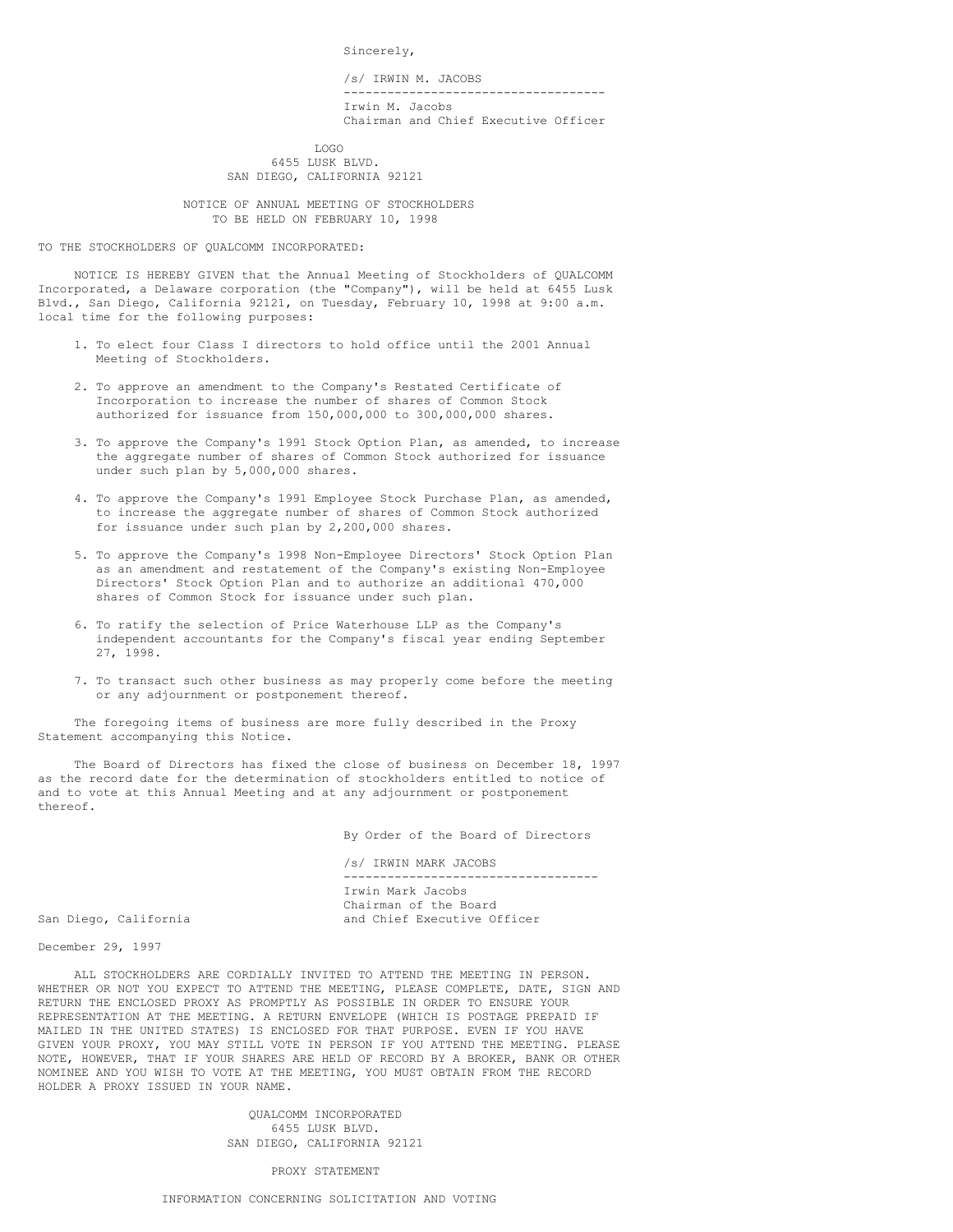The enclosed proxy is solicited on behalf of the Board of Directors of QUALCOMM Incorporated, a Delaware corporation (the "Company"), for use at the Annual Meeting of Stockholders to be held on Tuesday, February 10, 1998, at 9:00 a.m. local time (the "Annual Meeting"), or at any adjournment or postponement thereof, for the purposes set forth herein and in the accompanying Notice of Annual Meeting. The Annual Meeting will be held at the Company's principal executive offices, 6455 Lusk Blvd., San Diego, California 92121. The Company intends to mail this proxy statement and accompanying proxy card on or about December 29, 1997 to all stockholders entitled to vote at the Annual Meeting.

## SOLICITATION

The Company will bear the entire cost of solicitation of proxies including preparation, assembly, printing and mailing of this proxy statement, the proxy and any additional information furnished to stockholders. Copies of solicitation materials will be furnished to banks, brokerage houses, fiduciaries and custodians holding in their names shares of Common Stock beneficially owned by others to forward to such beneficial owners. The Company may reimburse persons representing beneficial owners of Common Stock for their costs of forwarding solicitation materials to such beneficial owners. Original solicitation of proxies by mail may be supplemented by telephone, telegram or personal solicitation by directors, officers or other regular employees of the Company or, at the Company's request, D.F. King & Co., Inc., a professional proxy solicitation firm. No additional compensation will be paid to directors, officers or other regular employees for such services, but D.F. King & Co., Inc. will be paid its customary fee, estimated to be about \$10,000, if it renders solicitation services.

### VOTING RIGHTS AND OUTSTANDING SHARES

Only holders of record of Common Stock at the close of business on December 18, 1997 (the "Record Date") will be entitled to notice of and to vote at the Annual Meeting. At the close of business on the Record Date, the Company had outstanding and entitled to vote 68,608,552 shares of Common Stock.

Each holder of record of Common Stock on such date will be entitled to one vote for each share held on all matters to be voted upon. With respect to the election of directors, stockholders may exercise cumulative voting rights. Under cumulative voting, each holder of Common Stock will be entitled to four votes for each share held. Each stockholder may give one candidate, who has been nominated prior to voting, all the votes such stockholder is entitled to cast or may distribute such votes among as many such candidates as such stockholder chooses. Unless the proxy holders are otherwise instructed, stockholders, by means of the accompanying proxy, will grant the proxy holders discretionary authority to cumulate votes.

All votes will be tabulated by the inspector of election appointed for the meeting, who will separately tabulate affirmative and negative votes, abstentions and broker non-votes. Abstentions will be considered shares entitled to vote in the tabulation of votes cast on proposals presented to the stockholders and will have the same effect as negative votes. Broker non-votes are counted towards a quorum but, except with respect to Proposal 2, are not counted for any purpose in determining whether a matter has been approved. With respect to Proposal 2, broker non-votes will have the same effect as negative votes.

### REVOCABILITY OF PROXIES

Any person giving a proxy pursuant to this solicitation has the power to revoke it at any time before it is voted. It may be revoked by filing with the Secretary of the Company at the Company's principal executive offices, 6455 Lusk Blvd., San Diego, California 92121, a written notice of revocation or a duly executed proxy bearing a later date, or it may be revoked by attending the meeting and voting in person. Attendance at the meeting will not, by itself, revoke a proxy.

#### STOCKHOLDER PROPOSALS

Proposals of stockholders that are intended to be presented at the Company's 1999 Annual Meeting of Stockholders must be received by the Company not later than August 31, 1998.

#### PROPOSAL 1

## ELECTION OF DIRECTORS

The Company's Restated Certificate of Incorporation and Bylaws provide that the Board of Directors shall be divided into three classes, with each class having a three-year term. Directors are assigned to each class in accordance with a resolution or resolutions adopted by the Board of Directors. Vacancies on the Board of Directors resulting from death, resignation, disqualification, removal or other causes shall be filled by either the affirmative vote of the holders of a majority of the then-outstanding shares or by the affirmative vote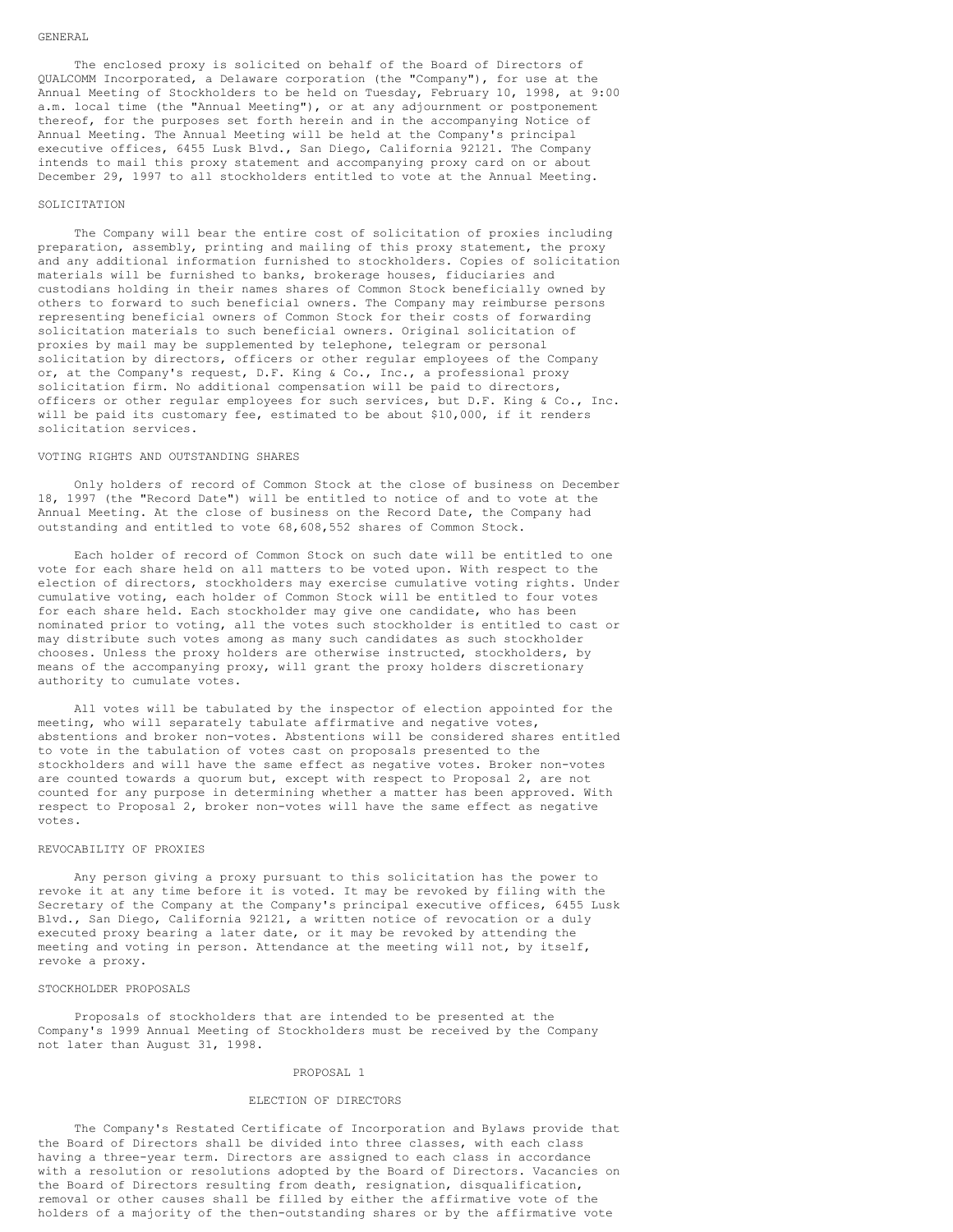of a majority of the remaining directors then in office, even if less than a quorum of the Board of Directors. Newly created directorships resulting from any increase in the number of directors shall, unless the Board of Directors determines otherwise, be filled only by the affirmative vote of the directors then in office, even if less than a quorum of the Board of Directors. A director elected by the Board of Directors to fill a vacancy (including a vacancy created by an increase in the Board of Directors) shall serve for the remainder of the full term of the class of directors in which the vacancy occurred and until such director's successor is elected and qualified.

The Company's Restated Certificate of Incorporation provides that the number of directors which shall constitute the whole Board of Directors shall be fixed exclusively by one or more resolutions adopted from time to time by the Board of Directors. The authorized number of directors is currently set at thirteen. Four seats on the Board of Directors, currently held by Irwin Mark Jacobs, Andrew J. Viterbi, Adelia A. Coffman and Neil Kadisha, have been designated as Class I Board seats, with the term of the directors occupying such seats expiring as of the Annual Meeting.

Each of the nominees for election to this class is currently a Board member of the Company who was previously elected by the stockholders. If elected at the Annual Meeting, each of the four nominees would serve until the 2001 Annual Meeting, in each case until their successor is elected and has qualified, or until such director's earlier death, resignation or removal.

Directors are elected by a plurality of the votes of the shares present in person or represented by proxy at the meeting and entitled to vote on the election of directors. Shares represented by executed proxies will be voted, if authority to do so is not withheld, for the election of the four nominees named below. In the event that any nominee should be unavailable for election as a result of an unexpected occurrence, such shares will be voted for the election of such substitute nominee as the Board of Directors may propose. Each person nominated for election has agreed to serve if elected, and the Board of Directors has no reason to believe that any nominee will be unable to serve.

Set forth below is biographical information for each person nominated and each person whose term of office as a director will continue after the Annual Meeting.

 $\mathfrak{D}$ 

NOMINEES FOR ELECTION FOR A THREE-YEAR TERM EXPIRING AT THE 2001 ANNUAL MEETING

### IRWIN MARK JACOBS

Irwin Mark Jacobs, age 64, one of the founders of the Company, has served as Chairman of the Board of Directors and Chief Executive Officer of the Company since it began operations in July 1985. He also held the title of President prior to May 1992. Before joining the Company, Dr. Jacobs was Executive Vice President and a Director of M/A-COM, Inc., a telecommunications company. From October 1968 to April 1985, Dr. Jacobs held various executive positions at LINKABIT (M/A-COM LINKABIT after August 1980), a company he co-founded. During most of his period of service with LINKABIT, he was Chairman, President and Chief Executive Officer and was at all times a Director. Dr. Jacobs received his B.E.E. degree from Cornell University and his M.S. and Sc.D. degrees from the Massachusetts Institute of Technology ("MIT").

#### ANDREW J. VITERBI

Andrew J. Viterbi, age 62, one of the founders of the Company, has served as Vice-Chairman of the Board of Directors since it began operations in July 1985. From July 1985 through July 1996 he also served as the Company's Chief Technical Officer. From July 1983 to April 1985, Dr. Viterbi was Senior Vice President and Chief Scientist of M/A-COM, Inc., a telecommunications company. From October 1968 to April 1985, Dr. Viterbi held various executive positions at LINKABIT (M/A-COM LINKABIT after August 1980), a company he co-founded, and served as President of the M/A-COM LINKABIT subsidiary of M/A-COM, Inc. During most of his period of service with LINKABIT, he was Vice-Chairman and was at all times a Director. Dr. Viterbi received his B.S and M.S. degrees in Electrical Engineering from MIT and his Ph.D. degree from the University of Southern California. He is a member of both the National Academy of Engineering and the National Academy of Sciences.

## ADELIA A. COFFMAN

Adelia A. Coffman, age 45, one of the founders of the Company, has served as a Director of the Company from July 1985 to February 1989 and since January 1992. She also served as Chief Financial Officer of the Company from July 1985 until April 1994 and held the titles of Vice President and Senior Vice President at the Company during that time. Ms. Coffman currently provides financial consulting services and is also active in Oregon Diverse Industries, LLC, a real estate investment and development company of which she is an owner. From July 1970 until July 1985, Ms. Coffman held various positions at LINKABIT and M/A-COM LINKABIT. Prior to joining the Company, Ms. Coffman was Controller of M/A-COM LINKABIT. Ms. Coffman received her B.S. degree in Business from San Diego State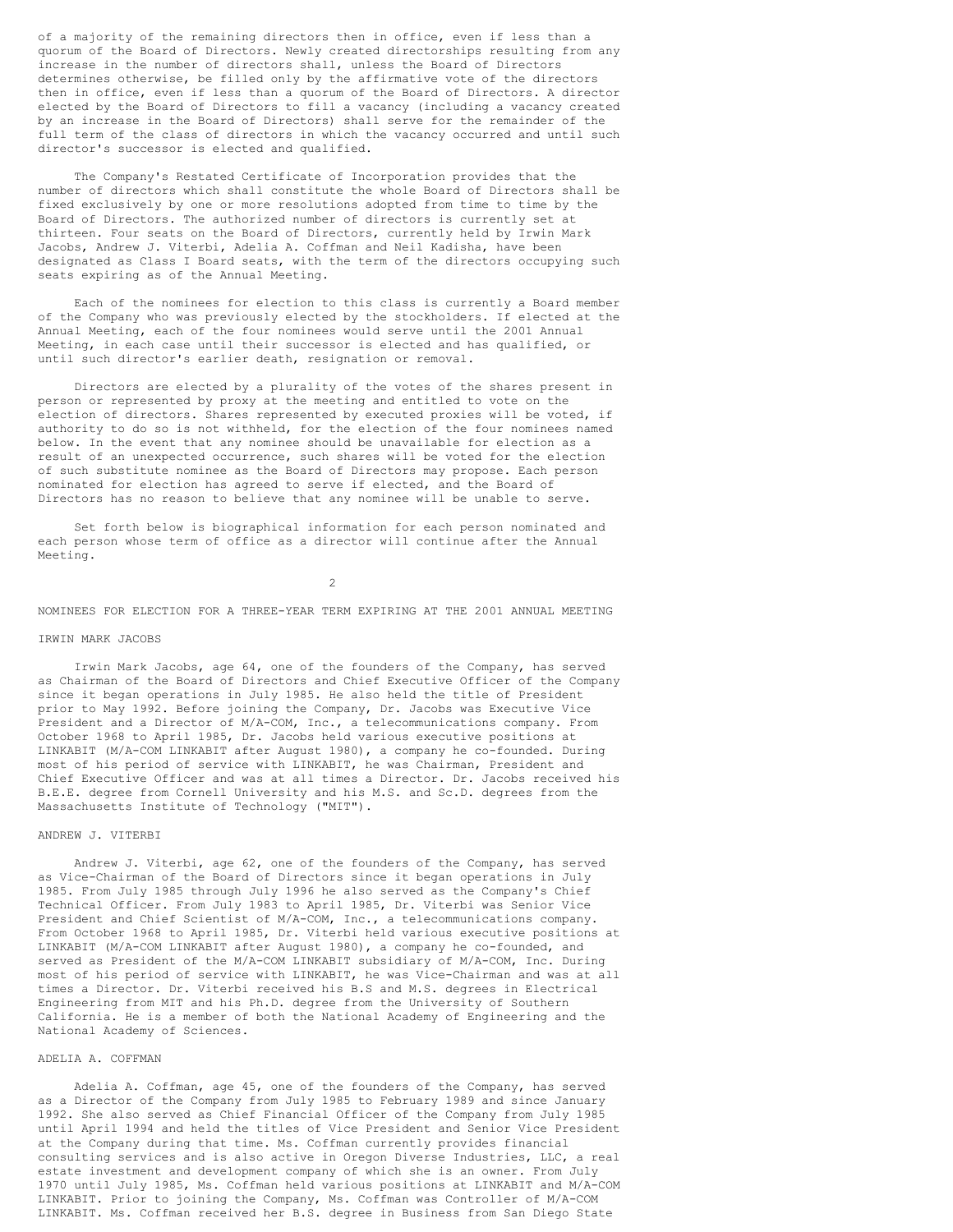### NEIL KADISHA

Neil Kadisha, age 42, joined the Company as a Director in August 1988. Prior to becoming a Director of the Company, he served as Chairman of the Board and Chief Executive Officer of Omninet Corporation. In 1981, Mr. Kadisha founded GNC Industries, Inc./Stadco, an aerospace and aircraft component manufacturer, where he is currently serving as Chief Executive Officer. In 1989, Mr. Kadisha founded Texollini, Inc., a manufacturer of stretch fabric, where he currently serves as Chairman of the Board. In 1996, Mr. Kadisha became the Chief Executive Officer of HPM Corporation, a major manufacturer of machinery for the plastics industry and machinery for the die casting industry. Mr. Kadisha's academic background is in Industrial Management and Economics from Manchester, United Kingdom.

> THE BOARD OF DIRECTORS RECOMMENDS A VOTE IN FAVOR OF EACH NAMED NOMINEE.

DIRECTORS CONTINUING IN OFFICE UNTIL THE 1999 ANNUAL MEETING

#### ROBERT E. KAHN

Robert E. Kahn, age 59, became a Director of the Company in February 1997. Dr. Kahn is Chairman, Chief Executive Officer and President of the Corporation for National Research Initiatives (CNRI), which he

3

founded in 1986. From 1972 to 1985, he was employed at the U.S. Defense Advanced Research Projects Agency, where his last position was Director of the Information Processing Techniques Office. From 1966 to 1972, Dr. Kahn was a senior scientist with Bolt Beranek and Newman, where he was responsible for the system design of the Arpanet, the first packet-switched network. Dr. Kahn has received numerous awards for his pioneering work on the Internet for which he has received the 1997 National Medal of Technology. Dr. Kahn received a B.E.E. degree from the City College of New York and M.A. and Ph.D. degrees from Princeton University. He is a member of the National Academy of Engineering.

#### JEROME S. KATZIN

Jerome S. Katzin, age 79, became a Director of the Company in November 1987. Until his retirement in 1990, Mr. Katzin was a director or partner of Shearson Lehman Brothers Inc. and its predecessor investment banking firms since 1953. He is also a Director of the Coastal Corporation, an oil and gas business.

### DUANE A. NELLES

Duane A. Nelles, age 54, a certified public accountant, joined the Company as a Director in August 1988. Mr. Nelles has also served on the Board of Directors of WFS Financial Inc., an automotive finance company, since July 1995. He has been in the personal investment business since 1987. Prior to that, Mr. Nelles was a partner in the international public accounting firm of Coopers & Lybrand, L.L.P., which he joined in 1968 after receiving his M.B.A. degree from the University of Michigan.

## FRANK SAVAGE

Frank Savage, age 59, became a Director of the Company in February 1996. He has served as Chairman of Alliance Capital Management International and a Director of Alliance Capital Management Corporation since July 1993. He also served as Senior Vice President of The Equitable Life Assurance Society of the United States from February 1988 until March 1996. Alliance Capital is an investment management subsidiary of Equitable Life Assurance Society. He was the Chairman of Equitable Capital Management Corporation, an Equitable Life investment management subsidiary, from April 1992 until it merged with Alliance Capital in July 1993. From December 1970 to July 1985 he held various positions with Equitable Life including investment officer and Vice President. Mr. Savage is a Director of Lockheed Martin Corporation, an aero-technology corporation, ARCO Chemical Company, a manufacturing company, Essence Communications, Inc., a media company and The Johns Hopkins and Howard Universities. He earned a B.A. from Howard University in 1962, an M.A. from The Johns Hopkins University Nitze School of Advanced International Studies in 1968 and received an Honorary Doctorate Degree in Humane Letters from Hofstra University.

#### BRENT SCOWCROFT

Brent Scowcroft, age 72, became a Director of the Company in December 1994. General Scowcroft is the President of The Scowcroft Group, Inc., an international business consulting firm he founded in June 1994. He is also the President of the Forum for International Policy, a non-profit organization that he founded in 1993 that promotes American leadership and foreign policy. He served as Assistant to the President for National Security Affairs for President Bush from January 1989 until January 1993; he also held that position for President Ford during his term. A retired U.S. Air Force Lieutenant General,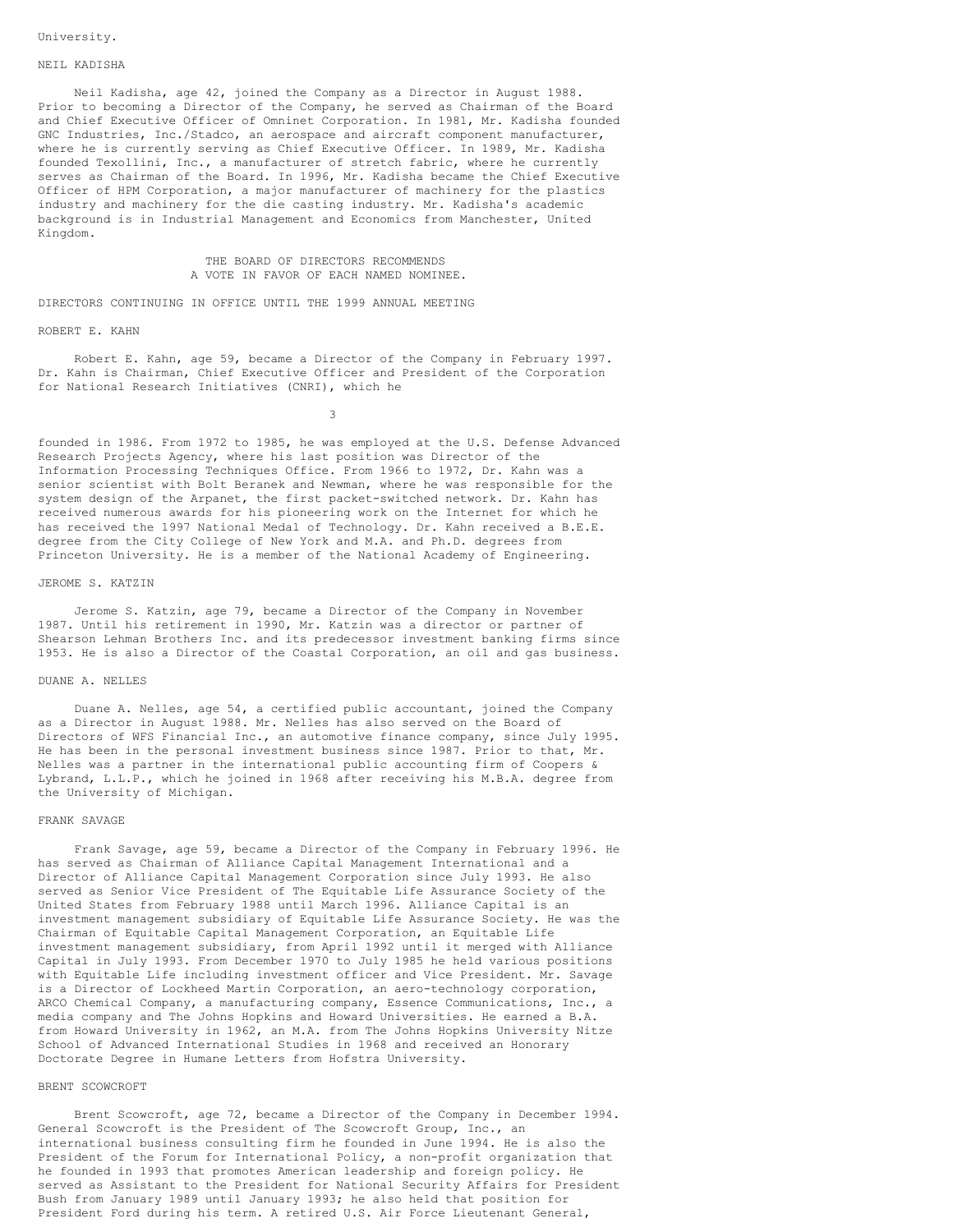General Scowcroft served in numerous national security posts in the Pentagon and the White House prior to his appointments as Assistant to the President for National Security Affairs. He received his B.S. degree from West Point and M.A. and Ph.D. degrees from Columbia University. General Scowcroft is a Director of Northrop Grumman Corporation, an aerospace company, Pennzoil Company, an oil and gas company and Enron Global Power & Pipelines L.L.C., a utility company and a member of the Board of Trustees of the Rand Corporation, a research and development company.

4

## DIRECTORS CONTINUING IN OFFICE UNTIL THE 2000 ANNUAL MEETING

#### HARVEY P. WHITE

Harvey P. White, age 63, one of the founders of the Company, has served as President since May 1992 and as Chief Operating Officer from February 1994 to August 1995. Prior to May 1992 he was Executive Vice President and Chief Operating Officer and has also been a Director of the Company since it began operations in July 1985. From March 1978 to June 1985, Mr. White was an officer of LINKABIT (M/A-COM LINKABIT after August 1980), where he was successively Chief Financial Officer, Vice President, Senior Vice President and Executive Vice President. Mr. White became Chief Operating Officer of LINKABIT in July 1979 and a Director of LINKABIT in December 1979. He holds a B.A. degree in Economics from Marshall University.

# RICHARD C. ATKINSON

Richard C. Atkinson, age 68, became a Director of the Company in January 1991. Dr. Atkinson has been serving as the President of the University of California since October 1995. Prior to that he served as Chancellor of the University of California at San Diego since 1980. He has also served on the Board of Directors of San Diego Gas & Electric, a utilities company, since April 1992. Dr. Atkinson is a former Director of the National Science Foundation, past president of the American Association for the Advancement of Science and former chair of the Association of American Universities. He is one of the founders of Computer Curriculum Corporation. He is a member of the National Academy of Sciences, the Institute of Medicine, the National Academy of Education and the American Philosophical Society. Dr. Atkinson holds a Ph.D. degree from Indiana University and a Ph.B. degree from the University of Chicago.

#### PETER M. SACERDOTE

Peter M. Sacerdote, age 60, became a Director of the Company in October 1989. Mr. Sacerdote has been a limited partner of the Goldman Sachs Group, L.P. since December 1990 where he also serves as Chairman of its Investment Committee. During the five years prior to that time he served as a general partner of Goldman, Sachs & Co. He also serves as a Director of AMF Group, Inc., a bowling center operator and equipment manufacturer and Franklin Resources, Inc., a mutual fund management company.

## MARC I. STERN

Marc I. Stern, age 53, became a Director of the Company in February 1994. He has been with The TCW Group, Inc., an asset management firm, since March 1990 and has served as President since May 1992. From December 1988 to March 1990, Mr. Stern served as President and a Director of SunAmerica, Inc., a financial services company. Prior to joining SunAmerica, Mr. Stern was Managing Director and Chief Administrative Officer of The Henley Group, Inc., a diversified manufacturing company, from May 1986 to December 1988. From September 1985 to May 1986, he was Senior Vice President of Allied-Signal Inc., a diversified manufacturing company. Mr. Stern is Chairman of Apex Mortgage Capital, Inc., a financial services company; a Director of TCW Funds, Inc., a registered investment company; and a Trustee of eleven open-end and closed-end registered investment companies comprising the TCW/DW Family of Funds. He graduated from Dickinson College in 1965, and received his master's degree from Columbia University Graduate School of Public Law and Government in 1966 and his law degree from Columbia University School of Law in 1969.

## BOARD COMMITTEES AND MEETINGS

During the fiscal year ended September 28, 1997, the Board of Directors held ten meetings. The Board has an Audit Committee, a Compensation Committee, a Nominating Committee and a Stock Option Committee.

The Audit Committee meets at least quarterly with the Company's management and independent accountants to, among other things, review the results of the annual audit and discuss the financial statements, recommend to the Board the independent accountants to be retained and receive and consider the

5

accountants' comments as to controls, adequacy of staff and management performance and procedures in connection with audit and financial controls. The Audit Committee, which as of the end of fiscal 1997 was composed of Messrs.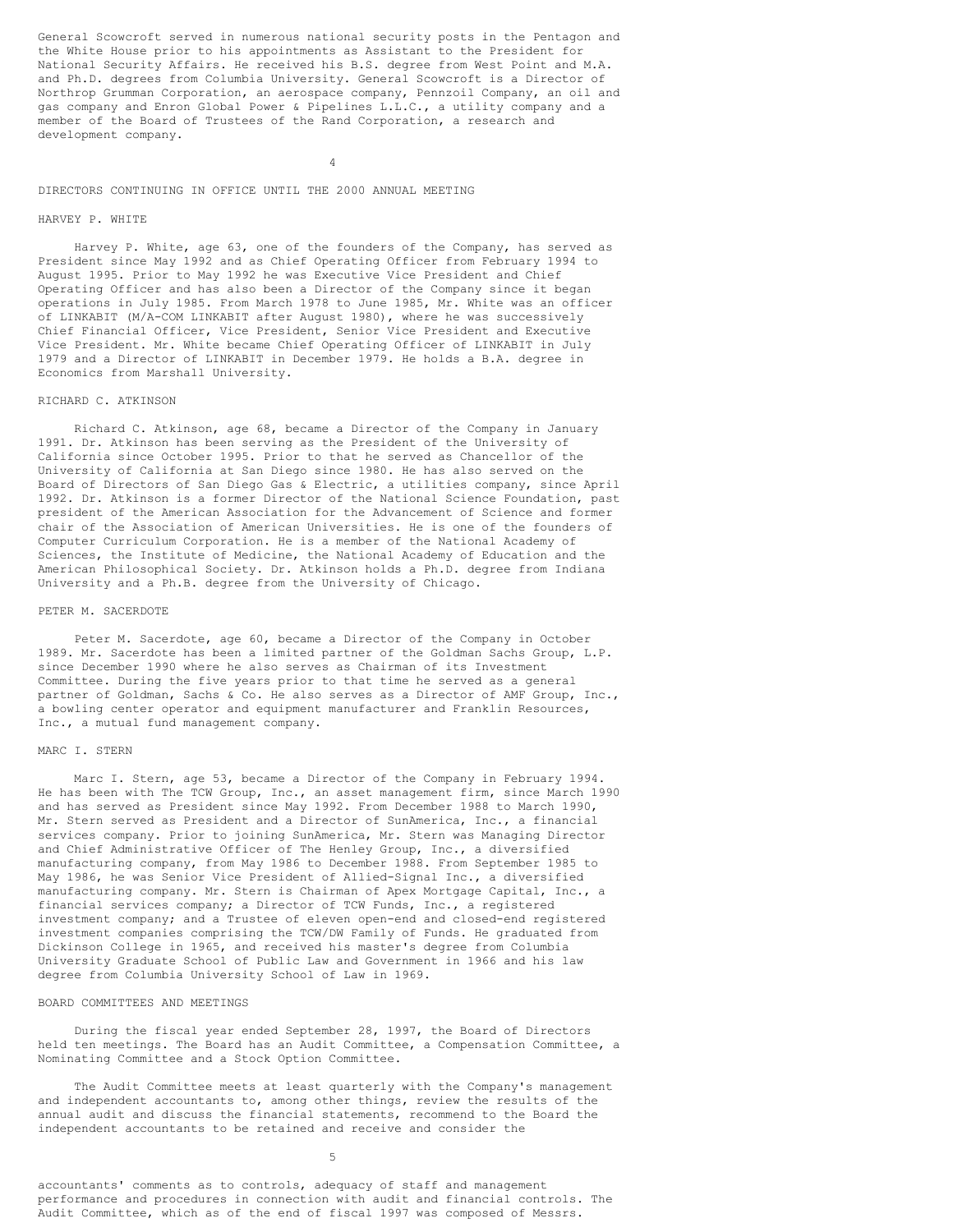Nelles (Committee Chairman), Kadisha and Katzin and Ms. Coffman, met six times during such fiscal year.

The Compensation Committee makes recommendations concerning salaries and incentive compensation, administers and approves stock offerings under the Company's 1991 Employee Stock Purchase Plan and the 1996 Non-Qualified Employee Stock Purchase Plan, administers the Company's 1991 Stock Option Plan and otherwise determines compensation levels and performs such other functions regarding compensation as the Board may delegate. The Compensation Committee, which as of the end of fiscal 1997 was composed of Messrs. Katzin (Committee Chairman), Nelles and Stern, met seven times during such fiscal year.

The Nominating Committee interviews, evaluates, nominates and recommends individuals for membership on the Company's Board of Directors and committees thereof. The Company's Bylaws provide for procedures for consideration of nominees recommended by stockholders. Effective February 1996, the Nominating Committee included Messrs. Katzin (Committee Chairman), Nelles, Savage and Scowcroft; this Committee met twice during fiscal 1997. Effective February 1997, the Nominating Committee was reconstituted to consist of Messrs. Sacerdote (Committee Chairman), Atkinson and Stern and did not meet during the remainder of fiscal 1997. This Committee met in November 1997 to nominate the Class I Director nominees, subject to stockholder approval, as further discussed in Proposal 1.

The Stock Option Committee administers and awards stock options to employees and consultants (other than with respect to directors and corporate officers of the Company) under the Company's 1991 Stock Option Plan. The Stock Option Committee, which as of the end of fiscal 1997 was composed of Messrs. Nelles (Committee Chairman), Jacobs, Viterbi and White, met five times during such fiscal year.

During the fiscal year ended September 28, 1997, each Board member attended at least 75% of the aggregate of the meetings of the Board and of the committees on which he or she served, held during the period for which he or she was a Board or Committee member, respectively.

### PROPOSAL 2

## APPROVAL OF INCREASE IN NUMBER OF AUTHORIZED SHARES OF COMMON STOCK

The Board of Directors has approved and adopted, subject to stockholder approval, an amendment to the Company's Restated Certificate of Incorporation (the "Restated Certificate") to increase the Company's authorized number of shares of Common Stock from 150,000,000 shares to 300,000,000 shares (the "Common Stock Amendment").

Reasons for Amendment. Although at present the Company has no plans to issue additional shares of Common Stock other than the shares currently reserved as discussed above, it desires to have such shares available to provide additional flexibility to use its capital stock for business and financial purposes in the future. The additional shares may be used, without further stockholder approval, for various purposes including, without limitation, raising capital, providing equity incentives to employees, officers, directors or consultants, possible future stock splits or stock dividends, establishing strategic relationships with other companies and expanding the Company's business or product lines through the acquisition of other businesses or products. Stockholders will not be entitled to preemptive rights with respect to any such issuances.

Principal Effects. The additional shares of Common Stock to be authorized by the Common Stock Amendment would have rights identical to the currently authorized Common Stock of the Company. Adoption of the Common Stock Amendment and the issuance of Common Stock would not affect the rights of the holders of currently outstanding Common Stock of the Company, except for any dilutive effects that existing holders of Common Stock may incur as a result of any future issuance. The complete text of the Certificate of Amendment to the Restated Certificate that would be filed with the office of the Secretary of State of the State of Delaware to effect the Common Stock Amendment is set forth in Exhibit A to this Proxy

6

Statement. If the Common Stock Amendment is approved by the stockholders, it will become effective upon the filing of the Certificate of Amendment of the Restated Certificate with the Secretary of State of the State of Delaware which is expected to be effective as soon as practicable following the Annual Meeting.

As of November 21, 1997, of the 150,000,000 shares of Common Stock presently authorized: 68,552,532 shares were issued and outstanding; under the Company's 1991 Stock Option Plan (subject to stockholder approval of the amendment thereof as discussed in Proposal 3), 7,488,960 shares remain available for future option grants and 18,854,413 shares remain available for issuance upon exercise of presently outstanding options; 2,732,691 shares remain available for issuance under the Company's 1991 Employee Stock Purchase Plan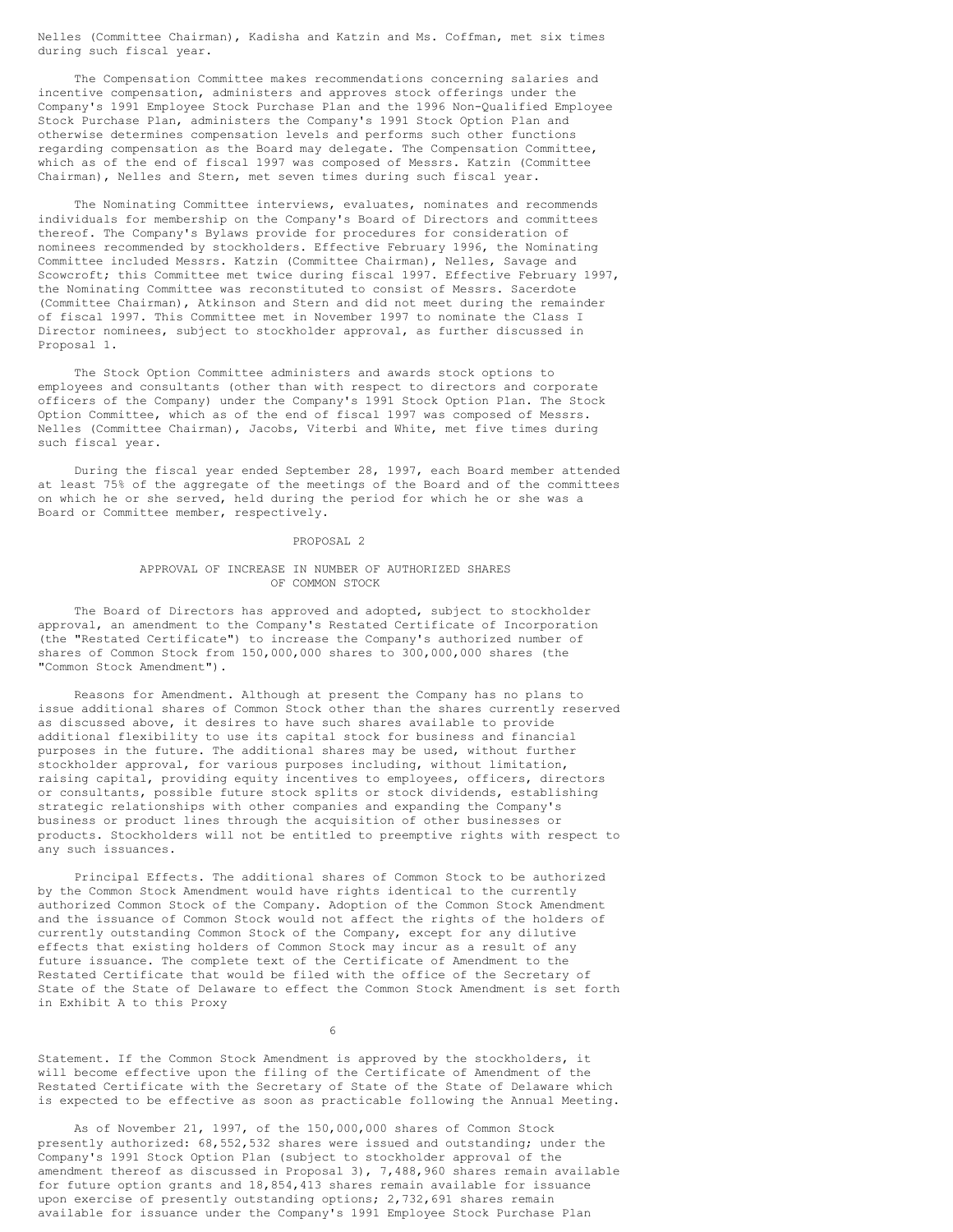(subject to stockholder approval of the amendment thereof as discussed in Proposal 4); 21,196 shares remain available for issuance under the Company's 1996 Non-Qualified Employee Stock Purchase Plan; under the Company's 1998 Non-Employee Directors' Stock Option Plan (subject to stockholder approval of the amendment thereof as discussed in Proposal 5), 500,000 shares remain available for future option grants (which includes 30,000 shares which remain available under the Non-Employee Directors' Stock Option Plan and an additional 470,000 shares subject to approval under Proposal 5) and 570,000 shares remain available for issuance upon exercise of presently outstanding options; 81,135 shares remain available for issuance under the Company's Executive Retirement Matching Contribution Plan; 781,498 shares were reserved for issuance pursuant to outstanding Warrants; 9,084,240 shares were reserved for issuance upon conversion of the QUALCOMM Financial Trust I 5 3/4% Trust Convertible Preferred Securities; and 41,333,335 shares were unissued and unreserved.

Vote Required. The affirmative vote of the holders of a majority of the shares of the Common Stock outstanding on the Record Date will be required to approve the Common Stock Amendment. As a result, abstentions and broker non-votes will have the same effect as negative votes.

> THE BOARD OF DIRECTORS RECOMMENDS A VOTE IN FAVOR OF PROPOSAL 2.

> > PROPOSAL 3

## APPROVAL OF THE 1991 STOCK OPTION PLAN, AS AMENDED

In August 1991, the Board of Directors adopted, and the stockholders subsequently approved, the Company's 1991 Stock Option Plan (the "Option Plan") authorizing the issuance of 9,000,000 shares of the Company's Common Stock. In September 1993, November 1994, November 1995 and November 1996 the Board of Directors approved, and the stockholders subsequently approved, amendments to the Option Plan to increase the number of shares issuable to 13,000,000 shares, 17,000,000 shares, 23,000,000 shares and 28,400,000 shares, respectively.

In November 1997, the Board approved an amendment to the Option Plan, subject to stockholder approval, to enhance the flexibility of the Company in granting stock options under the Option Plan to the Company's employees and consultants. The amendment increases the aggregate number of shares of Common Stock authorized for issuance under such plan by 5,000,000 shares to a total of 33,400,000 shares. Prior to this amendment, as of November 16, 1997, an aggregate of 25,890,650 shares of the Company's Common Stock had been granted under the Option Plan (net of canceled or expired options), and 2,509,350 shares (plus any shares that might in the future be returned to the Option Plan as a result of cancellations or expirations of options) remained available for future grant under the Option Plan.

The Company has been experiencing a period of significant growth in hiring and the Company's management and Board of Directors believe that stock options are a key aspect of the Company's ability to attract qualified engineering, technical and other personnel in the face of an increasingly competitive hiring environment. The Board increased the number of shares reserved for issuance under the Option Plan to ensure that the Company is able to continue to grant stock options to employees and consultants at levels determined appropriate by the Board, the Compensation Committee and the Stock Option Committee. In the event that this Proposal 3 is not approved by the stockholders, and as a consequence the Company is unable to continue

7

to grant options at competitive levels, the Company's management believes that it will negatively affect the Company's ability to manage future growth that may require the hiring of additional highly qualified personnel.

The Board has full discretion to determine the number of options to be granted to employees under the Option Plan, subject to an annual limitation on the total number of options that may be granted to any employee. Details are presented on stock options granted during the last three years to each of the executive officers of the Company named in the Summary Compensation Table under "Compensation of Executive Officers" (the "Named Executive Officers"). Over the past three years, only 6% of option grants were awarded to the Company's Named Executive Officers.

Vote Required. Stockholders are requested in this Proposal 3 to approve the Option Plan, as amended. The affirmative vote of the holders of a majority of the shares present in person or represented by proxy and entitled to vote at the meeting will be required to approve the Option Plan, as amended. Abstentions will be considered shares entitled to vote in the tabulation of votes cast on proposals presented to the stockholders and will have the same effect as negative votes. Broker non-votes are counted towards a quorum, but are not counted for any purpose in determining whether this matter has been approved.

> THE BOARD OF DIRECTORS RECOMMENDS A VOTE IN FAVOR OF PROPOSAL 3.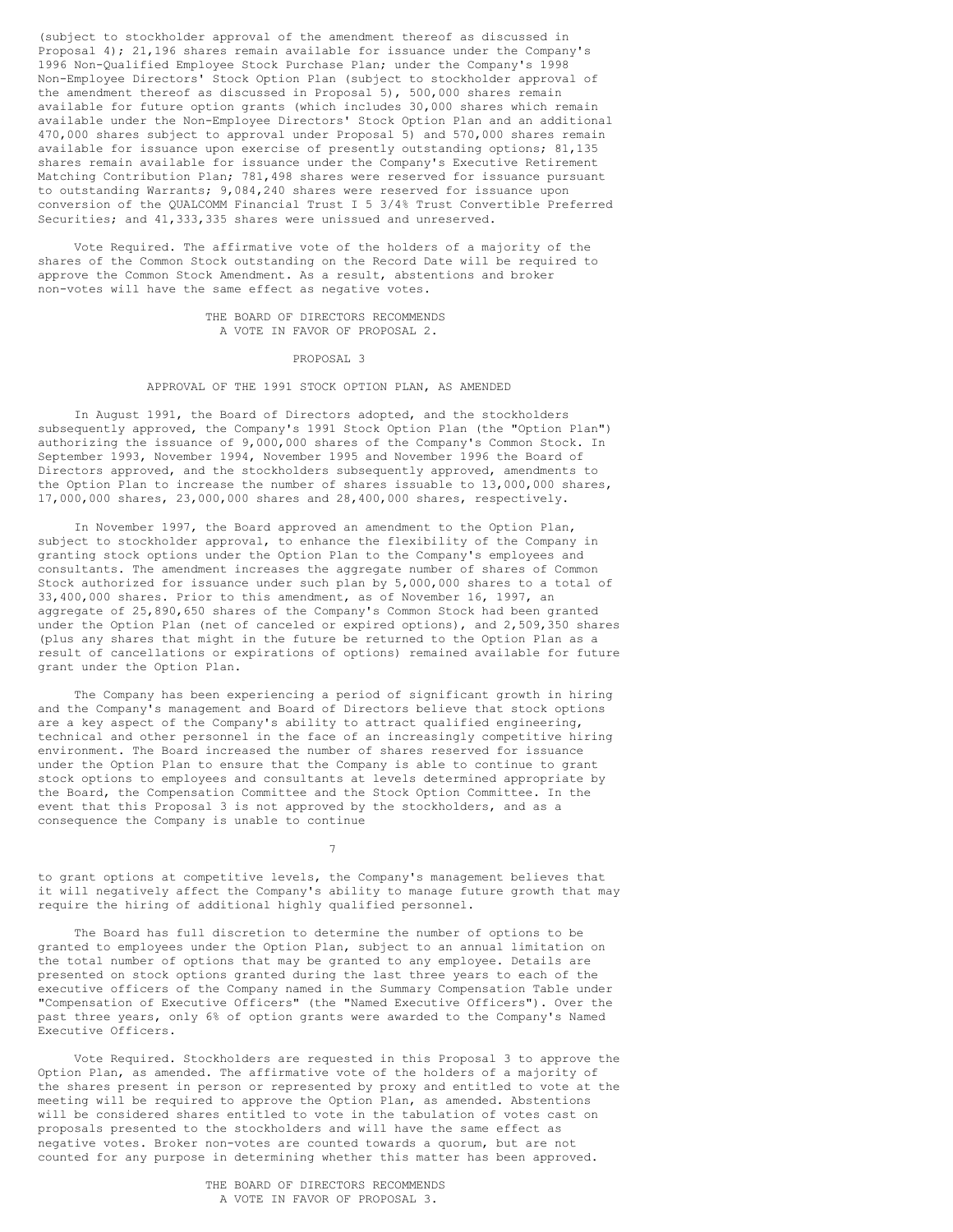#### GENERAL

The Option Plan provides for the grant of both incentive and non-qualified stock options. Incentive stock options granted under the Option Plan are intended to qualify as "incentive stock options" within the meaning of Section 422 of the Internal Revenue Code of 1986, as amended (the "Code"). The Company has not granted incentive stock options since December 1988 and currently has no outstanding incentive stock options. Non-qualified stock options granted under the Option Plan are not intended to qualify as incentive stock options under the Code. See "Tax Information" for a discussion of the tax treatment of incentive and non-qualified stock options.

### PURPOSE

The Option Plan was adopted to provide a means by which selected officers, directors and employees of and consultants to the Company and its affiliates could be given an opportunity to purchase stock in the Company, to assist in retaining the services of employees holding key positions, to secure and retain the services of persons capable of filling such positions and to provide incentives for such persons to exert maximum efforts for the success of the Company.

#### ADMINISTRATION

The Option Plan is administered by the Board of Directors. The Board has the power to construe and interpret the Option Plan and, subject to the provisions of the Option Plan, to determine the persons to whom and the dates on which options will be granted, the number of shares to be subject to each option, the time or times during the term of each option within which all or a portion of such option may be exercised, the exercise price, the type of consideration to be paid upon exercise of an option and other terms of the option. The Board of Directors is authorized to delegate administration of the Option Plan to a committee composed of not fewer than two members of the Board. The Board has delegated administration of the Option Plan to the Compensation Committee of the Board. The Board has also delegated administration of the Option Plan to the Stock Option Committee of the Board with respect to option grants to persons other than directors and corporate officers of the Company. As used herein with respect to the Option Plan, the "Board" refers to the Compensation Committee and the Stock Option Committee as well as to the Board of Directors itself.

8

## STOCK SUBJECT TO THE OPTION PLAN

If options granted under the Option Plan expire or otherwise terminate without being exercised, the Common Stock not purchased pursuant to such options again becomes available for issuance under the Option Plan.

## ELIGIBILITY

Incentive stock options may be granted only to selected employees (including corporate officers) of the Company and its affiliates. Non-qualified stock options may be granted to selected employees (including corporate officers), directors and consultants. As of November 21, 1997, approximately 6,133 persons were eligible to receive grants under the Option Plan.

No incentive stock options may be granted under the Option Plan to any person who, at the time of the grant, owns (or is deemed to own) stock possessing more than 10% of the total combined voting power of the Company or any affiliate of the Company, unless the option exercise price is at least 110% of the fair market value of the stock subject to the option on the date of grant, and the term of the option does not exceed 5 years from the date of grant. The aggregate fair market value, determined at the time of grant, of the shares of Common Stock with respect to which incentive stock options granted under the Option Plan are exercisable for the first time by an optionee during any calendar year (under all such plans of the Company and its affiliates) may not exceed \$100,000.

### TERMS OF OPTIONS

The following is a description of the permissible terms of options under the Option Plan. Individual option grants may be more restrictive as to any or all of the permissible terms described below.

Exercise Price; Payment. The exercise price of incentive stock options under the Option Plan may not be less than the fair market value of the Common Stock subject to the option on the date of the option grant, and in some cases (see "Eligibility" above), may not be less than 110% of such fair market value. The exercise price of non-qualified stock options may not be less than the fair market value of the stock subject to the option on the date of the option grant. At November 21, 1997, the closing price of the Company's Common Stock as reported on the Nasdaq National Market was \$69.63 per share. The exercise price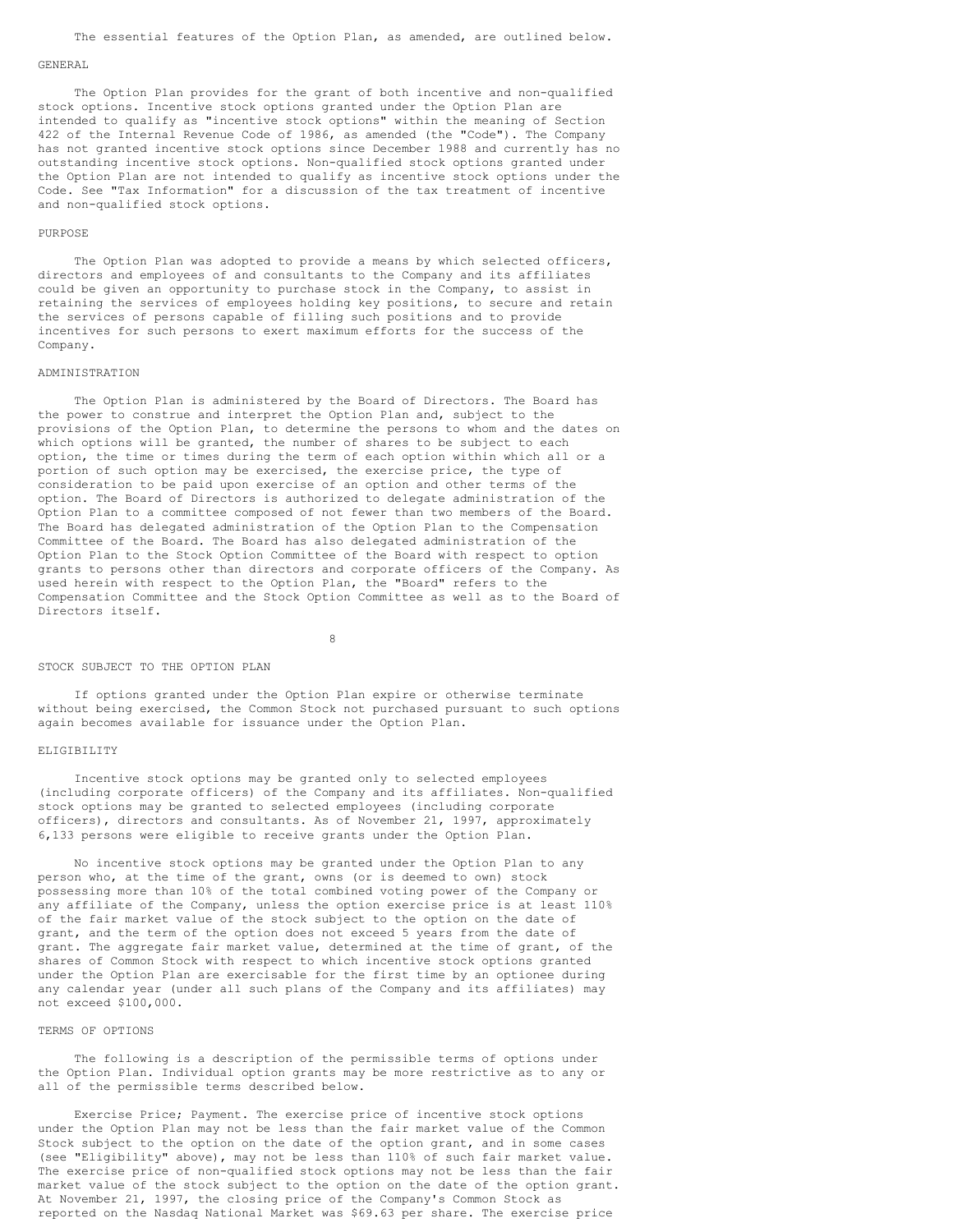of options granted under the Option Plan must be paid either: (i) in cash at the time the option is exercised; or (ii) at the discretion of the Board, (a) by delivery of other Common Stock of the Company, (b) pursuant to a deferred payment arrangement or (c) in any other form of legal consideration acceptable to the Board.

Option Repricing. In the event of a decline in the value of the Company's Common Stock, the Board has the authority to offer employees the opportunity to replace outstanding higher priced options, whether incentive or non-qualified, with new lower priced options. The Company has provided that opportunity to employees (other than corporate officers) in the past only one time. The Board can not reprice options of corporate officers or directors.

Option Exercise. Options granted under the Option Plan may become exercisable in cumulative increments ("vest") as determined by the Board. Options granted under the Option Plan generally are subject to vesting over a 5-year period, with a specified percentage of each option vesting on various annual anniversary dates of the option's date of grant, provided that the optionee has continuously provided services to the Company or an affiliate of the Company from such date of grant until the applicable vesting date. In connection with an option exchange program offered to employees (other than corporate officers) in February 1994, the Company granted options subject to vesting over 6 years with 20% vesting on each of the second, third, fourth, fifth and sixth anniversaries of the date of grant. Shares covered by options granted in the future under the Option Plan may be subject to different vesting terms. The Board has the power to accelerate the time during which an option may be exercised. In addition, options granted under the Option Plan may permit exercise prior to vesting, but in such event the optionee may be required to enter into an early exercise stock purchase agreement that allows the Company to repurchase shares not yet vested at their exercise price should the optionee leave the employ or cease to be a consultant of the Company before vesting.

9

Term. The maximum term of options under the Option Plan is ten years, except that in certain cases (see "Eligibility") the maximum term is five years. The Option Plan provides for earlier termination of an option due to the optionee's cessation of service. Options under the Option Plan generally terminate thirty (30) days after the optionee ceases to provide services to the Company or any affiliate of the Company. However, in the event the optionee's continuous service terminates due to the optionee's permanent and total disability as defined in Section 22(e)(3) of the Code, then the option may continue under its original terms if so provided in the option agreement. If the optionee's continuous service terminates due to the death of the optionee or due to the optionee's permanent and total disability and such termination due to disability is followed by the death of the optionee, then the vesting of all unvested shares may be accelerated as of the date of death of the optionee if so provided in the option agreement. The Board has discretion to suspend and/or extend the vesting and/or term of options granted to persons on leaves of absence. Individual options by their terms may provide for exercise within a longer period of time following termination of employment or the consulting relationship.

### RESTRICTIONS ON TRANSFER

Incentive stock options granted under the Option Plan may not be transferred except by will or by the laws of descent and distribution, and may be exercised during the lifetime of the person to whom the option is granted only by such person. The Option Plan, as amended by the Board, provides that non-qualified stock options shall be transferable by the optionee only upon such terms and conditions as set forth in the option agreement as the Board shall determine in its discretion. In addition, shares subject to repurchase by the Company under an early exercise stock purchase agreement may be subject to restrictions on transfer which the Board deems appropriate.

## EFFECT OF CERTAIN CORPORATE EVENTS

If any change is made in the stock subject to the Option Plan or subject to any option granted under the Option Plan (through merger, consolidation, reorganization, recapitalization, stock dividend, dividend in property other than cash, stock split, liquidating dividend, combination of shares, exchange of shares, change in corporate structure or other transaction not involving the receipt of consideration of the Company), the Option Plan and options outstanding thereunder will be appropriately adjusted as to the type(s) and the maximum number of securities subject to such plan, the maximum number of securities which may be granted to an employee in a particular calendar year and the type(s), number of securities and price per share of stock subject to such outstanding options.

In the event of a merger or consolidation in which the Company is not the surviving corporation or a reverse merger in which the Company is the surviving corporation but the shares of the Company's Common Stock outstanding prior to the merger are converted into other property, then to the extent permitted by law, any surviving corporation will be required to either assume options outstanding under the Option Plan or substitute similar options for those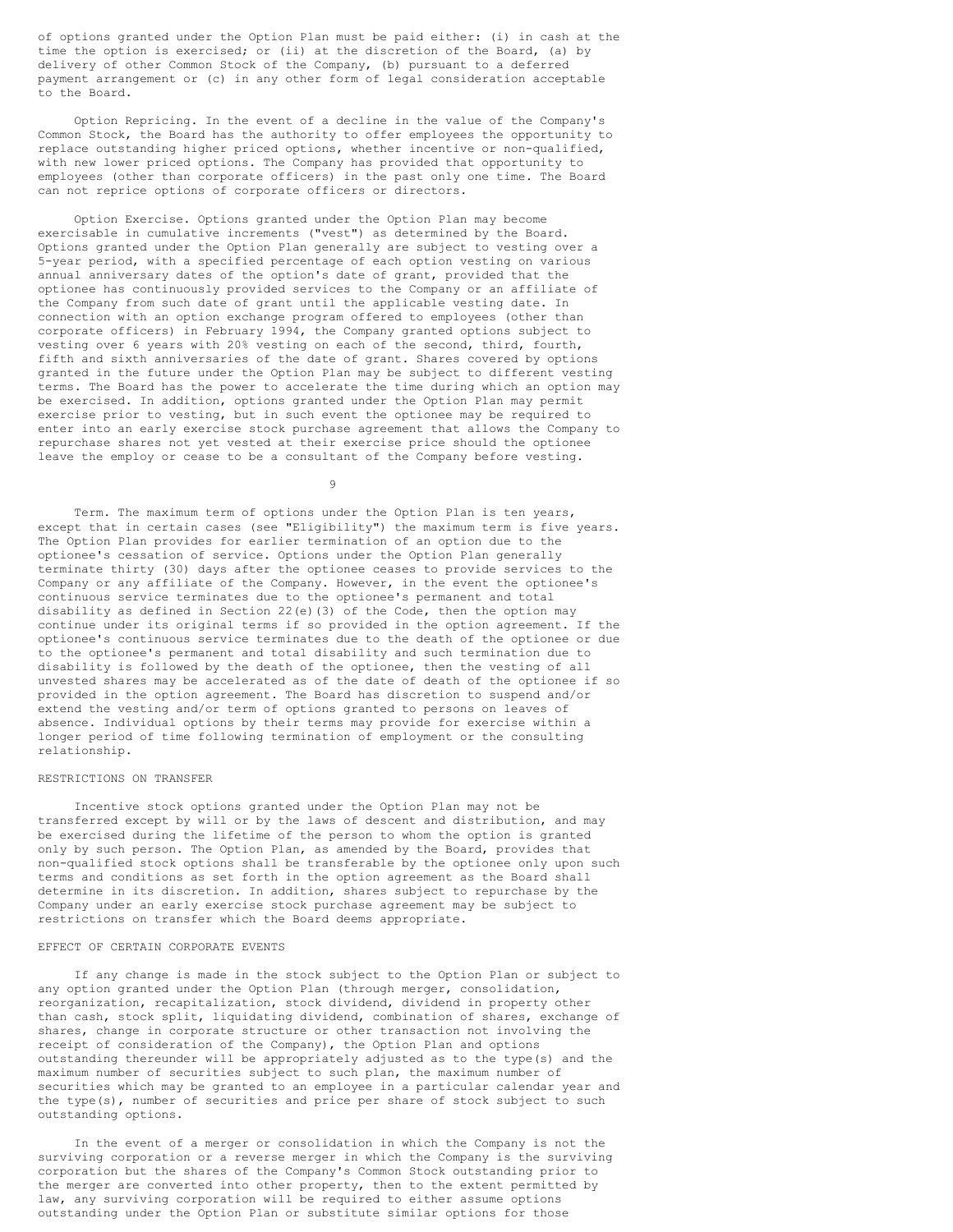outstanding under such plan, or such outstanding options will continue in full force and effect. In the event that any surviving corporation refuses to assume or continue options outstanding under the Option Plan, or to substitute similar options, then with respect to options held by persons then performing services as employees, directors or consultants for the Company or any affiliate of the Company, the time during which such options may be exercised will be accelerated and the options terminated if not exercised prior to such event. In the event of a dissolution or liquidation of the Company, any options outstanding under the Option Plan will terminate if not exercised prior to such event.

In addition, the Option Plan provides that options held by any person who is terminated for any reason other than cause within twenty-four (24) months following a Change in Control will accelerate and immediately become fully vested and exercisable, except if such potential acceleration would by itself prohibit the Company from entering into a "pooling of interests" accounting transaction.

10

### DURATION, AMENDMENT AND TERMINATION

The Board may suspend or terminate the Option Plan at any time. Unless sooner terminated, the Option Plan will terminate on August 18, 2001.

The Board may also amend the Option Plan at any time or from time to time. However, no amendment will be effective unless approved by the stockholders of the Company within twelve (12) months before or after its adoption by the Board if the amendment would: (i) increase the number of shares reserved for options under the Option Plan; (ii) modify the requirements as to eligibility for participation (to the extent such modification requires stockholder approval in order for the Option Plan to satisfy Section 422 of the Code); or (iii) modify the Option Plan in any other way if such modification requires stockholder approval in order for the Option Plan to satisfy the requirements of Section 422 of the Code or to comply with the requirements of Rule 16b-3 of the Securities Exchange Act of 1934, as amended (the "Exchange Act").

### FEDERAL INCOME TAX INFORMATION

Incentive Stock Options. Incentive stock options under the Option Plan are intended to be eligible for the favorable federal income tax treatment accorded "incentive stock options" under the Code.

There generally are no federal income tax consequences to the optionee or the Company by reason of the grant or exercise of an incentive stock option. However, the exercise of an incentive stock option may increase the optionee's alternative minimum tax liability, if any. The Company has not granted incentive stock options since December 1988 and currently has no outstanding incentive stock options.

Non-qualified Stock Options. Non-qualified stock options granted under the Option Plan generally have the following federal income tax consequences:

There are no tax consequences to the optionee or the Company by reason of the grant of a non-qualified stock option. Upon exercise of a non-qualified stock option, the optionee will recognize taxable ordinary income equal to the excess of the stock's fair market value on the date of exercise over the option exercise price. Generally, with respect to employees, the Company is required to withhold taxes in an amount based on the ordinary income recognized. Subject to the requirement of reasonableness and the satisfaction of a tax-reporting obligation, the Company generally will be entitled to a business expense deduction equal to the taxable ordinary income realized by the optionee. Upon disposition of the stock, the optionee will recognize a capital gain or loss equal to the difference between the selling price and the sum of the amount paid for such stock plus any amount recognized as ordinary income upon exercise of the option. Such gain or loss will be: (i) long-term if the stock was held for more than eighteen (18) months, (ii) mid-term if the stock was held for more than twelve (12) months but not more than eighteen (18) months or (iii) short-term if the stock was not held more than twelve (12) months. Slightly different rules may apply to optionees who acquire stock subject to certain repurchase options or who are subject to Section 16(b) of the Exchange Act.

Potential Limitation on Company Deductions. In 1993, Code Section 162(m) was adopted, which denies a deduction to any publicly held corporation for compensation paid to certain employees in a taxable year to the extent that compensation exceeds \$1,000,000 for a covered employee. It is possible that compensation attributable to stock options, when combined with all other types of compensation received by a covered employee from the Company, may cause this limitation to be exceeded in any particular year.

Certain kinds of compensation, including qualified "performance-based compensation," are disregarded for purposes of the deduction limitation. In accordance with applicable Treasury regulations issued under Section  $162(m)$ , compensation attributable to stock options will qualify as performance-based compensation, provided that: either (a)(i) the option plan contains a per-employee limitation on the number of shares for which options may be granted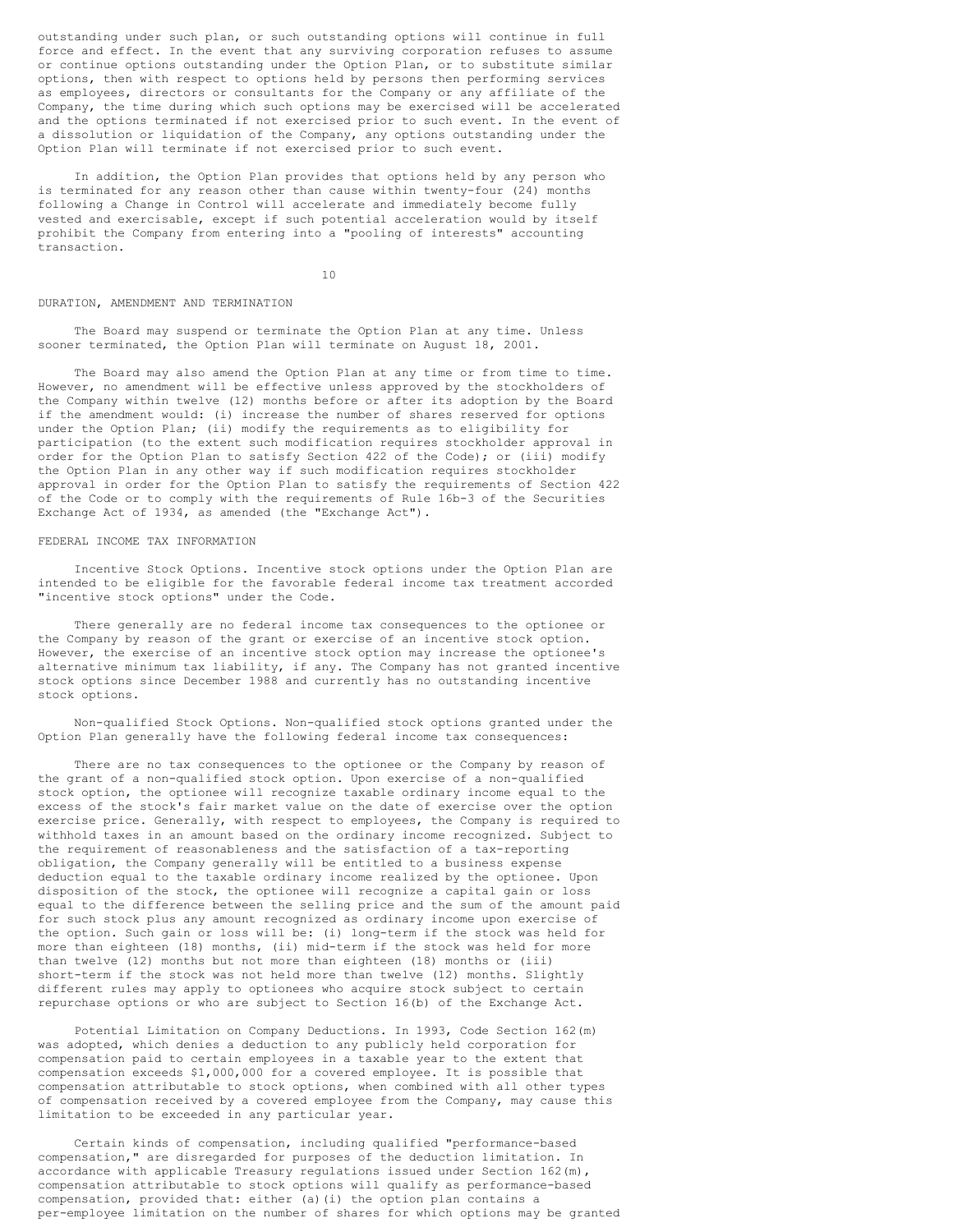during a specified period, (ii) the per-employee limitation is approved by the stockholders, (iii) the option is granted by a Compensation Committee comprised solely of "outside directors" (as defined in Section 162(m)) and (iv) the exercise price of the option is no less than the fair market value of the stock on the date of grant; or (b) the option is granted by a Compensation Committee comprised solely of "outside directors" and is granted (or exercisable) only upon the achievement (as certified in writing by the

11

Compensation Committee) of an objective performance goal established by the Compensation Committee while the outcome is substantially uncertain and approved by the stockholders.

For the aforementioned reasons, the Company's Option Plan was amended to provide for an annual per employee limitation as required under Section 162(m). Such limit was approved by the stockholders in February 1995. Because the Company's Compensation Committee is comprised solely of "outside directors," options granted by such committee will qualify as "performance-based compensation." The Stock Option Committee is not comprised solely of "outside directors;" consequently, options granted by the Stock Option Committee will not qualify as "performance-based compensation."

Other Tax Consequences. The foregoing discussion is intended to be a general summary only of the federal income tax aspects of options granted under the Option Plan; tax consequences may vary depending on the particular circumstances at hand. In addition, administrative and judicial interpretations of the application of the federal income tax laws are subject to change. Furthermore, no information is given with respect to state or local taxes that may be applicable. Participants in the Option Plan who are residents of or are employed in a country other than the United States may be subject to taxation in accordance with the tax laws of that particular country in addition to or in lieu of United States federal income taxes.

PROPOSAL 4

### APPROVAL OF THE 1991 EMPLOYEE STOCK PURCHASE PLAN, AS AMENDED

In August 1991, the Board of Directors adopted, and the stockholders subsequently approved, the Company's 1991 Employee Stock Purchase Plan (the "Purchase Plan") authorizing the issuance of 1,000,000 shares of the Company's Common Stock. In November 1995, the Board of Directors approved, and the stockholders subsequently approved, an amendment to the Purchase Plan to increase the number of shares issuable to 2,000,000 shares. Prior to the amendment by the Board to increase the number of shares issuable under the Purchase Plan as discussed below, as of November 16, 1997, an aggregate of 1,467,309 shares had been issued, at prices ranging from \$6.80 to \$36.55 per share under the Purchase Plan and only 532,691 shares remained available for the grant of future rights under the Plan.

In November 1997, the Board approved an amendment to the Purchase Plan, subject to stockholder approval, to increase the number of shares authorized for issuance under the Purchase Plan from a total of 2,000,000 shares to 4,200,000 shares. This amendment is intended to afford the Company greater flexibility in providing employees with stock incentives and ensures that the Company can continue to provide such incentives at levels determined appropriate by the Board.

Vote Required. Stockholders are requested in this Proposal 4 to approve the Purchase Plan, as amended. The affirmative vote of the holders of a majority of the shares present in person or represented by proxy and entitled to vote at the meeting will be required to approve the Purchase Plan, as amended. Abstentions will be considered shares entitled to vote in the tabulation of votes cast on proposals presented to the stockholders and will have the same effect as negative votes. Broker non-votes are counted towards a quorum, but are not counted for any purpose in determining whether this matter has been approved.

> THE BOARD OF DIRECTORS RECOMMENDS A VOTE IN FAVOR OF PROPOSAL 4.

The essential features of the Purchase Plan, as amended, are outlined below.

## PURPOSE

The purpose of the Purchase Plan is to provide a means by which employees of the Company (and any parent or subsidiary of the Company designated by the Board of Directors to participate in the Purchase Plan (an "Affiliate")) may be given an opportunity to purchase Common Stock of the Company through payroll deductions, to assist the Company in retaining the services of its employees, to secure and retain the services

12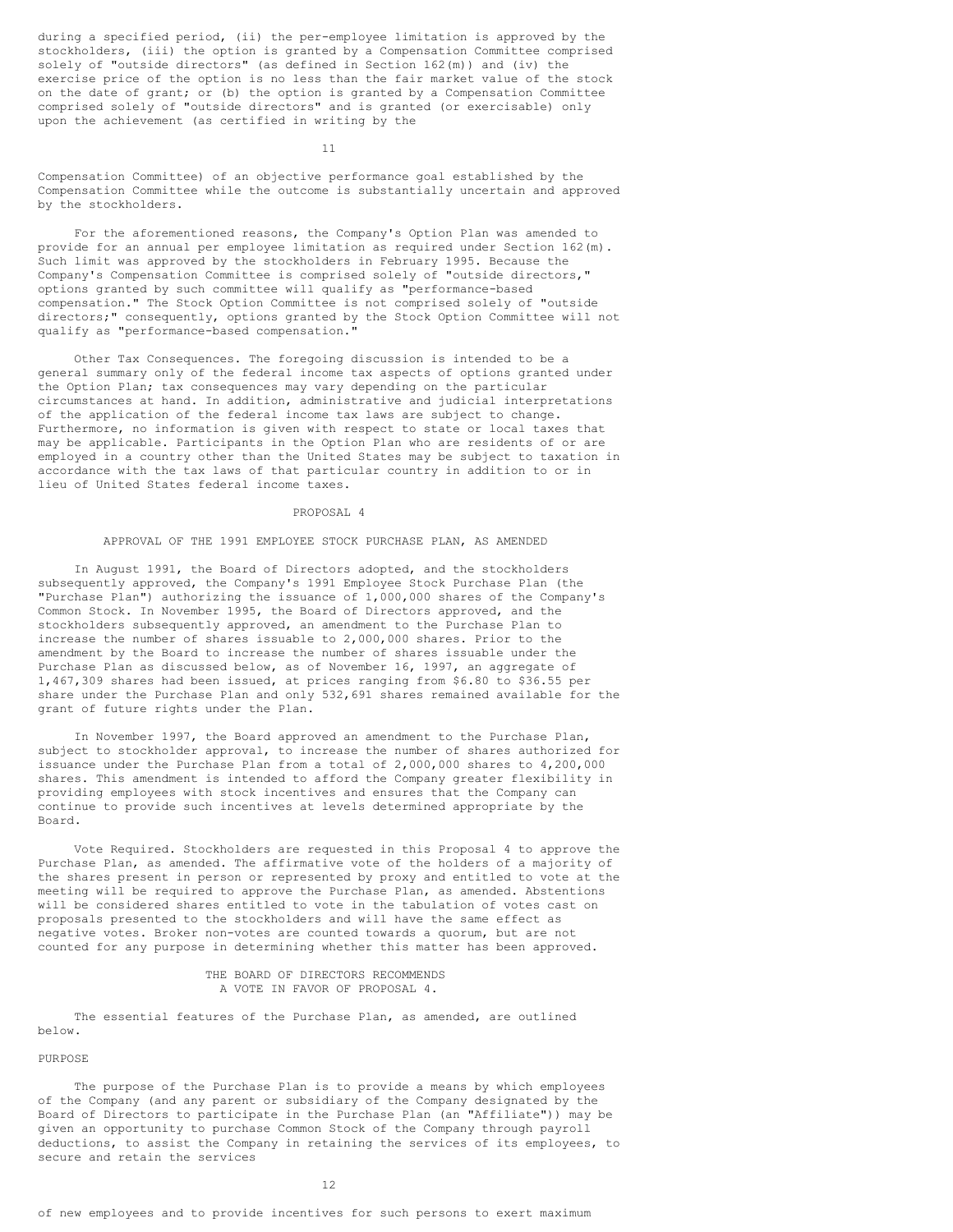### efforts for the success of the Company.

The rights to purchase Common Stock granted under the Purchase Plan are intended to qualify as options issued under an "employee stock purchase plan" as that term is defined in Section 423(b) of the Code.

#### ADMINISTRATION

The Purchase Plan is administered by the Board of Directors, which has the final power to construe and interpret the Purchase Plan and the rights granted under it. The Board has the power, subject to the provisions of the Purchase Plan, to determine when and how rights to purchase Common Stock of the Company will be granted, the provisions of each offering of such rights (which need not be identical), and whether any parent or subsidiary of the Company shall be eligible to participate in such plan. The Board of Directors is authorized to delegate administration of the Purchase Plan to a committee composed of not fewer than two members of the Board. The Board has delegated administration of the Purchase Plan to the Compensation Committee of the Board. As used herein with respect to the Purchase Plan, the "Board" refers to the Compensation Committee as well as to the Board of Directors itself. The Board may abolish any such committee at any time and revest in the Board the administration of the Purchase Plan.

### STOCK SUBJECT TO THE PURCHASE PLAN

If rights granted under the Purchase Plan expire, lapse or otherwise terminate without being exercised, the Common Stock not purchased under such rights again becomes available for issuance under such plan.

### **OFFERINGS**

The Purchase Plan is implemented by offerings of rights to all eligible employees from time to time by the Board. Generally, each such offering has been for 6 months' duration. The Board has discretion to change the length of offerings under the Purchase Plan.

### ELIGIBILITY

Any person who has been in the employ of the Company for at least 90 days and is customarily employed at least twenty hours per week and five months per calendar year by the Company (or by any Affiliate), on the first day of an offering period, is generally eligible to participate in that offering under the Purchase Plan. The Board may provide that officers of the Company who are "highly compensated" as defined in the Code are not eligible to be granted rights under an offering.

Notwithstanding the foregoing, no employee is eligible for the grant of any rights under the Purchase Plan if, immediately after such grant, the employee would own, directly or indirectly, stock possessing 5% or more of the total combined voting power or value of all classes of stock of the Company or a parent or subsidiary of the Company (including any stock which such employee may purchase under all outstanding rights and options), nor will any employee be granted rights that would permit him to buy more than \$25,000 worth of stock (determined based on the fair market value of the shares at the time such rights are granted) under all employee stock purchase plans of the Company in any calendar year.

## PARTICIPATION IN THE PURCHASE PLAN

Eligible employees become participants in the Purchase Plan by delivering to the Company, prior to the date selected by the Board as the offering date for the offering, an agreement authorizing payroll deductions of up to 15% of such employees' base compensation during the purchase period.

## PURCHASE PRICE

The purchase price per share at which shares are sold in an offering under the Purchase Plan cannot be less than the lower of (i) 85% of the fair market value of a share of Common Stock on the date of

13

commencement of the offering or (ii) 85% of the fair market value of a share of Common Stock on the date of purchase.

#### PAYROLL DEDUCTIONS

The purchase price of the shares is accumulated by payroll deductions over the offering period. A participant may increase or reduce his or her payroll deductions during the course of an offering only to the extent permitted under the terms of the offering. Generally, a participant may not increase payroll deductions after the beginning of any purchase period, but may decrease his or her participation percentage at any time but on no more than one occasion during the course of the offering. Notwithstanding the foregoing, a participant may reduce his or her participation percentage to zero or withdraw from an offering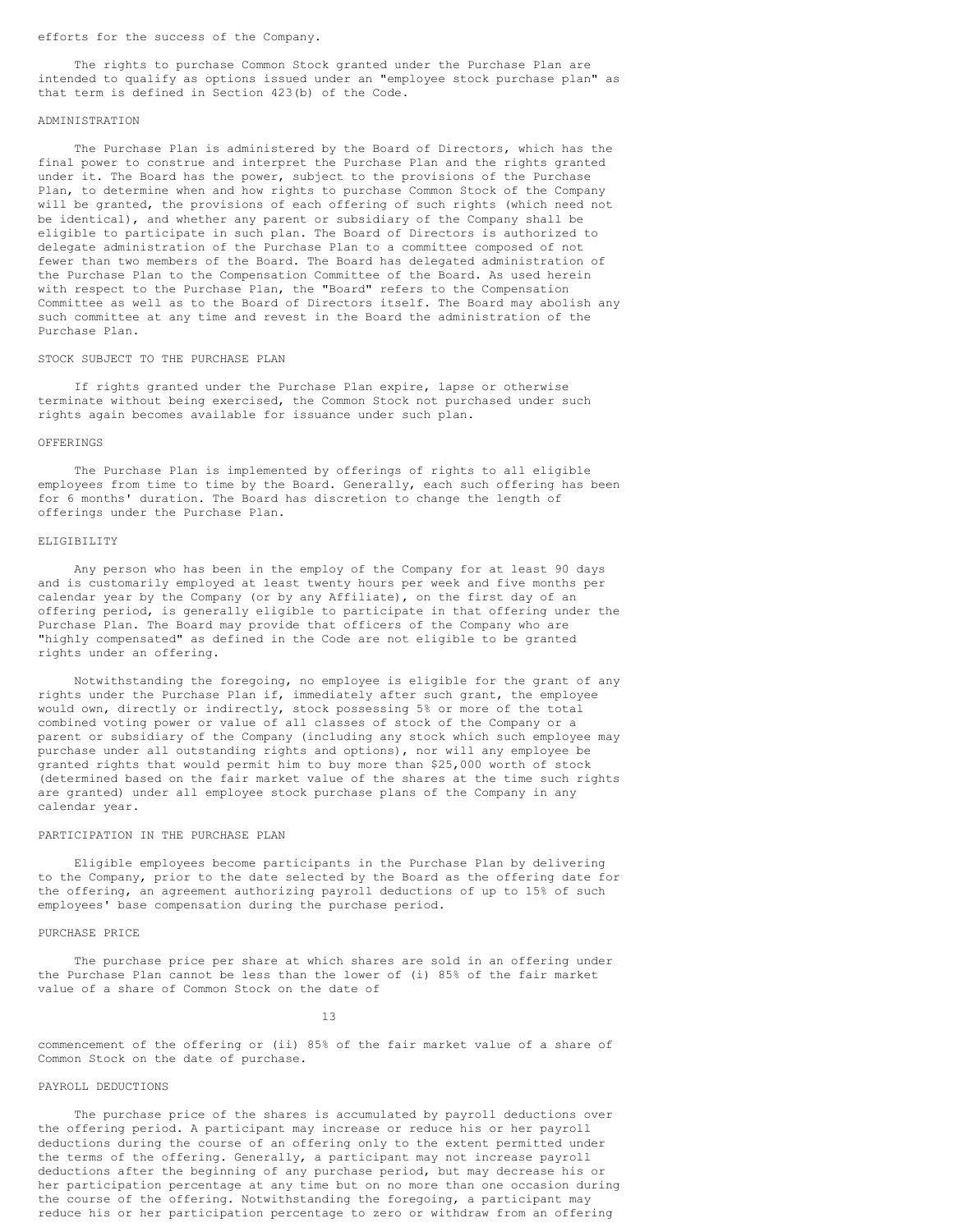at any time during the course of the offering. All payroll deductions made for a participant are credited to his or her account under the Purchase Plan and deposited with the general funds of the Company.

## PURCHASE OF STOCK

By executing an agreement to participate in the Purchase Plan, an eligible employee is entitled to purchase shares under the Purchase Plan. In connection with offerings made under the Purchase Plan, the Board specifies a maximum number of shares any employee may be granted the right to purchase. If the aggregate number of shares to be purchased upon exercise of rights granted in the offering would exceed the maximum aggregate number of shares available for issuance under the Purchase Plan, the Board would make a pro rata allocation of shares available in a uniform and equitable manner. Unless the employee's participation is discontinued, his or her right to purchase shares is exercised automatically at each exercise date designated by the Board at the applicable price. See "Withdrawal" below.

## WITHDRAWAL

While each participant in the Purchase Plan is required to sign an agreement authorizing payroll deductions, the participant may withdraw from a given offering by terminating his or her payroll deductions and by delivering a notice of withdrawal from the Purchase Plan to the Company. Such withdrawal may be elected at any time prior to the end of the applicable offering except as provided by the Board or the Committee in the offering.

Upon any withdrawal from an offering by the employee, the Company will distribute to the employee his or her accumulated payroll deductions without interest, and such employee's interest in the offering will be automatically terminated. The employee is not entitled to again participate in such offering. An employee's withdrawal from an offering will not have any effect upon such employee's eligibility to participate in subsequent offerings under the Purchase Plan.

### TERMINATION OF EMPLOYMENT

Rights granted pursuant to any offering under the Purchase Plan terminate immediately upon cessation of an employee's employment for any reason, and the Company will distribute to such employee all of his or her accumulated payroll deductions, without interest.

### RESTRICTIONS ON TRANSFER

Rights granted under the Purchase Plan are not transferable and may be exercised only by the person to whom such rights are granted.

## EFFECT OF CERTAIN CORPORATE EVENTS

If any change is made in the stock subject to the Purchase Plan, or any rights granted under the Purchase Plan (through merger, consolidation, reorganization, recapitalization, stock dividend, dividend in property other than cash, stock split, liquidating dividend, combination of shares, exchange of shares, change in corporate structure or otherwise), the Purchase Plan and outstanding rights will be appropriately adjusted in

14

the class and maximum number of shares subject to the Purchase Plan and the class, number of shares and price per share of stock subject to outstanding rights.

In the event of a dissolution or liquidation of the Company, a merger or consolidation in which the Company is not the surviving corporation, a reverse merger in which the Company is the surviving corporation but the shares of the Company's Common Stock are converted into other property or any other capital reorganization in which more than fifty percent (50%) of the shares of the Company entitled to vote are exchanged, then, as determined by the Board in its sole discretion (i) any surviving corporation may assume outstanding rights or substitute similar rights for those under the Purchase Plan, (ii) such rights may continue in full force and effect or (iii) participants' accumulated payroll deductions may be used to purchase Common Stock immediately prior to the transaction described above and the participants' rights under the ongoing offering terminated.

### DURATION, AMENDMENT AND TERMINATION

The Board may suspend or terminate the Purchase Plan at any time. Unless sooner terminated, the Purchase Plan will terminate on August 18, 2001.

The Board may also amend the Purchase Plan at any time or from time to time. However, no amendment will be effective unless approved by the stockholders of the Company within twelve (12) months before or after its adoption by the Board if the amendment would: (i) increase the number of shares reserved for issuance under the Purchase Plan; (ii) modify the requirements as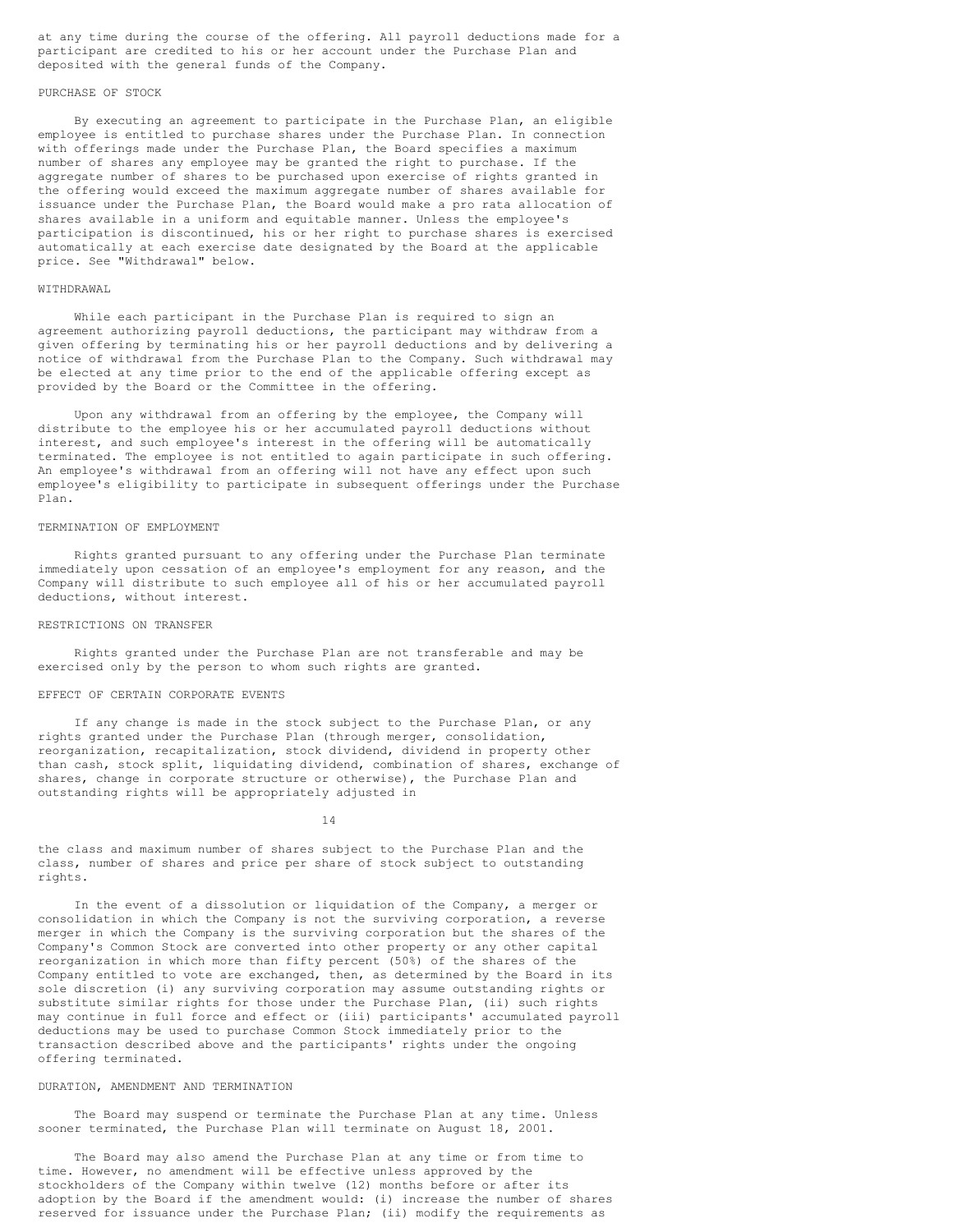to eligibility for participation in the Purchase Plan (to the extent such modification requires stockholder approval in order for the Plan to obtain employee stock purchase plan treatment under Section 423 of the Code or to comply with the requirements of Rule 16b-3); or (iii) modify the Purchase Plan in any other way if such modification requires stockholder approval in order for the Purchase Plan to obtain employee stock purchase plan treatment under Section 423 of the Code or to comply with the requirements of Rule 16b-3.

Rights granted before amendment or termination of the Purchase Plan will not be altered or impaired by any amendment or termination of such plan without consent of the person to whom such rights were granted.

## FEDERAL INCOME TAX INFORMATION

Rights granted under the Purchase Plan are intended to qualify for favorable federal income tax treatment associated with rights granted under an employee stock purchase plan which qualifies under provisions of Section 423 of the Code.

A participant will be taxed on amounts withheld for the purchase of shares as if such amounts were actually received. Generally, other than this, no income will be taxable to a participant until disposition of the shares acquired, and the method of taxation will depend upon the holding period of the purchased shares.

If the stock is disposed of at least two years after the first day of the offering period and at least one year after the purchase date of the stock, then the lesser of (i) the excess of the fair market value of the stock at the time of such disposition over the purchase price of the stock or (ii) 15% of the fair market value of the stock on the first day of the offering period, will be treated as ordinary income. Any further gain, or any loss, will be taxed as a longterm capital gain or loss if it was held for more than eighteen (18) months, or mid-term capital gain or loss if it was held for more than twelve (12) months but not more than eighteen (18) months.

If the stock is disposed of before the expiration of either of the holding periods described above, then the excess of the fair market value of the stock on the exercise date over the exercise price will be treated as ordinary income at the time of such disposition. The balance of any gain or loss will be treated as capital gain or loss. Such gain or loss will be: (i) long-term if the stock was held for more than eighteen (18) months, (ii) mid-term if the stock was held for more than twelve (12) months but not more than eighteen (18) months or (iii) short-term if the stock was not held more than twelve (12) months. Even if the stock is later disposed of for less than its fair market value on the exercise date, the same amount of ordinary income is attributed to the participant, and a capital loss is recognized equal to the difference between the sales price and the fair market value of the stock on such exercise date.

15

There are no federal income tax consequences to the Company by reason of the grant or exercise of rights under the Purchase Plan. The Company is entitled to a deduction to the extent amounts are taxable as ordinary income to a participant by reason of a disposition before the expiration of the holding periods described above (subject to the requirement of reasonableness, the provisions of Section 162(m) of the Code, and, perhaps, in the future, the satisfaction of a withholding or tax reporting obligation).

Other Tax Consequences. The foregoing discussion is intended to be a general summary only of the federal income tax aspects of rights granted under the Purchase Plan; tax consequences may vary depending on the particular circumstances at hand. In addition, administrative and judicial interpretations of the application of the federal income tax laws are subject to change. Furthermore, no information is given with respect to state or local taxes that may be applicable. Participants in the Purchase Plan who are residents of or are employed in a country other than the United States may be subject to taxation in accordance with the tax laws of that particular country in addition to or in lieu of United States federal income taxes.

### PROPOSAL 5

## APPROVAL OF THE 1998 NON-EMPLOYEE DIRECTORS' STOCK OPTION PLAN

In November 1997, the Board of Directors adopted, subject to stockholder approval, the Company's 1998 Non-Employee Directors' Stock Option Plan (the "1998 Directors' Plan") as an amendment and restatement of the Company's existing Non-Employee Directors' Stock Option Plan (the "Prior Directors' Plan"). In the event stockholder approval is not obtained, the Prior Directors' Plan will continue to remain effective under the terms and conditions set forth in such plan immediately prior to the amendment and restatement.

Vote Required. Stockholders are requested in this Proposal 5 to approve the 1998 Directors' Plan. The affirmative vote of the holders of a majority of the shares present in person or represented by proxy and entitled to vote at the meeting will be required to approve the 1998 Directors' Plan. Abstentions will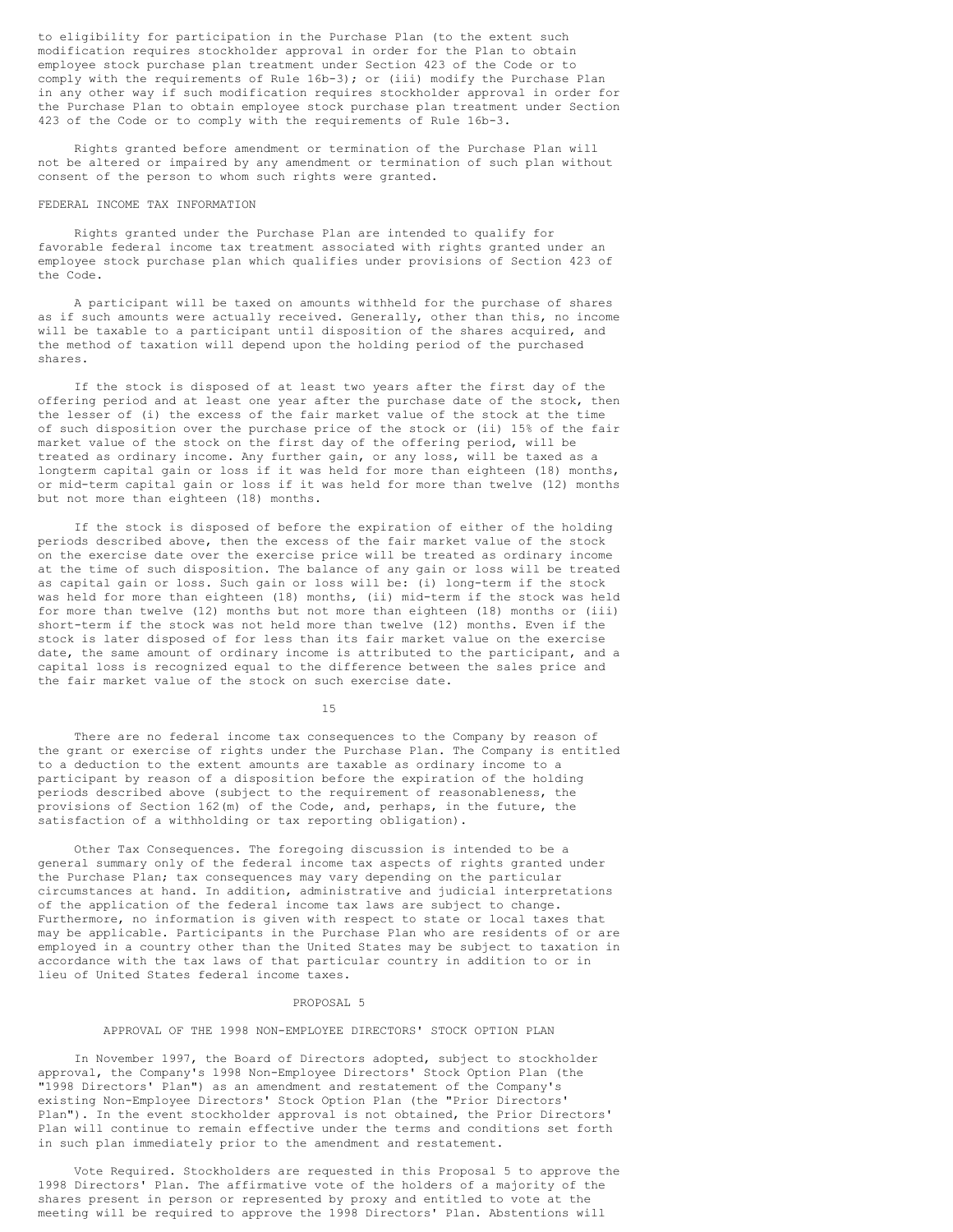be considered shares entitled to vote in the tabulation of votes cast on proposals presented to the stockholders and will have the same effect as negative votes. Broker non-votes are counted towards a quorum, but are not counted for any purpose in determining whether this matter has been approved.

> THE BOARD OF DIRECTORS RECOMMENDS A VOTE IN FAVOR OF PROPOSAL 5.

The essential features of the 1998 Directors' Plan are outlined below.

### GENERAL

The 1998 Directors' Plan provides for the grant of non-qualified stock options to "Non-Employee Directors" (defined below in "Eligibility") of the Company. Such options granted under the 1998 Directors' Plan are intended not to qualify as incentive stock options under the Code. See "Tax Information" for a discussion of the tax treatment of non-qualified stock options.

#### PURPOSE

The 1998 Directors' Plan was adopted to provide a means by which Non-Employee Directors will be given an opportunity to purchase stock of the Company and to assist in retaining the services of such persons as members of the Board of Directors of the Company.

## ADMINISTRATION

The 1998 Directors' Plan is administered by the Board of Directors. The Board has the power to construe and interpret the 1998 Directors' Plan. The Board of Directors is authorized to delegate administration of the 1998 Directors' Plan to a committee composed of not fewer than two members of the Board. As of the date of

16

this Proxy Statement, the Board has not delegated administration of the 1998 Directors' Plan to any committee.

### STOCK SUBJECT TO THE 1998 DIRECTORS' PLAN

500,000 shares will be reserved for issuance, of which 470,000 shares are subject to stockholder approval pursuant to this Proposal 5. If options granted under the 1998 Directors' Plan (including options granted prior to this amendment and restatement) expire or otherwise terminate without being exercised, the Common Stock not purchased pursuant to such options again becomes available for issuance under the 1998 Directors' Plan.

## ELIGIBILITY

Stock options will be granted under the 1998 Directors' Plan only to directors of the Company who are not otherwise employees of the Company or any affiliate of the Company ("Non-Employee Directors"). As of November 21, 1997, there were ten (10) Non-Employee Directors.

### NON-DISCRETIONARY GRANTS

The 1998 Directors' Plan provides for (i) a one-time, non-discretionary grant to each Non-Employee Director of an option to purchase 20,000 shares of the Company's Common Stock, effective upon the election of such person for the first time to serve as a Non-Employee Director of the Company (an "Initial Option") and (ii) an annual grant to be issued at the time of each annual meeting, to each Non-Employee Director who continues to serve as such, of an option to purchase 10,000 shares of the Company's Common Stock (an "Annual Option").

## TERMS OF OPTIONS

Exercise Price; Payment. The exercise price of options granted under the 1998 Directors' Plan is equal to the fair market value of the Common Stock subject to the option on the date of the grant. The exercise price of options granted under the 1998 Directors' Plan must be paid either: (i) in cash at the time the option is exercised, or (ii) at the discretion of the Board, (a) by delivery of other Common Stock of the Company or (b) in any other form of legal consideration acceptable to the Board.

Option Exercise. Initial Options for Non-Employee Directors granted pursuant to the initial election of the optionee to the Board at an annual meeting of stockholders and all Annual Options (regardless of the date on which the Non-Employee Director commenced Board service) granted under the 1998 Directors' Plan vest over 5 years according to the following schedule: so long as the optionee continues to serve as a Non-Employee Director or employee of, or consultant to the Company, 20% of the shares subject to the option will vest on January 15 of each of the first, second, third, fourth and fifth years following the date of grant. Initial Options for Non-Employee Directors granted pursuant to the initial election of the optionee to the Board at some time other than at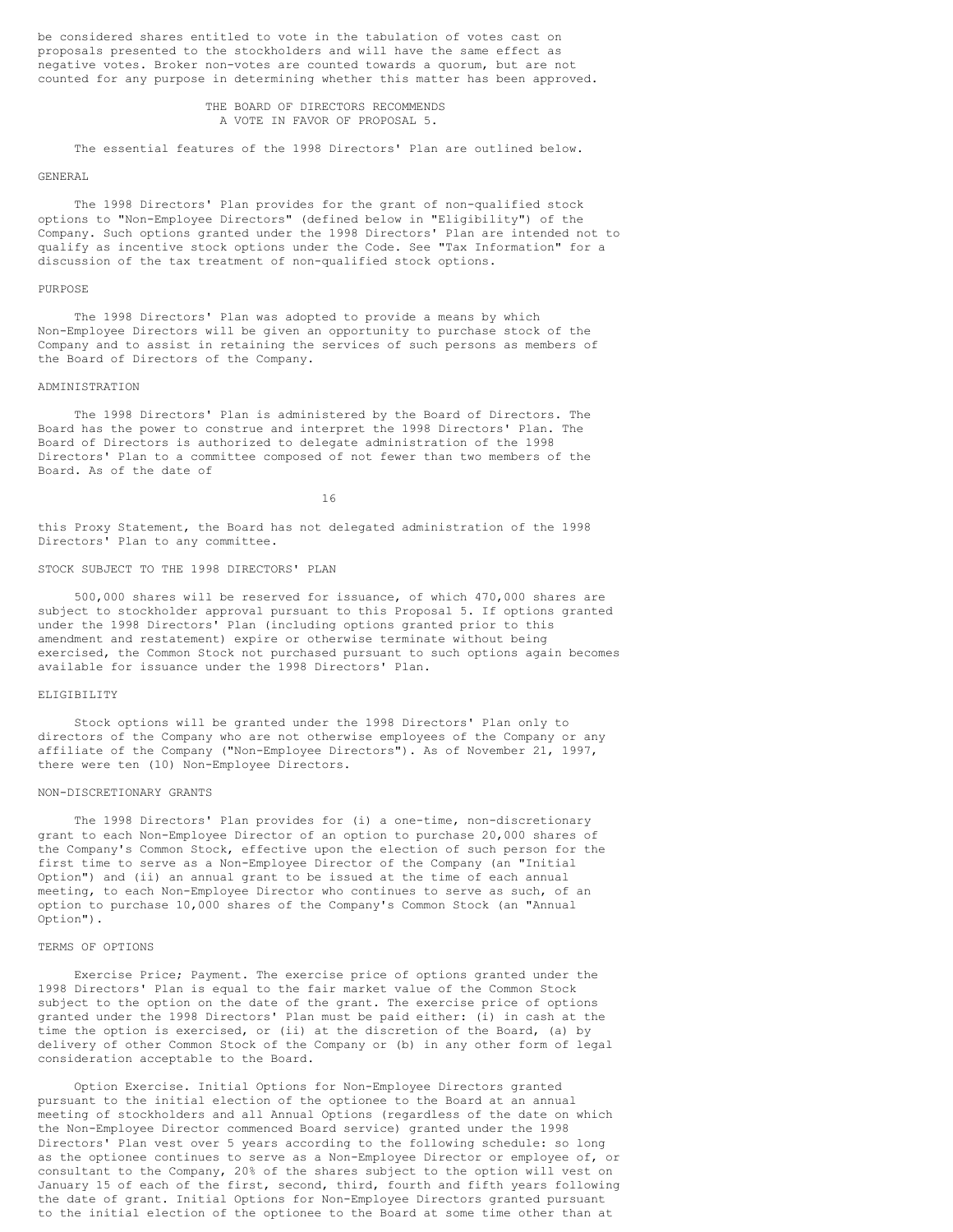an annual meeting of the stockholders of the Company will vest over 5 years according to the following schedule: so long as the optionee continues to serve as a Non-Employee Director or employee of, or consultant to the Company, 20% of the shares subject to the option will vest on each of the first, second, third, fourth and fifth anniversaries of the date of grant.

Term. The term of all options under the 1998 Directors' Plan is ten years, provided; however, such options terminate 30 days after the optionee ceases to be a Non-Employee Director, employee or consultant. In the event that an optionee ceases to be a Non-Employee Director, employee or consultant due to the optionee's (i) retirement at age seventy (70) or older after nine (9) years of service on the Board or (ii) due to permanent and total disability as defined in Section 22(e)(3) of the Code, the option will terminate only upon expiration of the option term. In the event that an optionee ceases to be a Non-Employee Director, employee or consultant due to the optionee's death or due to the optionee's termination due to permanent and total disability when such termination due to disability is followed by death, the vesting of all unvested shares will be accelerated to such date and the option may be exercised in full at any time within one year of such termination.

#### 17

### RESTRICTIONS ON TRANSFER

The 1998 Directors' Plan provides that options shall be transferable by the optionee only upon such terms and conditions as set forth in the option agreement as the Board shall determine in its discretion. In addition, shares subject to repurchase by the Company under an early exercise stock purchase agreement may be subject to restrictions on transfer which the Board deems appropriate.

### EFFECT OF CERTAIN CORPORATE EVENTS

If any change is made in the stock subject to the 1998 Directors' Plan or subject to any option granted under the 1998 Directors' Plan (through merger, consolidation, reorganization, recapitalization, reincorporation, stock dividend, dividend in property other than cash, stock split, liquidating dividend, combination of shares, exchange of shares, change in corporate structure or other transaction not involving the receipt of consideration of the Company), the 1998 Directors' Plan and options outstanding thereunder will be appropriately adjusted as to the type(s) and the maximum number of securities subject to such plan and the type(s), number of securities and price per share of stock subject to such outstanding options.

In the event of: (1) a dissolution or liquidation of the Company, (2) the sale of all or substantially all of the Company's assets, (3) a merger, consolidation or reorganization of the Company with or into another corporation or other legal person, other than a merger, consolidation or reorganization in which more than fifty percent (50%) of the combined voting power of the then-outstanding securities of the surviving entity (or if more than one entity survives the transaction, the controlling entity) immediately after such a transaction are held in the aggregate by holders of voting securities of the Company immediately prior to such transaction, (4) the acquisition by any person of beneficial ownership of securities representing fifty percent (50%) or more of the combined voting power of the then-outstanding securities of the Company, or (5) individuals who at the beginning of any consecutive two-year period constitute the directors of the Company ceasing for any reason to constitute at least a majority thereof (collectively, a "Change in Control"), then: (i) any surviving or acquiring corporation shall assume options outstanding under the Plan or shall substitute similar options or (ii) in the event any surviving or acquiring corporation refuses to assume such options or to substitute similar options for those outstanding under the Plan, then (A) with respect to options held by persons then performing services as directors, employees or consultants, the vesting of such options and the time during which such options may be exercised shall be accelerated prior to such event and the options terminated if not exercised after such acceleration and at or prior to such event, and (B) with respect to any other options outstanding under the 1998 Directors' Plan, such options shall be terminated if not exercised prior to such event.

## DURATION, AMENDMENT AND TERMINATION

The Board may suspend or terminate the 1998 Directors' Plan at any time. Unless sooner terminated, the 1998 Directors' Plan will terminate on February 9, 2113.

The Board may also amend the 1998 Directors' Plan at any time or from time to time. However, except with respect to certain amendments relating to adjustments upon changes in stock, no amendment shall be effective unless approved by the stockholders of the Company to the extent stockholder approval is necessary for the 1998 Directors' Plan to satisfy the requirements of Rule 16b-3, any requirements of Section 144 of the Delaware General Corporation Law, or any Nasdaq National Market or securities exchange listing requirements.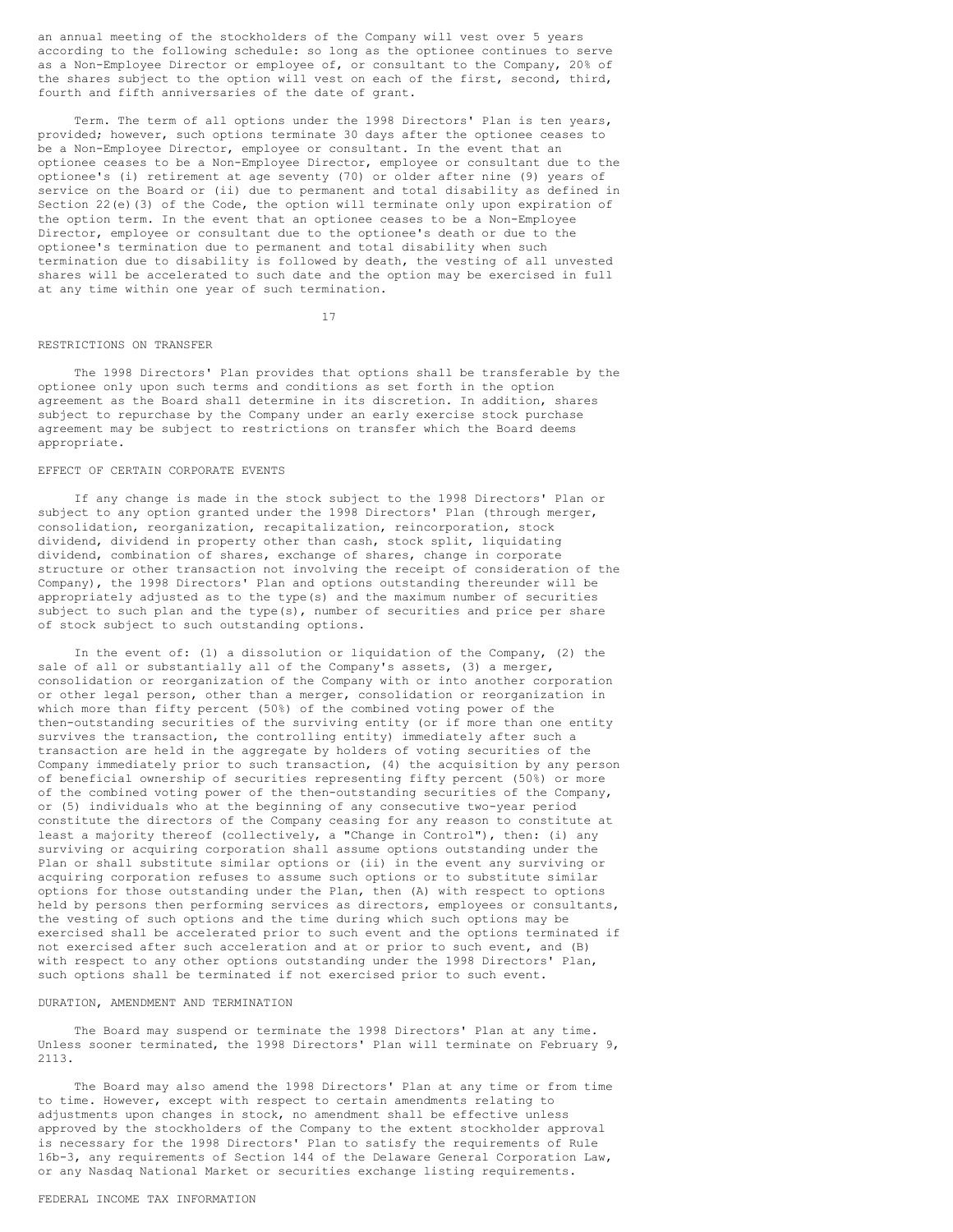Non-qualified Stock Options. Options granted under the 1998 Directors' Plan are intended to be treated as non-qualified stock options and are not intended to be eligible for the favorable federal income tax treatment accorded "incentive stock options" under the Code. Non-qualified stock options granted under the 1998 Directors' Plan generally have the following federal income tax consequences:

18

There are no tax consequences to the optionee or the Company by reason of the grant of a non-qualified stock option. Upon exercise of a non-qualified stock option, the optionee will recognize taxable ordinary income equal to the excess of the stock's fair market value on the date of exercise over the option exercise price. Subject to the requirement of reasonableness, the Company will be entitled to a business expense deduction equal to the taxable ordinary income realized by the optionee. Upon disposition of the stock, the optionee will recognize a capital gain or loss equal to the difference between the selling price and the sum of the amount paid for such stock plus any amount recognized as ordinary income upon exercise of the option. Such gain or loss will be: (i) long-term if the stock was held for more than eighteen (18) months, (ii) mid-term if the stock was held for more than twelve (12) months but not more than eighteen (18) months or (iii) short-term if the stock was not held more than twelve (12) months. Slightly different rules may apply to optionees who acquire stock subject to certain repurchase options or who are subject to Section 16(b) of the Exchange Act.

Other Tax Consequences. The foregoing discussion is intended to be a general summary only of the federal income tax aspects of options granted under the 1998 Directors' Plan; tax consequences may vary depending on the particular circumstances at hand. In addition, administrative and judicial interpretations of the application of the federal income tax laws are subject to change. Furthermore, no information is given with respect to state or local taxes that may be applicable. Participants in the 1998 Directors' Plan who are residents of a country other than the United States may be subject to taxation in accordance with the tax laws of that particular country in addition to or in lieu of United States federal income taxes.

Each person who is currently serving as a Non-Employee Director immediately following the Annual Meeting will receive an option grant to purchase 10,000 shares of Common Stock under the 1998 Directors' Plan. Accordingly, subject to stockholder approval of this proposal, all Non-Employee Directors as a group will be granted options under the 1998 Directors' Plan to purchase an aggregate of 100,000 shares of Common Stock under the 1998 Directors' Plan, at a price equal to the fair market value per share of the Common Stock on the date of the Annual Meeting. Accordingly, it is expected that immediately following the Annual Meeting, options to purchase an aggregate of 100,000 shares of Common Stock will be outstanding under the 1998 Directors' Plan.

#### PROPOSAL 6

### RATIFICATION OF SELECTION OF INDEPENDENT ACCOUNTANTS

The Board of Directors has selected Price Waterhouse LLP as the Company's independent accountants for the fiscal year ending September 27, 1998 and has further directed that management submit the selection of independent accountants for ratification by the stockholders at the Annual Meeting. Price Waterhouse LLP has audited the Company's financial statements since the Company commenced operations in 1985. Representatives of Price Waterhouse LLP are expected to be present at the Annual Meeting, will have an opportunity to make a statement if they so desire and will be available to respond to appropriate questions.

Vote Required. Stockholder ratification of the selection of Price Waterhouse LLP as the Company's independent accountants is not required by the Company's Bylaws or otherwise. However, the Board is submitting the selection of Price Waterhouse LLP to the stockholders for ratification as a matter of good corporate practice. If the stockholders fail to ratify the selection, the Board and the Audit Committee will reconsider whether or not to retain that firm. Even if the selection is ratified, the Board and the Audit Committee in their discretion may direct the appointment of a different independent accounting firm at any time during the year if they determine that such a change would be in the best interests of the Company and its stockholders.

The affirmative vote of the holders of a majority of the shares represented and voting at the meeting will be required to ratify the selection of Price Waterhouse LLP.

> THE BOARD OF DIRECTORS RECOMMENDS A VOTE IN FAVOR OF PROPOSAL 6.

> > 19

SECURITY OWNERSHIP OF CERTAIN BENEFICIAL OWNERS AND MANAGEMENT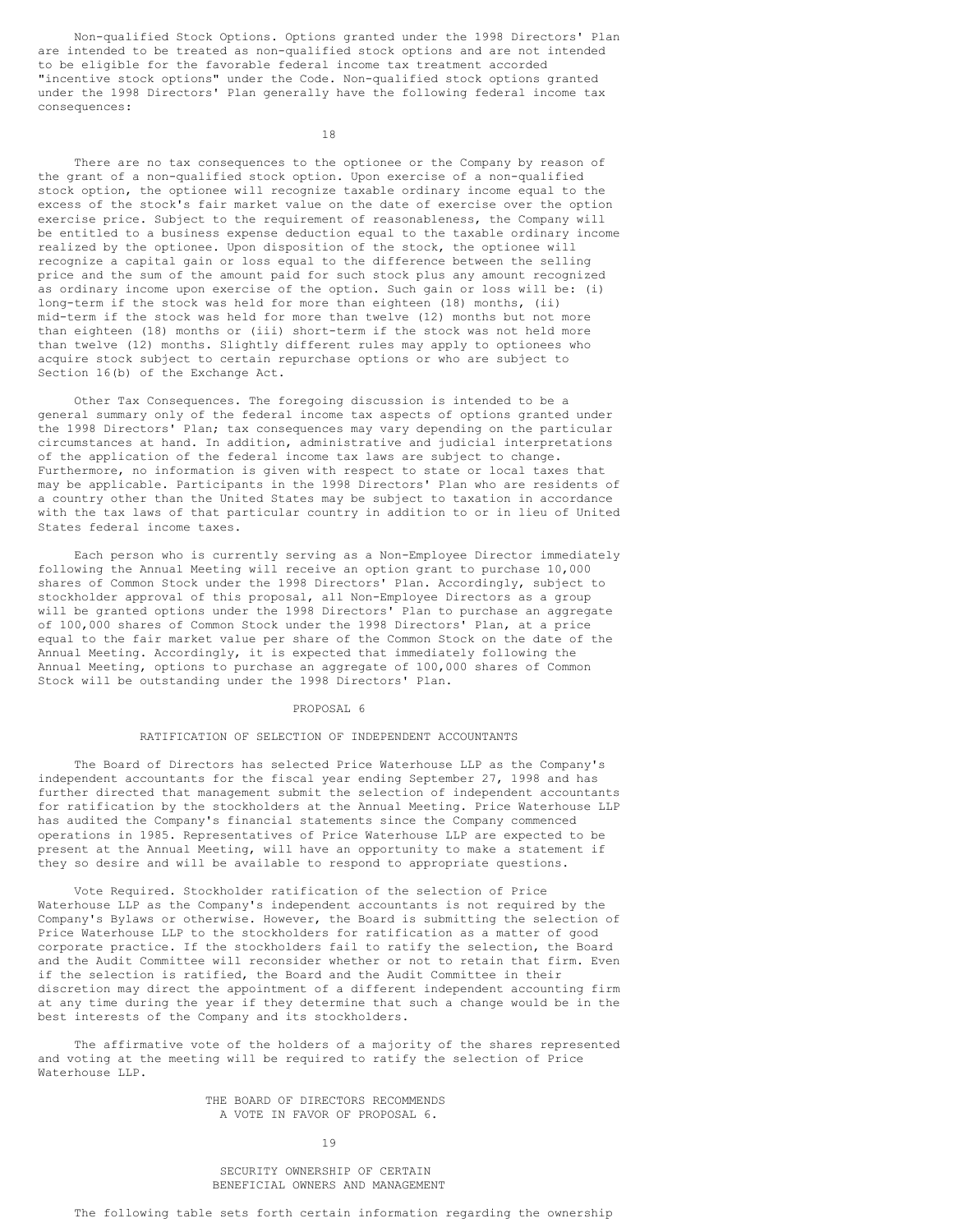of the Company's Common Stock as of November 21, 1997, by: (i) each director and nominee for director; (ii) each of the Named Executive Officers; (iii) all executive officers and directors of the Company as a group; and (iv) all those known by the Company to be beneficial owners of more than five percent of its Common Stock.

## $<$ TABLE> <CAPTION>

|                                                                            | BENEFICIAL<br>OWNERSHIP(1)<br>------------- |                        |
|----------------------------------------------------------------------------|---------------------------------------------|------------------------|
| NAME OF BENEFICIAL OWNER                                                   | NUMBER OF<br><b>SHARES</b>                  | PERCENT<br>OF<br>TOTAL |
| $<$ S $>$                                                                  | < <sub></sub>                               | < <sub></sub>          |
| Irwin Mark Jacobs(2)(14)                                                   | 3,024,508                                   | 4.40%                  |
| Andrew J. Viterbi(3)(14)                                                   | 1,922,971                                   | 2.80%                  |
|                                                                            | 474,583                                     | $\star$                |
|                                                                            | 86,433                                      | $\star$                |
| Anthony S. Thornley(14)                                                    | 36,313                                      | $\star$                |
| Richard C. Atkinson(6)(14)                                                 | 206,032                                     | $\star$                |
| Adelia A. Coffman(7)(14)                                                   | 241,160                                     | $\star$                |
|                                                                            | 1,542,294                                   | 2.25%                  |
| Robert E. Kahn                                                             | $\Omega$                                    | --                     |
| Jerome S. Katzin(9)(14)                                                    | 237,334                                     | $\star$                |
|                                                                            | 40,500                                      | $\star$                |
| Peter M. Sacerdote $(11)$ $(14)$                                           | 75,000                                      | $\star$                |
|                                                                            | $\Omega$                                    |                        |
| Brent Scowcroft $(14)$                                                     | 27,000                                      | $\star$                |
| All Executive Officers and Directors as a Group                            | 26,000                                      | $\star$                |
| $(24 \text{ persons}) (13) (14) \dots \dots \dots \dots \dots \dots \dots$ | 9,000,334                                   | 12.94%                 |

 $<$ /TABLE>

#### - ---------------

\* Less than 1%

- (1) This table is based upon information supplied by officers, directors and principal stockholders and Schedules 13D and 13G filed with the Securities and Exchange Commission (the "Commission"). Unless otherwise indicated in the footnotes to this table and subject to marital property laws where applicable, each of the stockholders named in this table has sole voting and investment power with respect to the shares indicated as beneficially owned. Applicable percentages are based on 68,552,532 shares outstanding on November 21, 1997, adjusted as required by rules promulgated by the Commission.
- (2) Includes 2,641,554 shares held in family trusts and 144,954 shares held in trusts for the benefit of relatives, as to which Dr. Jacobs disclaims beneficial ownership.
- (3) Includes 1,582,738 shares held in family trusts and 249,800 shares held in trusts for the benefit of relatives, as to which Dr. Viterbi disclaims beneficial ownership.
- (4) Includes 330,158 shares held in family trusts, 1,000 shares held in a charitable remainder trust, and 24,425 shares held in trusts for the benefit of relatives.
- (5) Includes 4,433 shares held in family trusts.
- (6) Includes 5,000 shares held in a foundation of which Dr. Atkinson disclaims beneficial ownership. Also includes 115,952 shares held in family trusts, 51,000 shares held in a pension plan trust for the benefit of employees of a business operated by Dr. Atkinson and 4,080 shares held in trust for the benefit of relatives.
- (7) Includes 190,960 shares held in family trusts.
- (8) Includes 63,348 shares held in trust as to which Mr. Kadisha disclaims beneficial ownership.

20

- (9) Includes 172,266 shares held in family trusts and 35,068 shares held in trust for the benefit of Mr. Katzin's grandchildren of which Mr. Katzin's wife is the trustee.
- (10) Includes 500 shares held by Mr. Nelles' children.
- (11) Includes 25,000 shares held in a foundation of which Mr. Sacerdote disclaims beneficial ownership.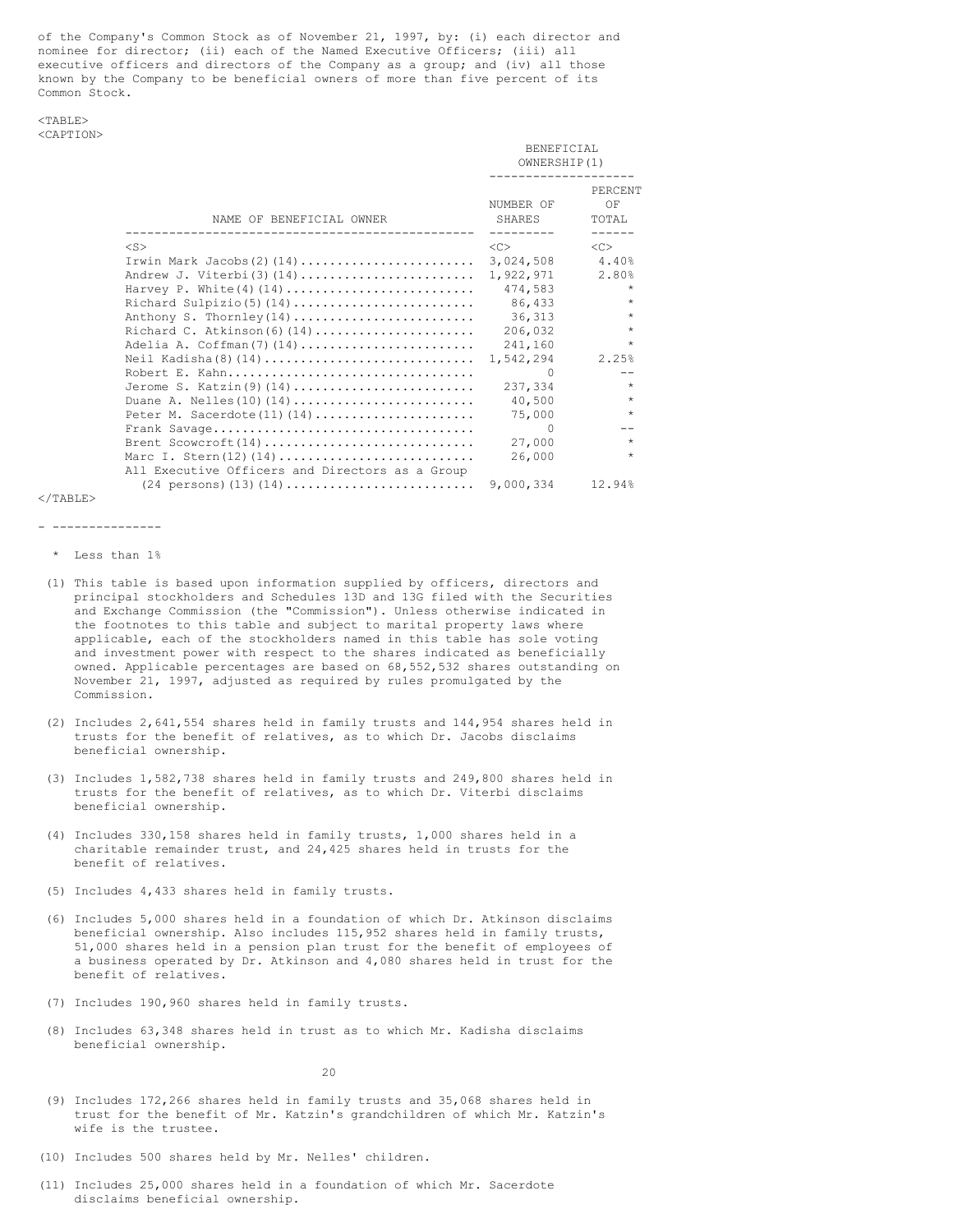- (12) Includes 2,000 shares held in family trusts.
- (13) Includes 100 shares held as custodian for the benefit of an executive officer, 2,812 shares held by executive officers' spouses and 1,000 shares held for the benefit of an executive officer's children.
- (14) Includes shares issuable upon exercise of options exercisable within 60 days of November 21, 1997 as follows: Dr. Jacobs, 238,000 shares; Dr. Viterbi, 86,000 shares; Mr. White, 119,000 shares; Mr. Sulpizio, 82,000 shares; Mr. Thornley, 36,000 shares; Dr. Atkinson, 30,000 shares; Ms. Coffman, 50,200 shares (including 2,200 shares subject to options held by Ms. Coffman's husband); Mr. Kadisha, 30,000 shares; Mr. Katzin, 30,000 shares; Mr. Nelles, 30,000 shares; Mr. Sacerdote, 30,000 shares; Mr. Scowcroft, 24,000 shares; Mr. Stern, 24,000 shares; all directors and executive officers as a group, 991,400 shares (including 10,000 shares subject to options held by executive officers' spouses).

## COMPLIANCE WITH SECTION 16(a) OF THE SECURITIES EXCHANGE ACT

Section 16(a) of the Exchange Act requires the Company's directors and executive officers, and persons who own more than ten percent of a registered class of the Company's equity securities to file with the Commission initial reports of ownership and reports of changes in ownership of Common Stock and other equity securities of the Company. Officers, directors and greater-than-ten-percent stockholders are required by Commission regulations to furnish the Company with copies of all Section 16(a) forms they file.

To the Company's knowledge, based solely on a review of the copies of such reports furnished to the Company and written representations that no other reports were required, during the fiscal year ended September 28, 1997, all Section 16(a) filing requirements applicable to its officers, directors and greater-than-ten-percent beneficial owners were complied with; except that one report, covering an increase in ownership held in trusts for the benefit of Dr. Jacobs' family members, of which Dr. Jacobs disclaims beneficial ownership, will be filed late by Dr. Jacobs.

### EXECUTIVE COMPENSATION

#### COMPENSATION OF DIRECTORS

Each Non-Employee Director of the Company receives (i) a fee of \$1,500 for each Board meeting attended, (ii) a fee of \$750 for each Board meeting in which such director participates by telephone, (iii) except when held on the same day as a Board meeting, a fee of \$750 for each Board Committee meeting attended and (iv) a fee of \$400 for each Board Committee meeting in which such director participates by telephone. Effective February 10, 1998, each Non-Employee Director will receive (i) a fee of \$1,000 for each Board meeting attended, (ii) a fee of \$500 for each Board meeting in which such director participates by telephone, (iii) except when held on the same day as a Board meeting, a fee of \$1,000 for each Board Committee meeting attended, (iv) except for the Nominating Committee, a fee of \$2,500 per annum for the Chairperson of each Board Committee and (v) a fee of \$500 for each Board Committee meeting in which such director participates by telephone. In the fiscal year ended September 28, 1997, the total amount of such compensation paid to Non-Employee Directors was approximately \$166,000. When traveling from out-of-town, the members of the Board of Directors are also eligible for reimbursement for their travel expenses incurred in connection with attendance at Board meetings and committees of the Board of Directors meetings. Employee directors do not receive any compensation for their participation in Board or Board Committee meetings.

Non-Employee Directors of the Company were eligible to receive stock option grants under the Company's Prior Directors' Plan following their initial election to serve on the Board. If the 1998 Directors' Plan is approved by the stockholders, as more fully described in Proposal 5, the Prior Directors' Plan will be

21

terminated and Non-Employee Directors will become eligible to receive stock option grants under only the 1998 Directors' Plan. Only Non-Employee Directors are eligible to receive options under the Prior Directors' Plan or the 1998 Directors' Plan.

The Prior Directors' Plan provided for a one-time grant to each Non-Employee Director of an option to purchase 60,000 shares of the Company's Common Stock, effective upon the initial election of such person for the first time to serve as a Non-Employee Director. The 1998 Directors' Plan will provide for Initial Option grants to persons upon first joining the Board and Annual Option grants to Non-Employee Directors who continue to serve on the Board. See Proposal 5, Non-Discretionary Grants.

Options granted on or after November 18, 1996 under the Prior Directors' Plan, as amended by the Board of Directors, vest over 5 years according to the following schedule: So long as the optionee continues to serve as a Non-Employee Director or employee of, or consultant to the Company, 20% of the shares subject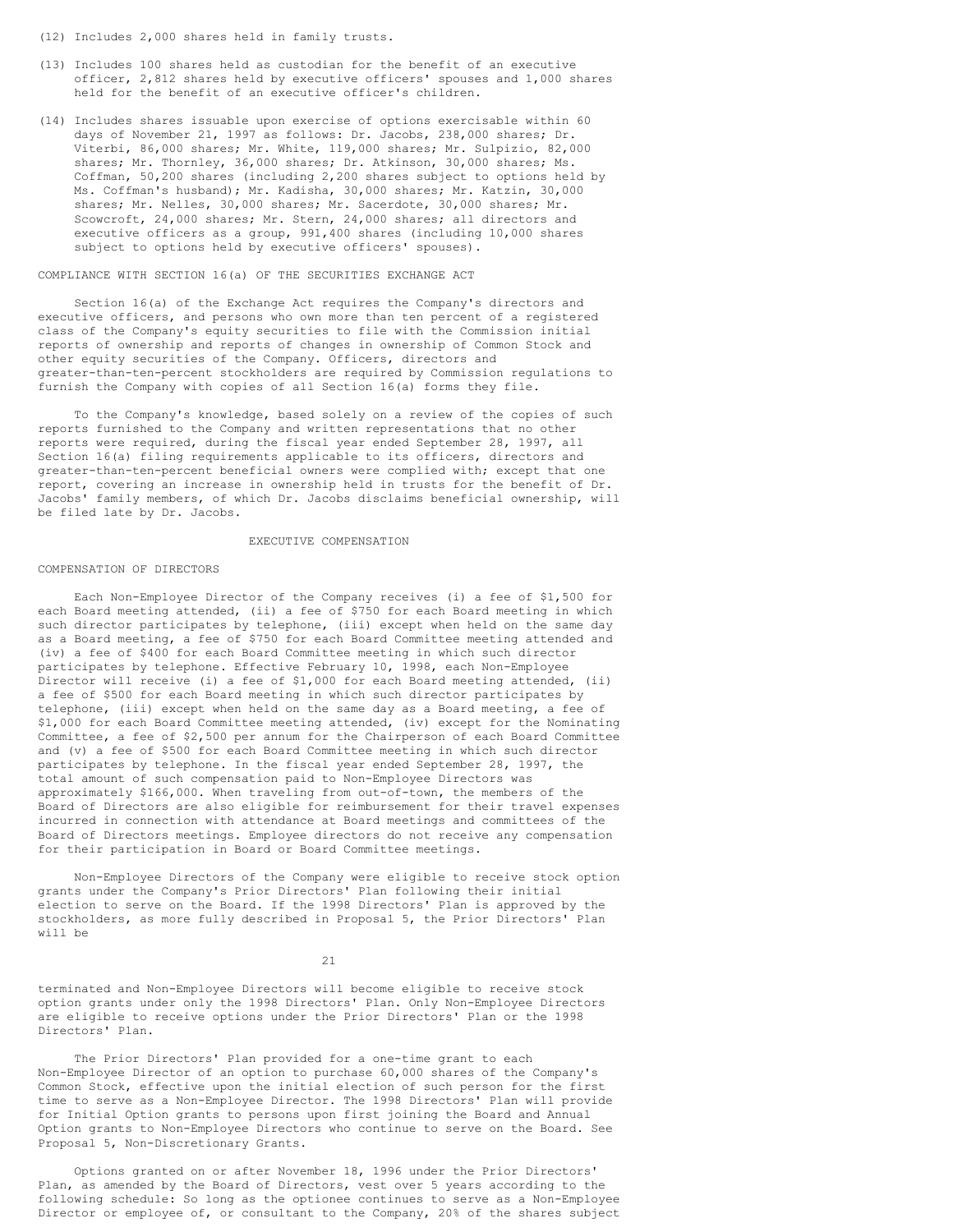to the option will vest on each of the first, second, third, fourth and fifth anniversaries of the date of grant. Options granted under the Prior Directors' Plan prior to November 18, 1996 vest over 5 years according to the following schedule: So long as the optionee continues to serve as a Non-Employee Director (or, as such options have been amended by the Board, as an employee of or consultant to the Company), 20% of the shares subject to the option will vest on each of the second, third and fourth anniversaries of the date of grant, and the remaining 40% of such shares will vest on the fifth anniversary of the date of grant. The term of all options under the Prior Directors' Plan is ten years, but such options expire 30 days after the optionee ceases to be a Non-Employee Director, employee or consultant (including those options granted prior to November 18, 1996, as amended), unless the termination is due to such person's death or permanent and total disability (as defined in the Code), in which case the option may, but need not, provide that it may be exercised at any time within one year of such termination, but only to the extent the option was exercisable at the time of such termination.

If any change is made in the stock subject to the Prior Directors' Plan, or subject to any option granted thereunder, the Prior Directors' Plan and options outstanding thereunder will be appropriately adjusted as to the type(s) and maximum number of securities subject to the such Plan and the type(s), number of securities and price per share of stock subject to such outstanding options.

During the fiscal year which ended September 28, 1997, upon his election to the Board in February 1997, Dr. Kahn was granted options to purchase 60,000 shares of Common Stock pursuant to the Prior Directors' Plan. As of November 21, 1997, no options had been exercised under the Prior Directors' Plan.

22

### COMPENSATION OF EXECUTIVE OFFICERS

## SUMMARY OF COMPENSATION

The following table shows, for each of the three fiscal years ended September 28, 1997, compensation awarded or paid to, or earned by the Named Executive Officers:

 $<$ TABLE> <CAPTION>

LONG-TERM COMPENSATION ALL<br>SECURITIES OTHER<br>UNDERLYING COMPEI ANNUAL COMPENSATION COMPENSATION COMPENSATION SECURITIES OTHER<br>COMPENSATION(1) SECURITIES OTHER<br>------------------ UNDERLYING COMPEN-------------------NAME AND PRINCIPAL POSITION YEAR SALARY BONUS OPTIONS(#) SATION(2) - ---------------------------------------- ----- -------- -------- ------------ --------- <S> <C> <C> <C> <C> <C> Irwin Mark Jacobs....................... 1997 \$538,394 \$500,667 0 \$55,458 Chairman of the Board and 1996 \$476,477 \$200,000 215,000 \$46,706 Chief Executive Officer 1995 \$390,992 \$250,000 75,000 \$ 5,082 Harvey P. White......................... 1997 \$395,713 \$250,000 0 \$37,011 President 1996 \$354,963 \$100,000 85,000 \$34,437 1995 \$297,462 \$150,000 60,000 \$ 4,654 Richard Sulpizio........................ 1997 \$340,411 \$225,000 100,000 \$20,981 Executive Vice-President and 1996 \$277,702 \$100,000 80,000 \$ 3,386 Chief Operating Officer 1995 \$223,486 \$110,000 30,000 \$ 3,329 Andrew J. Viterbi....................... 1997 \$348,070 \$201,600 0 \$33,211 Vice Chairman of the Board 1996 \$308,594 \$100,800 85,000 \$29,903 1995 \$266,032 \$110,000 45,000 \$ 4,544 Anthony S. Thornley..................... 1997 \$284,638 \$150,000 0 \$25,239 Executive Vice-President and 1996 \$251,098 \$ 85,000 55,000 \$15,730 Chief Financial Officer 1995 \$221,962 \$ 75,000 10,000 \$ 3,394  $\langle$ /TABLE>

- ---------------

(1) As permitted by rules established by the Commission, no amounts are shown with respect to certain "perquisites" where such amounts do not exceed the lesser of 10% of bonus plus salary or \$50,000.

(2) Includes Company matching 401(k) contributions, executive benefits payments and executive retirement stock matching as follows:

<TABLE>

<CAPTION>

|                   |         | COMPANY       |           |                   |               |
|-------------------|---------|---------------|-----------|-------------------|---------------|
|                   |         | MATCHING      | EXECUTIVE | EXECUTIVE         |               |
|                   |         | 401(K)        | BENEFITS  | RETIREMENT        | TOTAL OTHER   |
| <b>NAME</b>       | YEAR    | CONTRIBUTIONS | PAYMENTS  | CONTRIBUTIONS (1) | COMPENSATION  |
| $<$ S $>$         | <c></c> | < <sub></sub> | <<        | < <sub></sub>     | < <sub></sub> |
| Irwin Mark Jacobs | 1997    | \$2,145       | \$2.948   | \$50,365          | \$55,458      |
|                   | 1996    | \$2,191       | \$2,948   | \$41,567          | \$46,706      |
|                   | 1995    | \$2.134       | \$2.948   |                   | \$5,082       |
| Harvey P. White   | 1997    | \$2.145       | \$2,520   | \$32,346          | \$37,011      |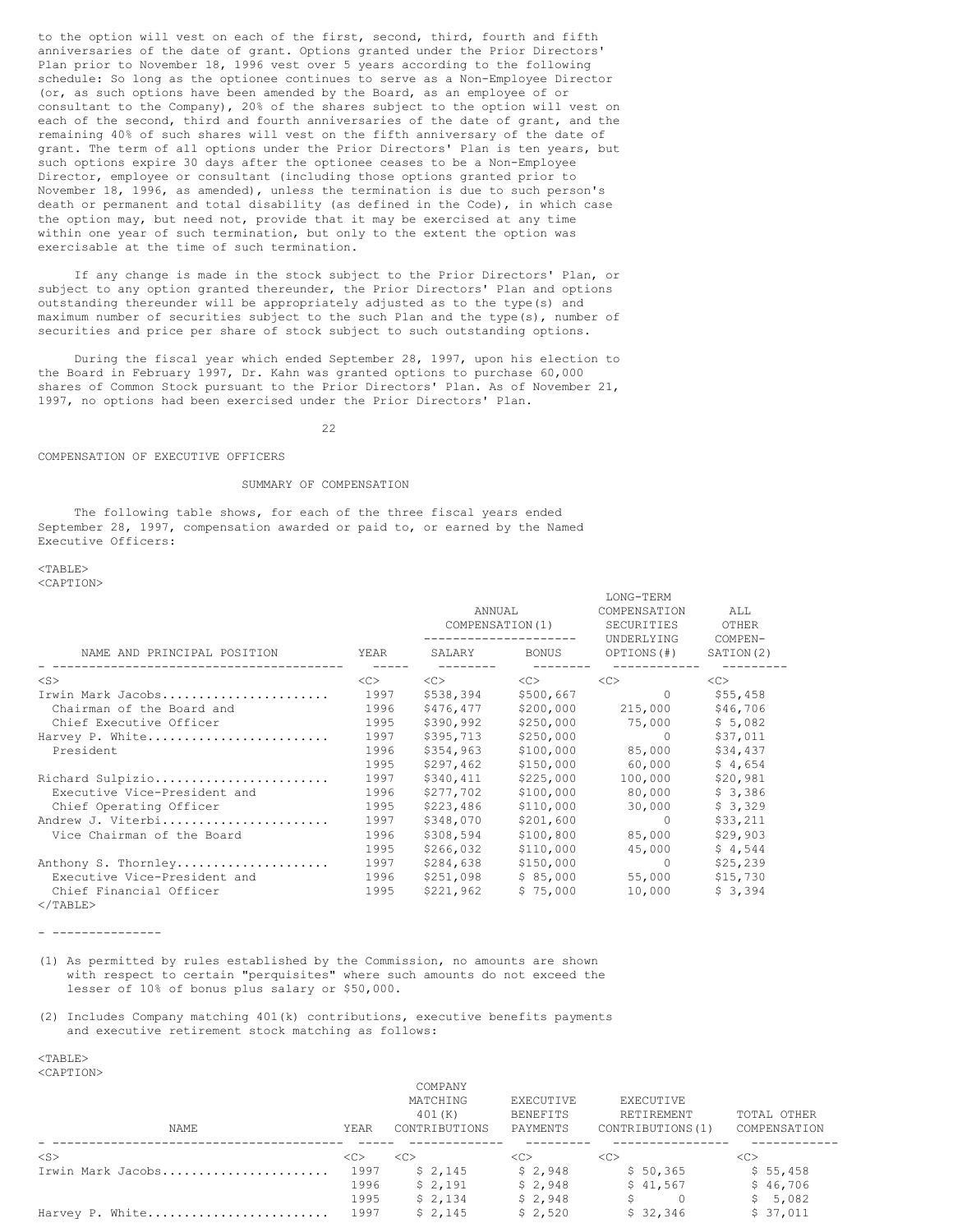|                     | 1996 | \$2,191 | \$2,520 | \$29,726                              | \$34,437 |
|---------------------|------|---------|---------|---------------------------------------|----------|
|                     | 1995 | \$2,134 | \$2,520 | $\Omega$                              | \$4,654  |
| Richard Sulpizio    | 1997 | \$2,145 | \$1,195 | \$17,641                              | \$20,981 |
|                     | 1996 | \$2,191 | \$1,195 | $\Omega$                              | \$3,386  |
|                     | 1995 | \$2,134 | \$1,195 | $S \qquad \qquad$<br>- 0              | \$3,329  |
| Andrew Viterbi      | 1997 | \$2,145 | \$2,410 | \$28,656                              | \$33,211 |
|                     | 1996 | \$2,191 | \$2,410 | \$25,302                              | \$29,903 |
|                     | 1995 | \$2,134 | \$2,410 | $\mathsf{S} \qquad \qquad \mathsf{O}$ | \$4,544  |
| Anthony S. Thornley | 1997 | \$2,145 | \$1,260 | \$21,834                              | \$25,239 |
|                     | 1996 | \$2,191 | \$1,260 | \$12,279                              | \$15,730 |
|                     | 1995 | \$2,134 | \$1,260 | $\Omega$                              | \$3,394  |

 $\langle$ /TABLE>

- ---------------

(1) The Company has a voluntary retirement plan that allows eligible executives to defer up to 100% of their income on a pre-tax basis. The participants receive a 50% company stock match on a maximum deferral of 15% of income payable only upon eligible retirement. Participants become fully vested in the stock benefit at age 65 and may become partially vested earlier upon reaching age 62 1/2 and completing ten years of employment with the Company. The employee contributions and the stock benefit are unsecured

23

and subject to the general creditors of the Company. At September 28, 1997, 1,496 shares, 1,008 shares and 626 shares were vested on behalf of Irwin Mark Jacobs, Harvey P. White and Andrew J. Viterbi, respectively.

## 1997 FISCAL YEAR STOCK OPTION GRANTS

The Company grants options to its executive officers under the Option Plan. As of November 21, 1997, options to purchase a total of 25,911,040 shares had been granted, 18,854,413 of which are presently outstanding and 7,056,627 of which have been exercised under the Option Plan, and options to purchase 7,488,960 shares remained available for grant thereunder, including those options subject to stockholder approval under Proposal 3.

The following tables show for the fiscal year ended September 28, 1997 certain information regarding options granted to, exercised by and held at year end by the Named Executive Officers:

#### <TABLE> <CAPTION>

|                                                    | NUMBER OF<br>SECURITIES<br>UNDERLYING<br>OPTIONS | % OF TOTAL<br>OPTIONS<br>GRANTED TO |                           | INDIVIDUAL GRANTS<br>--------------------- | POTENTIAL REALIZABLE<br>VALUE AT ASSUMED<br>OPTION TERM(2) | ANNUAL RATES OF STOCK         |
|----------------------------------------------------|--------------------------------------------------|-------------------------------------|---------------------------|--------------------------------------------|------------------------------------------------------------|-------------------------------|
| NAME                                               | GRANTED<br>$(+)$ $(1)$                           | EMPLOYEES IN<br>FISCAL YEAR(%)      | EXERCISE<br>PRICE(\$)     | EXPIRATION<br>DATE                         | 5%                                                         | 10 <sup>°</sup>               |
| $<$ S $>$<br>Richard Sulpizio<br>$\langle$ /TABLE> | < <sub><br/>100,000</sub>                        | < <sub><br/>2.4%</sub>              | < <sub><br/>\$52.50</sub> | < <sub><br/>9/18/07</sub>                  | < <sub><br/>\$3,301,697</sub>                              | < <sub><br/>\$8,367,148</sub> |

- ---------------

- (1) Mr. Sulpizio was the only Named Executive Officer that received a stock option grant during the fiscal year ended September 28, 1997. Such options vest according to the following schedule: 20% vest on each of the first, second, third, fourth and fifth anniversaries of the date of grant.
- (2) Calculated on the assumption that the market value of the underlying stock increases at the stated values, compounded annually. Options granted under the Option Plan generally have a maximum term of ten years. The total appreciation of the options over their ten year terms at 5% and 10% is 63% and 159%, respectively.

1997 FISCAL YEAR OPTION EXERCISES AND YEAR-END OPTION VALUES

### $<sub>TAPER></sub>$ </sub>

<CAPTION>

|                                 | SHARES<br>ACOUIRED<br>ON<br>VALUE<br>REALIZED |             |   | NUMBER OF SECURITIES UNDERLYING<br>UNEXERCISED OPTIONS HELD AT<br>SEPTEMBER 28, 1997 | VALUE OF UNEXERCISED IN-THE-MONEY<br>OPTIONS AT SEPTEMBER 28, 1997(1) |                 |                    |
|---------------------------------|-----------------------------------------------|-------------|---|--------------------------------------------------------------------------------------|-----------------------------------------------------------------------|-----------------|--------------------|
| NAME                            | EXERCISE<br>(  # )                            | (S)         |   | EXERCISABLE(#)                                                                       | UNEXERCISABLE (#)                                                     | EXERCISABLE(\$) | UNEXERCISABLE (\$) |
|                                 |                                               |             |   |                                                                                      |                                                                       |                 |                    |
| $<$ S>                          | <<                                            | <<          |   | < <sub></sub>                                                                        | <<                                                                    | < <sub></sub>   | <<                 |
| Irwin Mark Jacobs               |                                               | S.          |   | 238,000                                                                              | 352,000                                                               | \$5,615,850     | \$6,563,400        |
| Harvey P. White                 | $\Omega$                                      | \$          |   | 119,000                                                                              | 176,000                                                               | \$2,892,030     | \$3,618,120        |
| Richard Sulpizio 25,560         |                                               | \$1,312,830 |   | 88,000                                                                               | 228,000                                                               | \$2,198,640     | \$2,722,560        |
| Andrew J. Viterbi<br>Anthony S. | 0                                             | S.          | 0 | 86,000                                                                               | 144,000                                                               | \$2,011,710     | \$2,746,840        |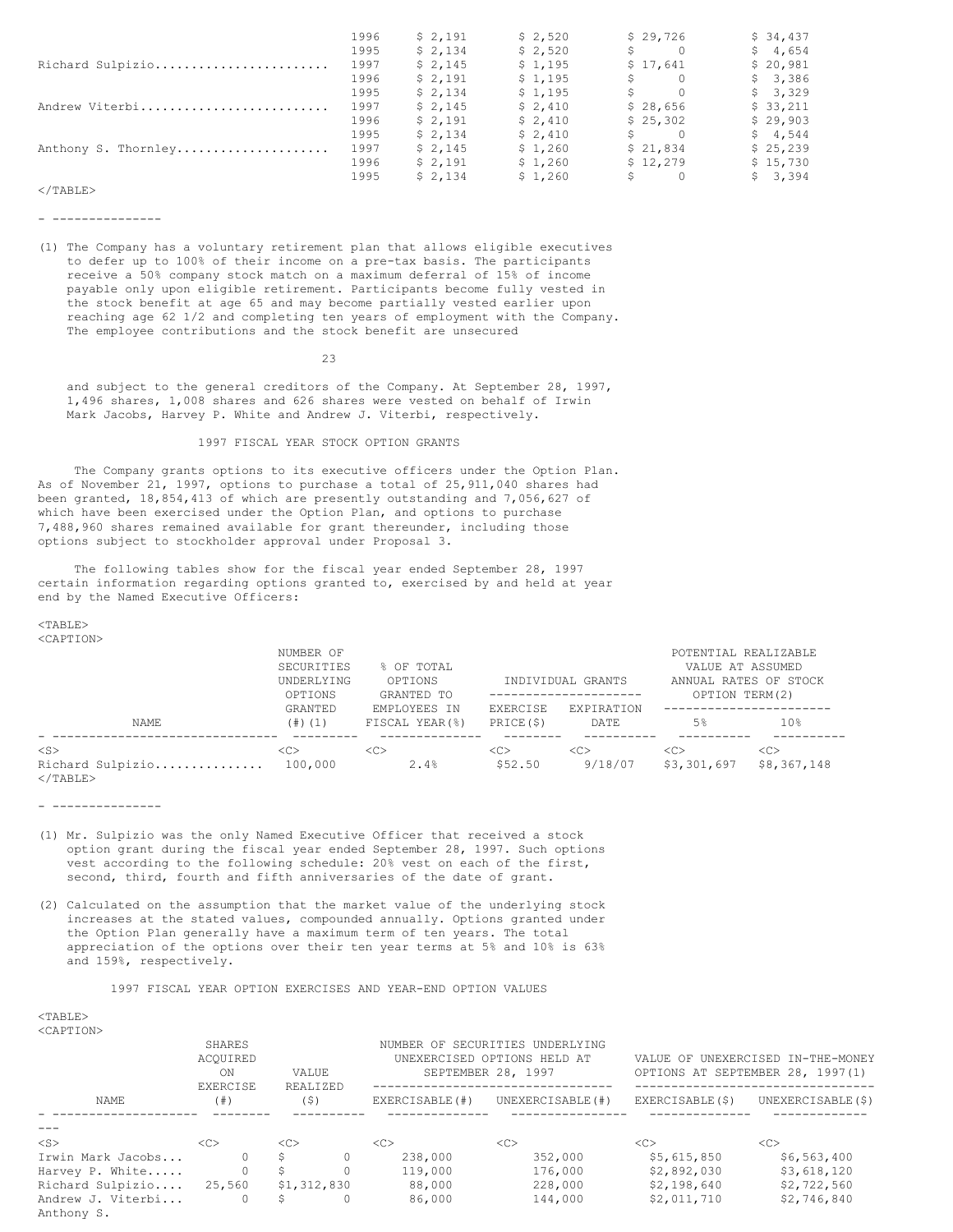- ---------------

(1) Represents the closing price per share of the underlying shares on the last day of the fiscal year less the option exercise price multiplied by the number of shares. The closing value per share was \$56.06 on the last trading day of the fiscal year as reported on the Nasdaq National Market.

24

REPORT OF THE COMPENSATION COMMITTEE OF THE BOARD OF DIRECTORS ON EXECUTIVE COMPENSATION (1)

## OVERVIEW AND PHILOSOPHY

The Company's Compensation Committee (the "Committee") is composed of three outside directors, Chairman Jerome S. Katzin and Messrs. Duane A. Nelles and Marc I. Stern. Among other responsibilities, the Committee reviews and approves annual executive officer compensation. In general, the compensation policies adopted by the Committee continue to be designed to: (i) attract and retain executives capable of leading the Company to meet its business objectives and (ii) motivate the Company's executives to enhance long-term stockholder value.

## EXECUTIVE OFFICER COMPENSATION

The Company's executive officer compensation program is comprised of base salary, annual cash incentive compensation in the form of a cash bonus and long-term incentive compensation in the form of stock option grants.

The Committee has access to a number of recognized executive management and compensation studies(2). These form the basis for arriving at judgment decisions as to the appropriate levels of executive compensation for the Company. In general, the Committee attempts to set annual executive cash compensation (base salary and bonus) and provide option grants at levels above the median levels contained in such studies, adjusted for the size of the Company, its stage of development, the highly competitive and innovative nature of the telecommunications industry and the level of responsibility, experience, performance and contribution of each executive officer to the Company's growth and profitability. In addition, fiscal 1997 was another year of significant achievement in all aspects of the Company's business. This considerable record was a dominant factor in the Company's decision on salaries, bonuses and stock options for executive officers of the Company. Our purpose is to attract and retain the best and most talented people.

### Base Salary

Over the past few years the Committee has moved executive officer base salary to competitive levels relative to the various markets from which the Company attracts executive talent. Competition for senior level talent in the wireless communications industries continues to be high. Because of this condition and due to the continuing rapid growth of the Company, the base salary for executive officers generally continues to be set above the median level of the market surveys.

### Annual Cash Incentive Bonus

The Company pays bonuses to its executive officers at the end of the fiscal year primarily upon the Company's performance, taking into consideration the compensation studies, individual performance and the other factors noted above. On a forward basis, the Committee is establishing financial and business targets for guidance in setting fiscal 1998 bonus awards. - ---------------

- (1) The material in this report is not "soliciting material," is not deemed filed with the SEC and is not to be incorporated by reference in any filing of the Company under the Securities Act of 1933, as amended, or the Securities Exchange Act of 1934, as amended, whether made before or after the date hereof and irrespective of any general incorporation language in any such filing.
- (2) The data regarding salary surveys and the stock performance indices, which appear under the caption "Performance Measurement Comparison," are based on different sets of comparable companies and are derived from different sources.

## 25

### Stock Option Grants

The Company broadly grants stock options in order to provide long-term incentives and align employee and stockholder long-term interests by creating a direct link between compensation and stockholder return. Stock options are granted at an option price equal to the fair market value of the Company's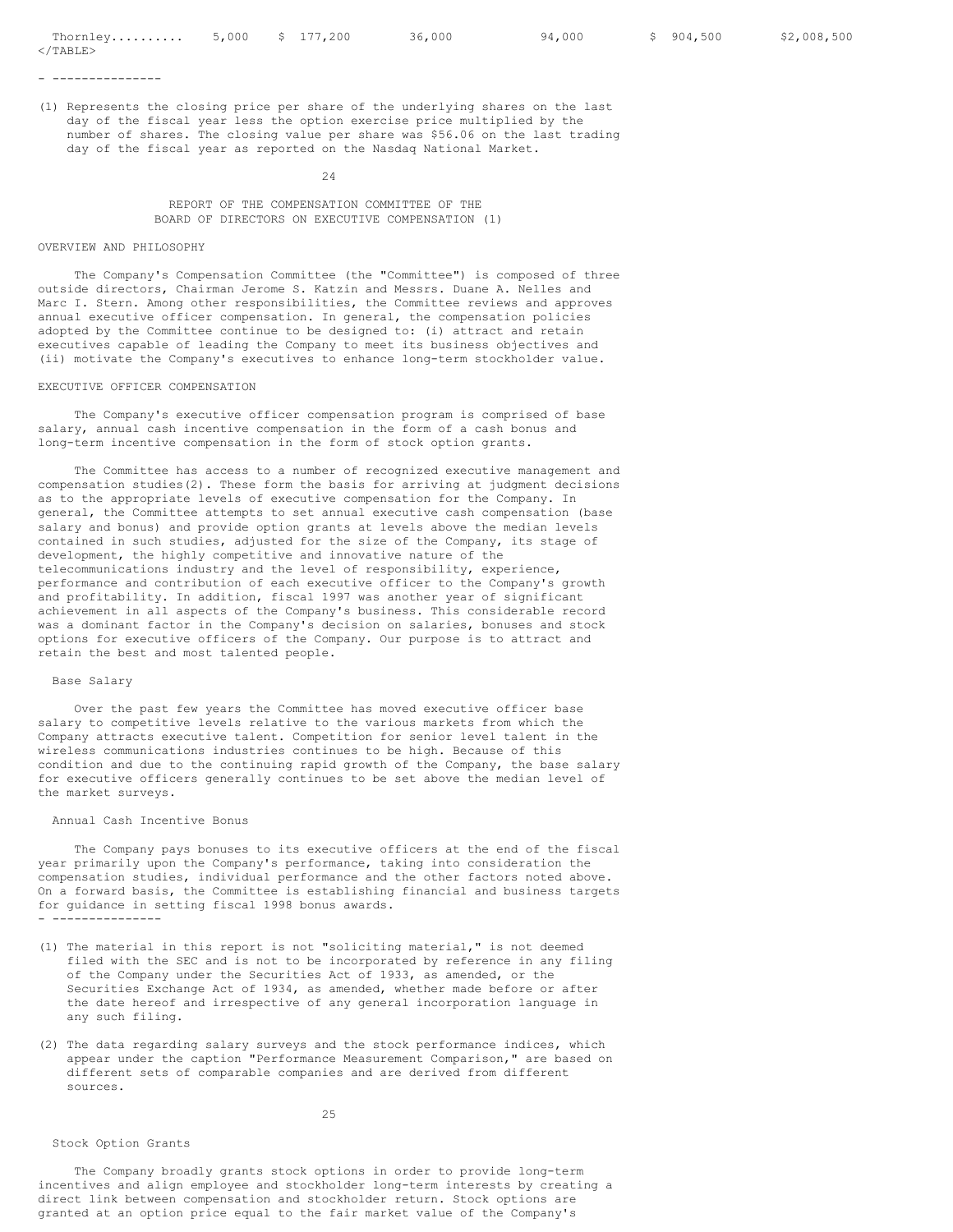Common Stock on the date of grant. In order to facilitate long-term incentives through the option grants, options are subject to vesting over five years, with 20% of the shares vesting at the end of each of the first, second, third, fourth and fifth years following the date of grant. During fiscal 1997, 8.6% of the total options granted by the Company were granted to executive officers of the Company, including 2.4% of the total options granted to the Named Executive Officers.

The option vesting period is designed to encourage employees to work with a long term view of the Company's welfare and to establish their long term affiliation with the Company. It is also designed to reduce employee turnover and to retain the trained skills of valued staff.

Because a primary purpose of granting options is to provide incentives for future performance and to secure retention of valued employees, the Committee considers each individual's previously granted shares and the number of unvested shares when granting additional stock options.

Section 162(m) of the Code limits the Company to a deduction for federal income tax purposes of no more than \$1 million of compensation paid to certain Named Executive Officers in a taxable year. Compensation above \$1 million may be deducted if it is "performance-based compensation" within the meaning of the Code. The Compensation Committee has determined that stock options granted by the Compensation Committee under the Company's 1991 Stock Option Plan with an exercise price at least equal to the fair market value of the Company's Common Stock on the date of grant shall be treated as "performance-based compensation."

## CHAIRMAN AND CHIEF EXECUTIVE OFFICER SALARY

During fiscal 1997, as in previous years, Dr. Irwin Mark Jacobs, a founder of the Company, has led the Company towards outstanding business and financial achievements as its Chief Executive Officer. Financially, the Company has enjoyed strong growth and success: revenue and net income for fiscal 1997 are 258% and 438%, respectively, of last year's. The Company achieved major developments in each aspect of its lines of business. During fiscal 1997, Dr. Jacobs earned a base salary of \$538,000, a 13% increase over the prior year. To reward Dr. Jacobs for his outstanding contributions to the Company's success during fiscal 1997, after the end of fiscal 1997, the Committee awarded Dr. Jacobs a \$500,000 bonus and a stock option grant to purchase 180,000 shares of the Company's Common Stock at an exercise price of \$63.75 per share.

> COMPENSATION COMMITTEE Jerome S. Katzin, Chairman Duane A. Nelles Marc I. Stern

26

### PERFORMANCE MEASUREMENT COMPARISON

The following graph compares total stockholder return on the Company's Common Stock since September 29, 1992 to two indices: the Nasdaq CRSP Total Return Index for the Nasdaq Stock Market, U.S. companies (the "Nasdaq-US") and the Nasdaq CRSP Total Return Index for Communications Equipment Stocks, SIC 3660-3669 (the "Nasdaq-Industry"). The Nasdaq-US tracks the aggregate price performance of all equity securities of U.S. companies traded on the Nasdaq National Market (the "NNM") and the Nasdaq SmallCap Market (the "SmallCap Market"). The Nasdaq-Industry tracks the aggregate price performance of equity securities of communications equipment companies traded on the NNM and the SmallCap Market. The total return for the Company's stock and for each index assumes the reinvestment of dividends, although dividends have never been declared on the Company's stock, and is based on the returns of the component companies weighted according to their capitalizations as of the end of each quarterly period. The Company's Common Stock is traded on the NNM and is a component of both the Nasdaq-US and the Nasdaq-Industry.(1)

## COMPARISON OF CUMULATIVE TOTAL RETURN ON INVESTMENT SINCE SEPTEMBER 29, 1992(2)

<TABLE> <CAPTION>

|              |              | NASDAO   |           |                 |    |    |    |
|--------------|--------------|----------|-----------|-----------------|----|----|----|
|              |              | INDUSTRY |           |                 |    |    |    |
| MEASUREMENT  |              | INDEX    | NASDAO    |                 |    |    |    |
| PERIOD       |              | (SIC     | U.S.      | <b>BASELINE</b> |    |    |    |
| (FISCAL YEAR | OUALCOMM     | $3660 -$ | COMPANIES | INDEX ON        |    |    |    |
| COVERED)     | INCORPORATED | 3669)    | INDEX     | 9/29/92         |    |    |    |
| $<$ S $>$    | <<           | <<       | <<        | <<              | << | << | << |
| 9/29/92      | 100          | 100      | 100       | 100             |    |    |    |
| 12/27/92     | 196.364      | 140.939  | 115.58    | 100             |    |    |    |
| 3/28/93      | 330.909      | 161.162  | 118.06    | 100             |    |    |    |
| 6/27/93      | 401.818      | 193.765  | 120.419   | 100             |    |    |    |
| 9/26/93      | 598.182      | 246.999  | 130.358   | 100             |    |    |    |
| 12/26/93     | 410.909      | 232.763  | 131.488   | 100             |    |    |    |
| 3/27/94      | 378.182      | 233.166  | 136.193   | 100             |    |    |    |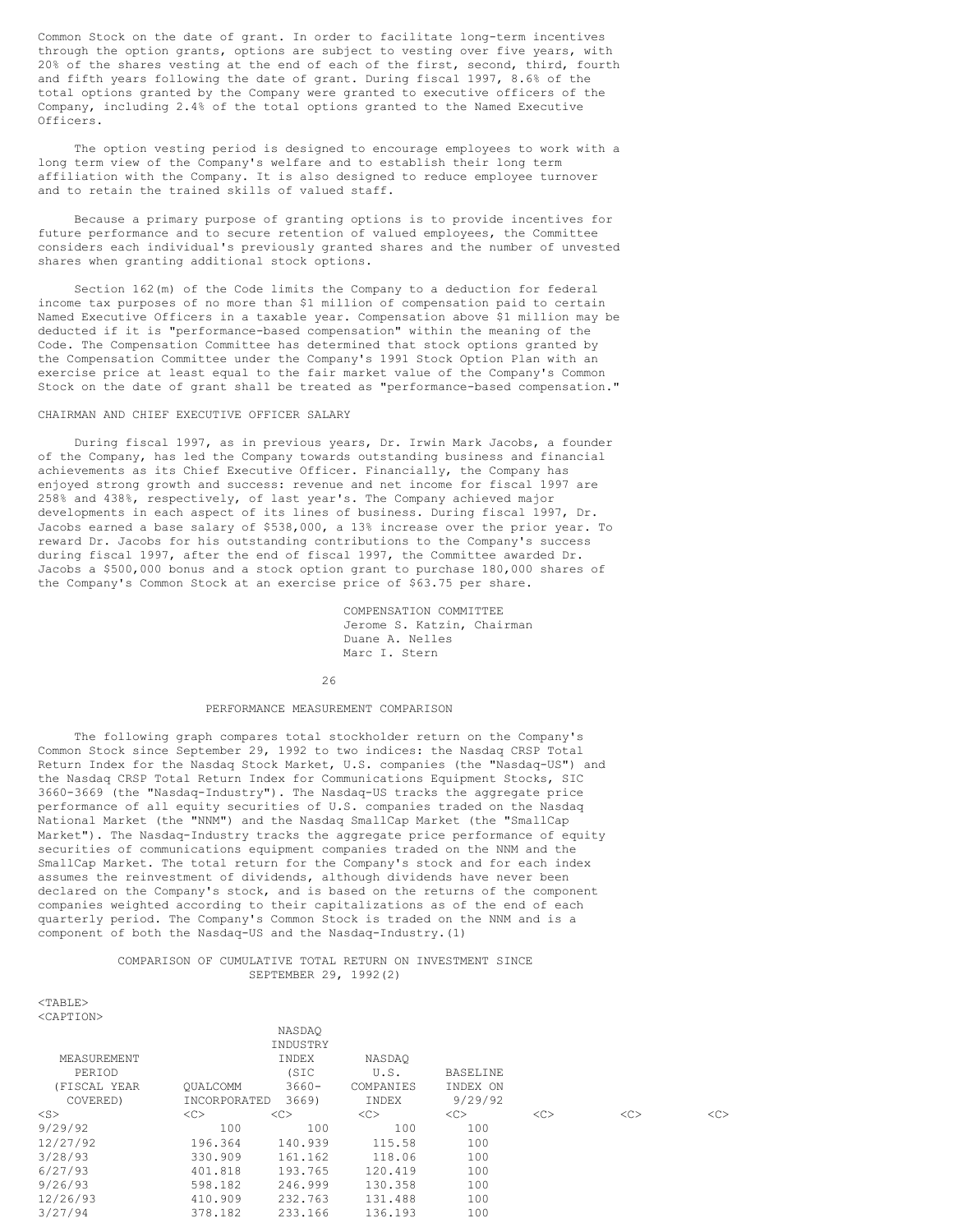| 6/26/94     | 232.727 | 169.584 | 120.933 | 100 |
|-------------|---------|---------|---------|-----|
| 9/25/94     | 378.182 | 201.832 | 132.137 | 100 |
| 12/25/94    | 374.546 | 240.883 | 130.07  | 100 |
| 3/26/95     | 472.728 | 276.704 | 143.99  | 100 |
| 6/25/95     | 490.909 | 339.941 | 165.35  | 100 |
| 9/24/95     | 683.637 | 429.255 | 186.011 | 100 |
| 12/31/95    | 625.455 | 390.336 | 186.429 | 100 |
| 3/31/96     | 603.637 | 403.471 | 195.123 | 100 |
| 6/30/96     | 772.728 | 502.358 | 211.051 | 100 |
| 9/29/96     | 633.637 | 479.719 | 219.212 | 100 |
| 12/29/96    | 589.091 | 450.61  | 229.579 | 100 |
| 3/30/97     | 870.909 | 410.443 | 221.897 | 100 |
| 6/29/97     | 738.182 | 479.823 | 255.714 | 100 |
| 9/28/97     | 815.454 | 549.523 | 299.37  | 100 |
| $<$ /TABLE> |         |         |         |     |

### ---------------------------------------------------------- Note: Historical stock price performance is not necessarily indicative of future price performance. ----------------------------------------------------------

The Company's closing stock price on September 26, 1997, the last trading day of the Company's 1997 fiscal year, was \$56.06 per share. - ---------------

- (1) The material in this report is not "soliciting material," is not deemed filed with the SEC and is not to be incorporated by reference in any filing of the Company under the Securities Act of 1933, as amended, or the Securities Exchange Act of 1934, as amended, whether made before or after the date hereof and irrespective of any general incorporation language in any such filing.
- (2) Shows the cumulative total return on investment assuming an investment of \$100 in each of the Company, the Nasdaq-US and the Nasdaq-Industry on September 29, 1992.

27

## CERTAIN TRANSACTIONS

The Company's policy is that it will not make loans to or enter into other transactions with directors, officers, or affiliates unless such loans or transactions are approved by a majority of the Company's disinterested directors, may reasonably be expected to benefit the Company and are determined to be on terms no less favorable to the Company than could be obtained in arm's length transactions with unaffiliated third parties.

The Company's Bylaws provide that the Company will indemnify its directors and may indemnify its officers, employees, and other agents to the fullest extent permitted by law. The Company believes that indemnification under its Bylaws covers at least negligence and gross negligence by indemnified parties, and may require the Company to advance litigation expenses in the case of stockholder derivative actions or other actions, against an undertaking by the indemnified party to repay such advances if it is ultimately determined that the indemnified party is not entitled to indemnification.

In addition, the Company's Certificate of Incorporation provides that, pursuant to Delaware law, its directors shall not be liable for monetary damages for breach of the directors' fiduciary duty of care to the Company and its stockholders. This provision in the Certificate of Incorporation does not eliminate the duty of care, and in appropriate circumstances equitable remedies such as injunctive or other forms of non-monetary relief will remain available under Delaware law. In addition, each director will continue to be subject to liability for breach of the director's duty of loyalty to the Company for acts or omissions not in good faith or involving intentional misconduct, for knowing violations of law, for actions leading to improper personal benefit to the director, and for payment of dividends or approval of stock repurchases or redemptions that are unlawful under Delaware law. The provision also does not affect a director's responsibilities under any other law, such as the federal securities laws or state or federal environmental laws.

The Company has entered into separate indemnification agreements with its directors. These agreements may require the Company, among other things, to indemnify the directors against certain liabilities that may arise by reason of their status or service as directors (other than liabilities arising from willful misconduct of a culpable nature), to advance their expenses incurred as a result of any proceeding against them as to which they could be indemnified and to obtain directors' insurance if available on reasonable terms.

The Company maintains insurance policies covering officers and directors under which the insurers agree to pay, subject to certain exclusions, including certain violations of securities laws, for any claim made against the directors and officers of the Company for a wrongful act that they may become legally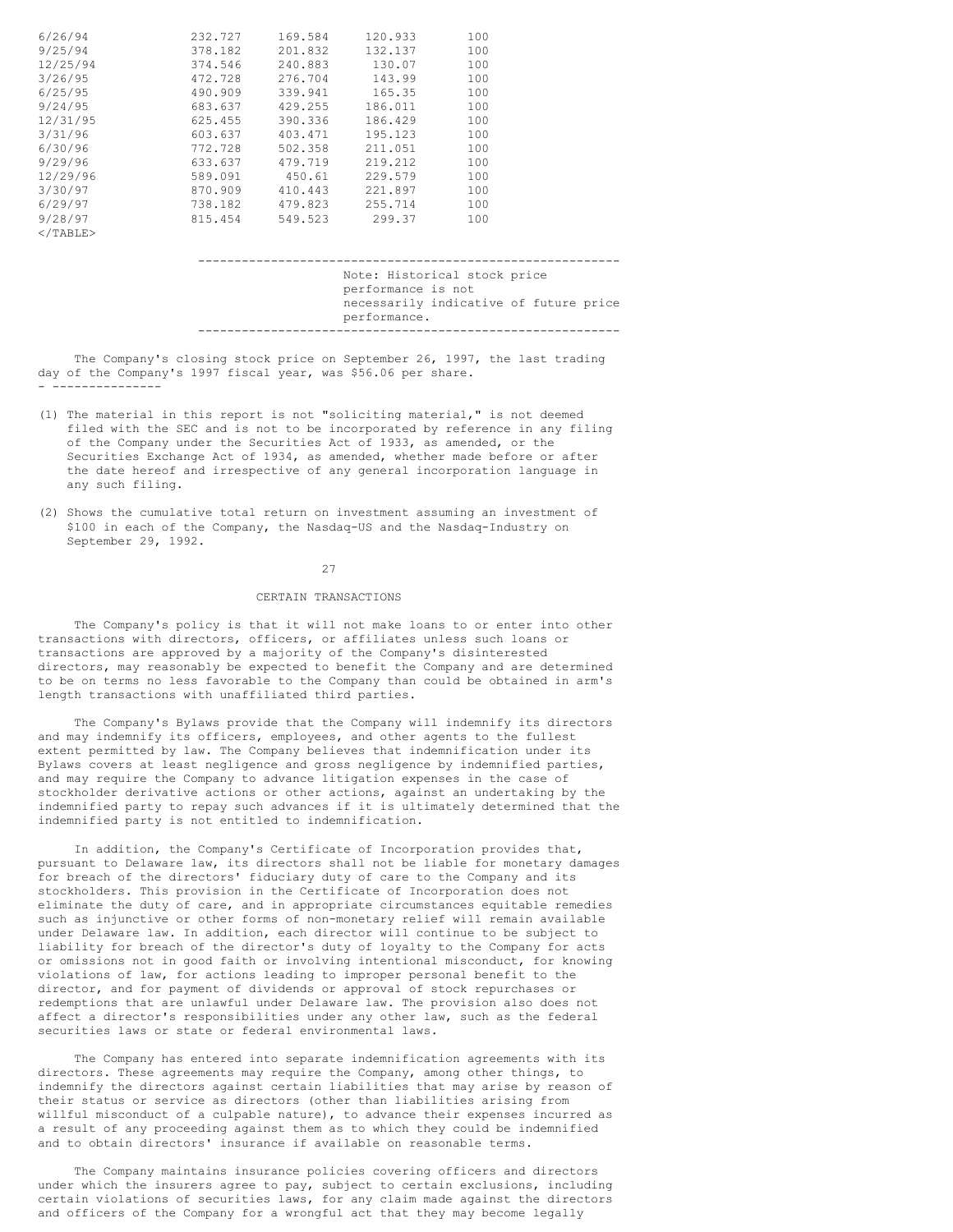obligated to pay or for which the Company is required to indemnify the officers or directors. The Company believes that its Certificate of Incorporation and Bylaw provisions, indemnification agreements and such insurance policies are necessary to attract and retain qualified persons as directors and officers.

At present, there is no pending litigation or proceeding involving a director, officer, employee or other agent of the Company as to which indemnification is being sought nor is the Company aware of any threatened litigation that may result in claims for indemnification by any director, officer, employee or other agent.

In November 1995, the Company paid \$5,000,000 to purchase 1,666,666 shares of Series B Common Stock and provided a \$25,000,000 short-term note receivable to NextWave Telecom Inc. ("NextWave"), a privately held company. As part of the share purchase, the Company also received warrants to buy 1,111,111 additional shares of Series B Common Stock at \$3 per share. During March 1996, the Company converted \$15,000,000 of note receivable into 5,000,000 shares of Series B Common Stock. During June 1996, the Company collected \$9,602,000 of the short-term note receivable and converted the remaining principal balance of \$398,000 into a 3 year promissory note convertible into 1,019,444 shares of Series C Common Stock. Janice Obuchowski, an officer, a Director and a stockholder of NextWave, was a director of the Company until her resignation in November 1996.

In February 1997 and March 1997 the Company completed the sale of 13,200,000 QUALCOMM Financial Trust I 5 3/4% Trust Convertible Preferred Securities in which it raised approximately \$642 million in net proceeds. Each Trust Convertible Preferred Security is convertible into approximately 0.6882 shares of

28

Common Stock of the Company. Goldman, Sachs & Co. acted as one of the managing underwriters in the offering. Mr. Sacerdote, a director of the Company, is a limited partner of the Goldman Sachs Group, L.P.

### OTHER MATTERS

The Board of Directors knows of no other matters that will be presented for consideration at the Annual Meeting. If any other matters are properly brought before the meeting, it is the intention of the persons named in the accompanying proxy to vote on such matters in accordance with their best judgment.

A copy of the Company's Annual Report on Form 10-K for the fiscal year ended September 28, 1997, as filed with the Securities and Exchange Commission, excluding exhibits, may be obtained by stockholders without charge by written request addressed to Investor Relations, 6455 Lusk Blvd., San Diego, California 92121.

By Order of the Board of Directors

/s/ IRWIN MARK JACOBS ----------------------------------- Irwin Mark Jacobs Chairman of the Board and Chief Executive Officer

December 29, 1997

29

### EXHIBIT A

## CERTIFICATE OF AMENDMENT OF RESTATED CERTIFICATE OF INCORPORATION OF QUALCOMM INCORPORATED

QUALCOMM Incorporated, a corporation organized and existing under the General Corporation Law of the State of Delaware (the "Corporation") DOES HEREBY CERTIFY:

FIRST, That, at a meeting of the Board of Directors of the Corporation, resolutions were duly adopted setting forth proposed amendments to the Restated Certificate of Incorporation of the Corporation (the "Restated Certificate"), declaring said amendments to be advisable. The resolution setting forth the proposed amendments is as follows:

RESOLVED, that Article IV of the Restated Certificate shall be amended to read in its entirety as follows:

"This corporation is authorized to issue two classes of stock to be designated, respectively, "Common Stock" and "Preferred Stock." The total number of shares which the corporation is authorized to issue is three hundred eight million (308,000,000) shares. Three hundred million (300,000,000) shares shall be Common Stock, each having a par value of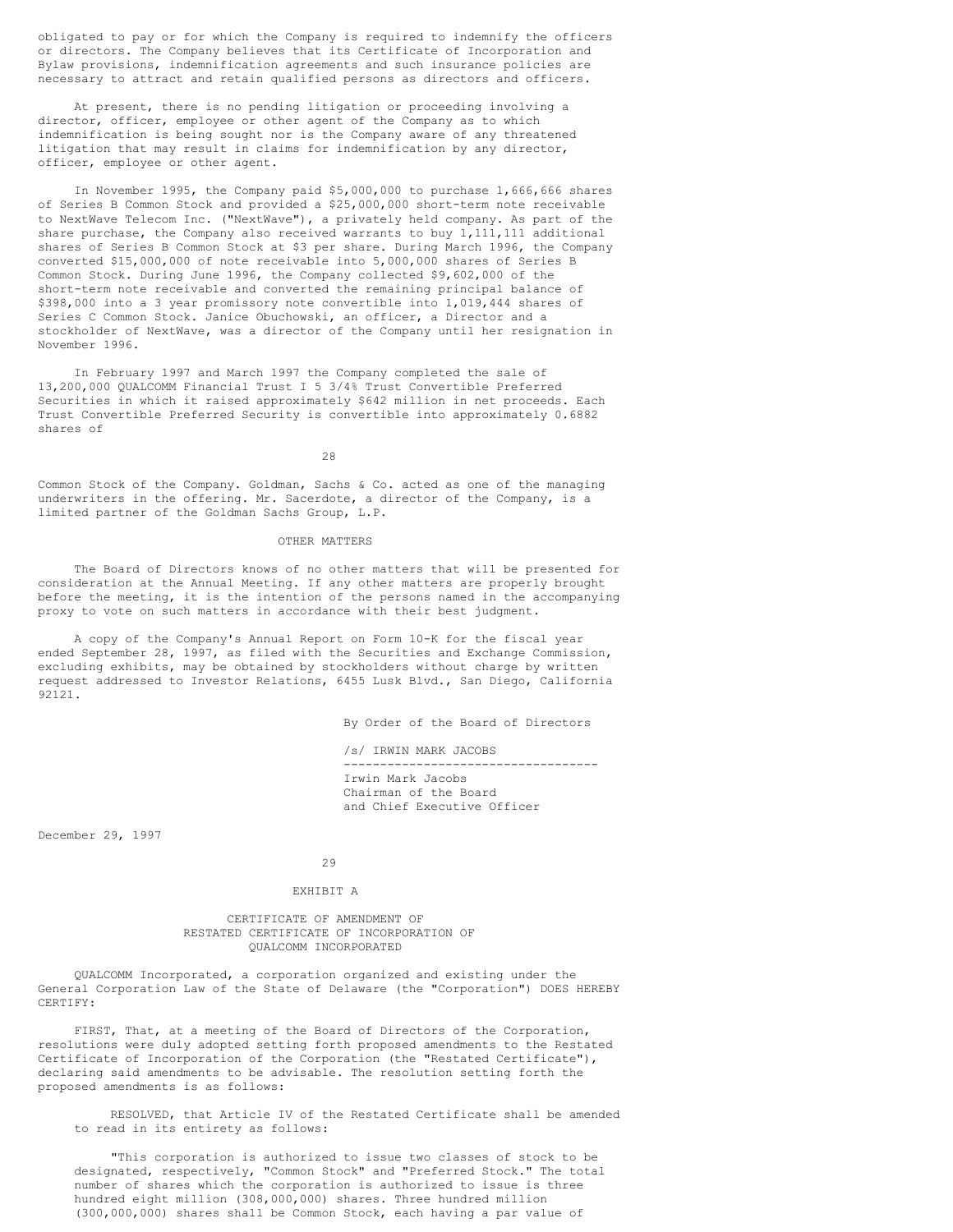one-one hundredth of one cent (\$0.0001). Eight million (8,000,000) shares shall be Preferred Stock, each having a par value of one-one hundredth of one cent (\$0.0001)."

SECOND, That the foregoing amendment was duly approved by the holders of the necessary number of shares of the Corporation's voting securities as required by statute and the Restated Certificate at a meeting of the stockholders of the Corporation.

THIRD, That the foregoing amendments were adopted in accordance with the provisions of Section 242 of the General Corporation Law of the State of Delaware.

IN WITNESS WHEREOF, QUALCOMM Incorporated has caused this Certificate to be signed by its duly authorized officers this day of February, 1998.

> By: -------------------------------------- Irwin Mark Jacobs Chairman of the Board of Directors

ATTEST:

By:

- ---------------------------------------------------- Steven R. Altman Assistant Secretary

QUALCOMM Incorporated

## 1991 EMPLOYEE STOCK PURCHASE PLAN

Adopted by the Board of Directors August 19, 1991

As amended by the Board of Directors on July 27, 1993, November 6, 1995 and November 17, 1997

1. PURPOSE.

(a) The purpose of the QUALCOMM Incorporated 1991 Employee Stock Purchase Plan (the "Plan") is to provide a means by which employees of QUALCOMM Incorporated, a Delaware corporation (the "Company"), and its Affiliates, as defined in subparagraph 1(b), which are designated as provided in subparagraph 2(b), may be given an opportunity to purchase stock of the Company.

(b) The word "Affiliate" as used in the Plan means any parent corporation or subsidiary corporation of the Company, whether now or hereafter existing, as those terms are defined in Sections  $424(e)$  and  $(f)$ , respectively, of the Internal Revenue Code of 1986, as amended (the "Code").

(c) The Company, by means of the Plan, seeks to retain the services of its employees, to secure and retain the services of new employees, and to provide incentives for such persons to exert maximum efforts for the success of the Company.

(d) The Company intends that the rights to purchase stock of the Company granted under the Plan be considered options issued under an "employee stock purchase plan" as that term is defined in Section 423(b) of the Code.

2. ADMINISTRATION.

(a) The Plan shall be administered by the Board of Directors (the "Board") of the Company unless and until the Board delegates administration to a Committee, as provided in subparagraph 2(c). Whether or not the Board has delegated administration, the Board shall have the final power to determine all questions of policy and expediency that may arise in the administration of the Plan.

(b) The Board shall have the power, subject to, and within the limitations of, the express provisions of the Plan:

(i) To determine when and how rights to purchase stock of the Company shall be granted and the provisions of each offering of such rights (which need not be identical).

(ii) To designate from time to time which Affiliates of the Company shall be eligible to participate in the Plan.

(iii) To construe and interpret the Plan and rights granted under it, and to establish, amend and revoke rules and regulations for its administration. The Board, in the exercise of this power, may correct any defect, omission or inconsistency in the Plan, in a manner and to the extent it shall deem necessary or expedient to make the Plan fully effective.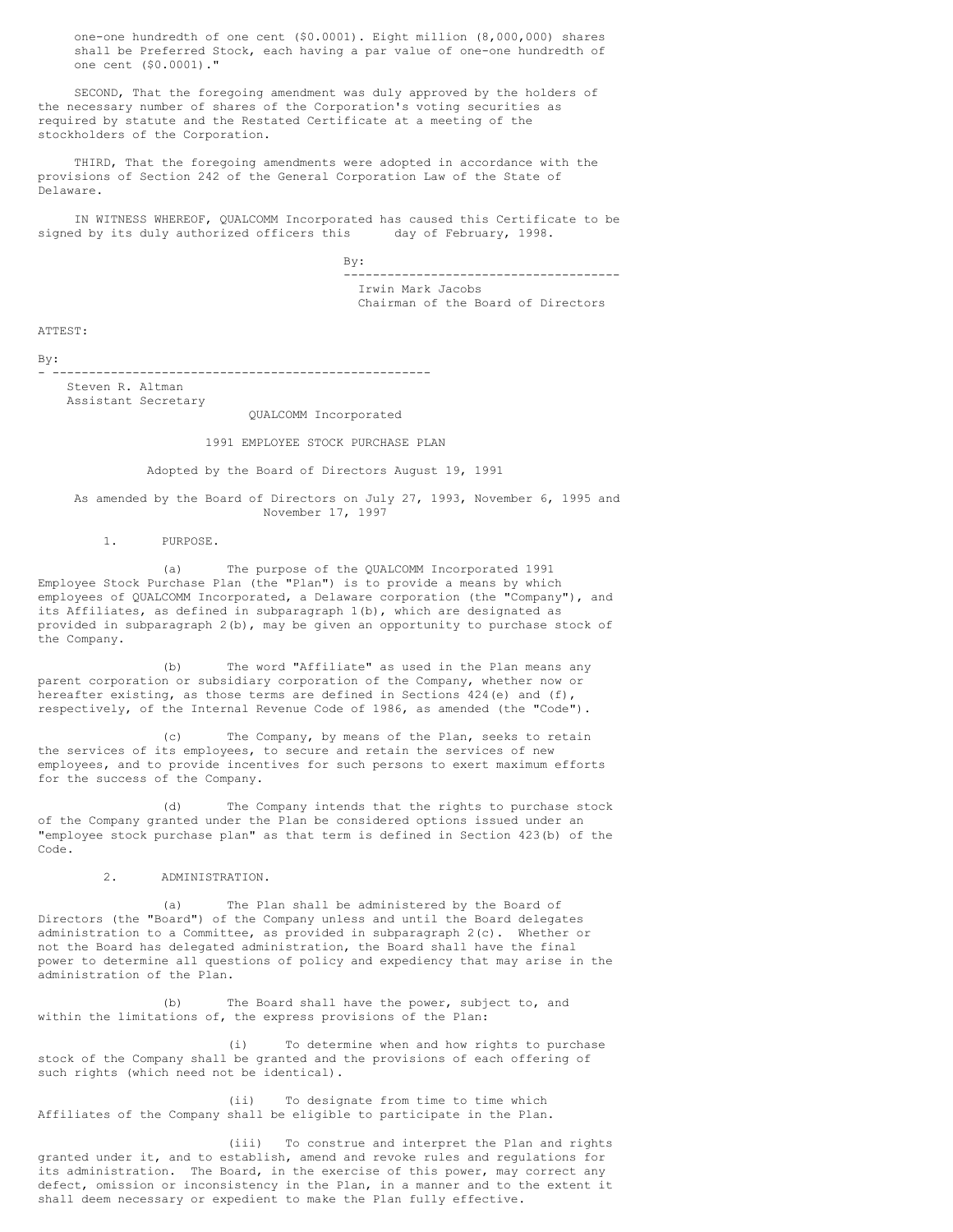(v) Generally, to exercise such powers and to perform such acts as the Board deems necessary or expedient to promote the best interests of the Company.

(c) The Board may delegate administration of the Plan to a Committee composed of not fewer than two (2) members of the Board (the "Committee"). If administration is delegated to a Committee, the Committee shall have, in connection with the administration of the Plan, the powers theretofore possessed by the Board, subject, however, to such resolutions, not inconsistent with the provisions of the Plan, as may be adopted from time to time by the Board. The Board may abolish the Committee at any time and revest in the Board the administration of the Plan.

1

## 3. SHARES SUBJECT TO THE PLAN.

(a) Subject to the provisions of paragraph 12 relating to adjustments upon changes in stock, the stock that may be sold pursuant to rights granted under the Plan shall not exceed in the aggregate two million (4,200,000) shares of the Company's \$0.0001 par value common stock (the "Common Stock"). If any right granted under the Plan shall for any reason terminate without having been exercised, the Common Stock not purchased under such right shall again become available for issuance under the Plan.

(b) The stock subject to the Plan may be unissued shares or reacquired shares, bought on the market or otherwise.

## 4. GRANT OF RIGHTS; OFFERING.

The Board or the Committee may from time to time grant or provide for the grant of rights to purchase Common Stock of the Company under the Plan to eligible employees (an "Offering") on a date or dates (the "Offering Date(s)") selected by the Board or the Committee. Each Offering shall be in such form and shall contain such terms and conditions as the Board or the Committee shall deem appropriate. If an employee has more than one right outstanding under the Plan, unless he or she otherwise indicates in agreements or notices delivered hereunder: (1) each agreement or notice delivered by that employee will be deemed to apply to all of his or her rights under the Plan, and (2) a right with a lower exercise price (or an earlier-granted right, if two rights have identical exercise prices), will be exercised to the fullest possible extent before a right with a higher exercise price (or a later-granted right, if two rights have identical exercise prices) will be exercised. The provisions of separate Offerings need not be identical, but each Offering shall include (through incorporation of the provisions of this Plan by reference in the Offering or otherwise) the substance of the provisions contained in paragraphs 5 through 8, inclusive.

## 5. ELIGIBILITY.

(a) Rights may be granted only to employees of the Company or, as the Board or the Committee may designate as provided in subparagraph 2(b), to employees of any Affiliate of the Company. Except as provided in subparagraph 5(b), an employee of the Company or any Affiliate shall not be eligible to be granted rights under the Plan, unless, on the Offering Date, such employee has been in the employ of the Company or any Affiliate for such continuous period preceding such grant as the Board or the Committee may require, but in no event shall the required period of continuous employment be equal to or greater than two (2) years. In addition, unless otherwise determined by the Board or the Committee and set forth in the terms of the applicable Offering, no employee of the Company or any Affiliate shall be eligible to be granted rights under the Plan, unless, on the Offering Date, such employee's customary employment with the Company or such Affiliate is at least twenty (20) hours per week and at least five (5) months per calendar year.

(b) The Board or the Committee may provide that, each person who, during the course of an Offering, first becomes an eligible employee of the Company or designated Affiliate will, on a date or dates specified in the Offering which coincides with the day on which such person becomes an eligible employee or occurs thereafter, receive a right under that Offering, which right shall thereafter be deemed to be a part of that Offering. Such right shall have the same characteristics as any rights originally granted under that Offering, as described herein, except that:

(i) the date on which such right is granted shall be the "Offering Date" of such right for all purposes, including determination of the exercise price of such right;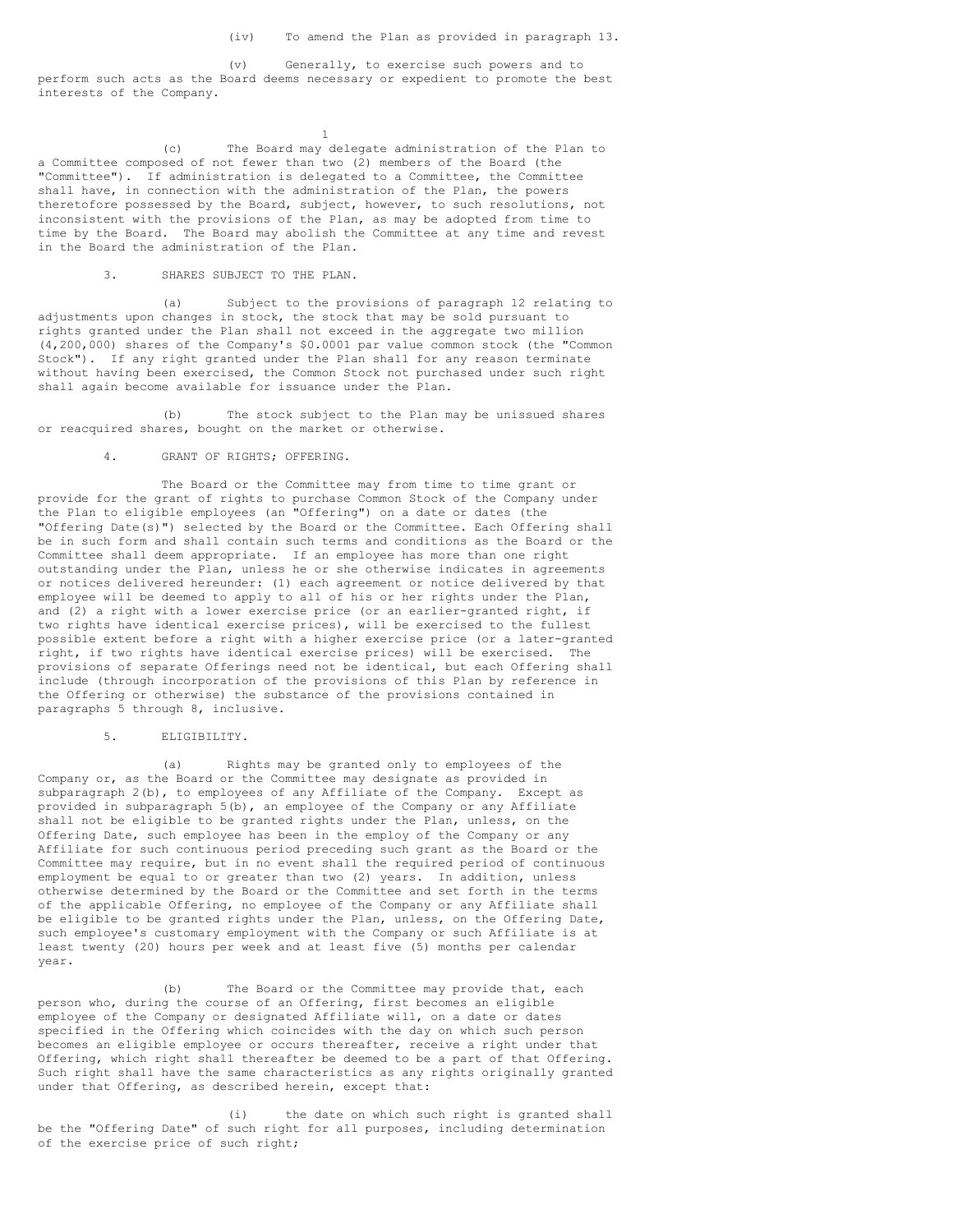(ii) the Purchase Period (as defined below) for such right shall begin on its Offering Date and end coincident with the end of such Offering; and

(iii) the Board or the Committee may provide that if such person first becomes an eligible employee within a specified period of time before the end of the Purchase Period (as defined below) for such Offering, he or she will not receive any right under that Offering.

(c) No employee shall be eligible for the grant of any rights under the Plan if, immediately after any such rights are granted, such employee owns stock possessing five percent (5%) or more of the total combined voting power or value of all classes of stock of the Company or of any Affiliate. For purposes of this subparagraph 5(c), the rules of Section 424(d) of the Code shall apply in determining the stock ownership of any employee, and stock which such employee may purchase under all outstanding rights and options shall be treated as stock owned by such employee.

(d) An eligible employee may be granted rights under the Plan only if such rights, together with any other rights granted under "employee stock purchase plans" of the Company and any Affiliates, as specified by Section 423(b)(8) of the Code, do not permit such employee's rights to purchase stock of the Company or any Affiliate to accrue at a rate which exceeds twenty-five thousand dollars (\$25,000) of fair market value of such stock (determined at the time such rights are granted) for each calendar year in which such rights are outstanding at any time.

(e) Officers of the Company shall be eligible to participate in Offerings under the Plan, provided, however, that the Board may provide in an Offering that certain employees who are highly compensated employees within the meaning of Section 423(b)(4)(D) of the Code shall not be eligible to participate.

### 6. RIGHTS; PURCHASE PRICE.

(a) On each Offering Date, each eligible employee, pursuant to an Offering made under the Plan, shall be granted the right to purchase up to the number of shares of Common Stock of the Company purchasable with a percentage designated by the Board or the Committee not exceeding fifteen percent (15%) of such employee's Earnings (as defined in Section 7(a)) during the period which begins on the Offering Date (or such later date as the Board or the Committee determines for a particular Offering) and ends on the date stated in the Offering, which date shall be no more than twenty-seven (27) months after the Offering Date (the "Purchase Period"). In connection with each Offering made under this Plan, the Board or the Committee shall specify a maximum number of shares which may be purchased by any employee as well as a maximum aggregate number of shares which may be purchased by all eligible employees pursuant to such Offering. In addition, in connection with each Offering which contains more than one Exercise Date (as defined in the Offering), the Board or the Committee may specify a maximum aggregate number of shares which may be purchased by all eligible employees on any given Exercise Date under the Offering. If the aggregate purchase of shares upon exercise of rights granted under the Offering would exceed any such maximum aggregate number, the Board or the Committee shall make a pro rata allocation of the shares available in as nearly a uniform manner as shall be practicable and as it shall deem to be equitable.

(b) The purchase price of stock acquired pursuant to rights granted under the Plan shall be not less than the lesser of:

(i) an amount equal to eighty-five percent (85%) of the fair market value of the stock on the Offering Date; or

(ii) an amount equal to eighty-five percent (85%) of the fair market value of the stock on the Exercise Date.

(c) For purposes of this Plan, "fair market value" means, as of any date, the value of the common stock of the Company determined as follows:

3

(i) if the common stock is listed on any established stock exchange or a national market system, including without limitation the National Market System of the National Association of Securities Dealers, Inc. Automated Quotation ("NASDAQ") System, the fair market value of a share of common stock shall be the average of the highest and lowest price at which the common stock was sold on such exchange or national market system on the date as of which the determination is to be made (or, if such date is not a trading day on such exchange system, on the date that is the next market trading day following the date as of which the determination is to be made);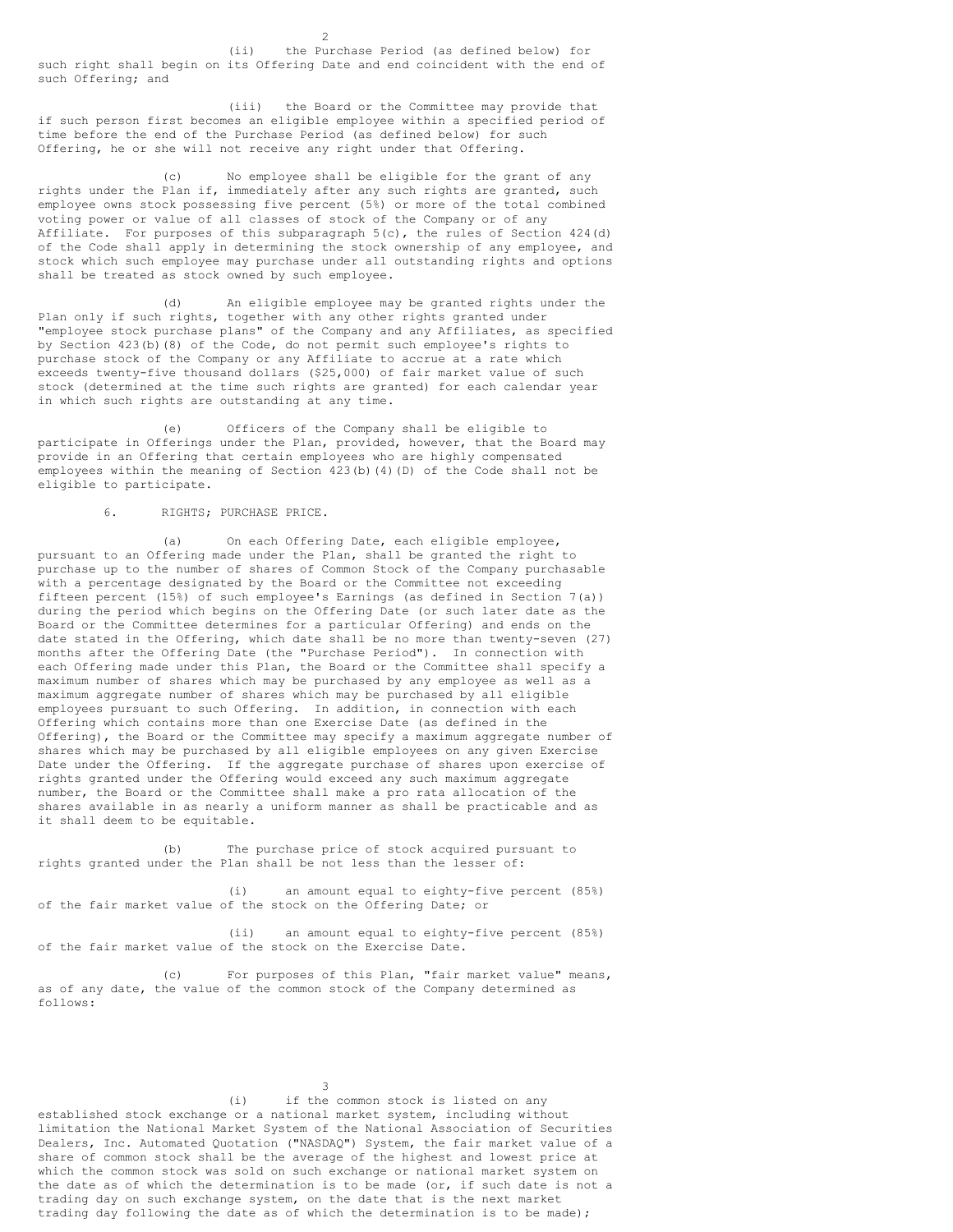(ii) if the common stock is quoted on the NASDAQ System (but not on the National Market System thereof) or is regularly quoted by a recognized securities dealer but selling prices are not reported, the fair market value of a share of common stock shall be the mean between the high bid and high asked prices for the common stock on the date as of which the determination is to be made (or, if such date is not a trading day on such exchange system, on the date that is the next market trading day following the date as of which the determination is to be made), as reported in the Wall Street Journal or such other sources as the Board deems reliable;

(iii) in the absence of an established market for the common stock, the fair market value shall be determined in good faith by the Board.

## 7. PARTICIPATION; WITHDRAWAL; TERMINATION.

(a) An eligible employee may become a participant in an Offering by delivering a participation agreement to the Company within the time specified in the Offering, in such form as the Company provides. Each such agreement shall authorize payroll deductions of up to the maximum percentage specified by the Board or the Committee of such employee's Earnings during the Purchase Period. "Earnings" is defined as the total compensation paid to an employee, including all salary, wages (including amounts elected to be deferred by the employee, that would otherwise have been paid, under any cash or deferred arrangement established by the Company), overtime pay, and other remuneration paid directly to the employee, but excluding commissions, bonuses, profit sharing, the cost of employee benefits paid for by the Company, education or tuition reimbursements, imputed income arising under any Company group insurance or benefit program, traveling expenses, business and moving expense reimbursements, income received in connection with stock options, contributions made by the Company under any employee benefit plan, and similar items of compensation. The payroll deductions made for each participant shall be credited to an account for such participant under the Plan and shall be deposited with the general funds of the Company. A participant may reduce (including to zero), increase or begin such payroll deductions after the beginning of any Purchase Period only as provided for in the Offering. A participant may make additional payments into his or her account only if specifically provided for in the Offering and only if the participant has not had the maximum amount withheld during the Purchase Period.

(b) At any time during a Purchase Period a participant may terminate his or her payroll deductions under the Plan and withdraw from the Offering by delivering to the Company a notice of withdrawal in such form as the Company provides. Such withdrawal may be elected at any time prior to the end of the Purchase Period except as provided by the Board or the Committee in the Offering. Upon such withdrawal from the Offering by a participant, the Company shall distribute to such participant all of his or her accumulated payroll deductions (reduced to the extent, if any, such deductions have been used to acquire stock for the participant) under the Offering, without interest, and such participant's interest in that Offering shall be automatically terminated. A participant's withdrawal from an Offering will have no effect upon such participant's eligibility to participate in any other Offerings under the Plan but such participant will be required to deliver a new participation agreement in order to participate in subsequent Offerings under the Plan.

(c) Rights granted pursuant to any Offering under the Plan shall terminate immediately upon cessation of any participating employee's employment with the Company or an Affiliate, for any reason, and the Company shall distribute to such terminated employee all of his or her accumulated payroll deductions (reduced to the extent, if any, such deductions have been used to acquire stock for the terminated employee), under the Offering, without interest.

(d) Rights granted under the Plan shall not be transferable, and shall be exercisable only by the person to whom such rights are granted.

4

### 8. EXERCISE.

(a) On each exercise date, as defined in the relevant Offering (an "Exercise Date"), each participant's accumulated payroll deductions and other additional payments specifically provided for in the Offering (without any increase for interest) will be applied to the purchase of whole shares of stock of the Company, up to the maximum number of shares permitted pursuant to the terms of the Plan and the applicable Offering, at the purchase price specified in the Offering. No fractional shares shall be issued upon the exercise of rights granted under the Plan. The amount, if any, of accumulated payroll deductions remaining in each participant's account after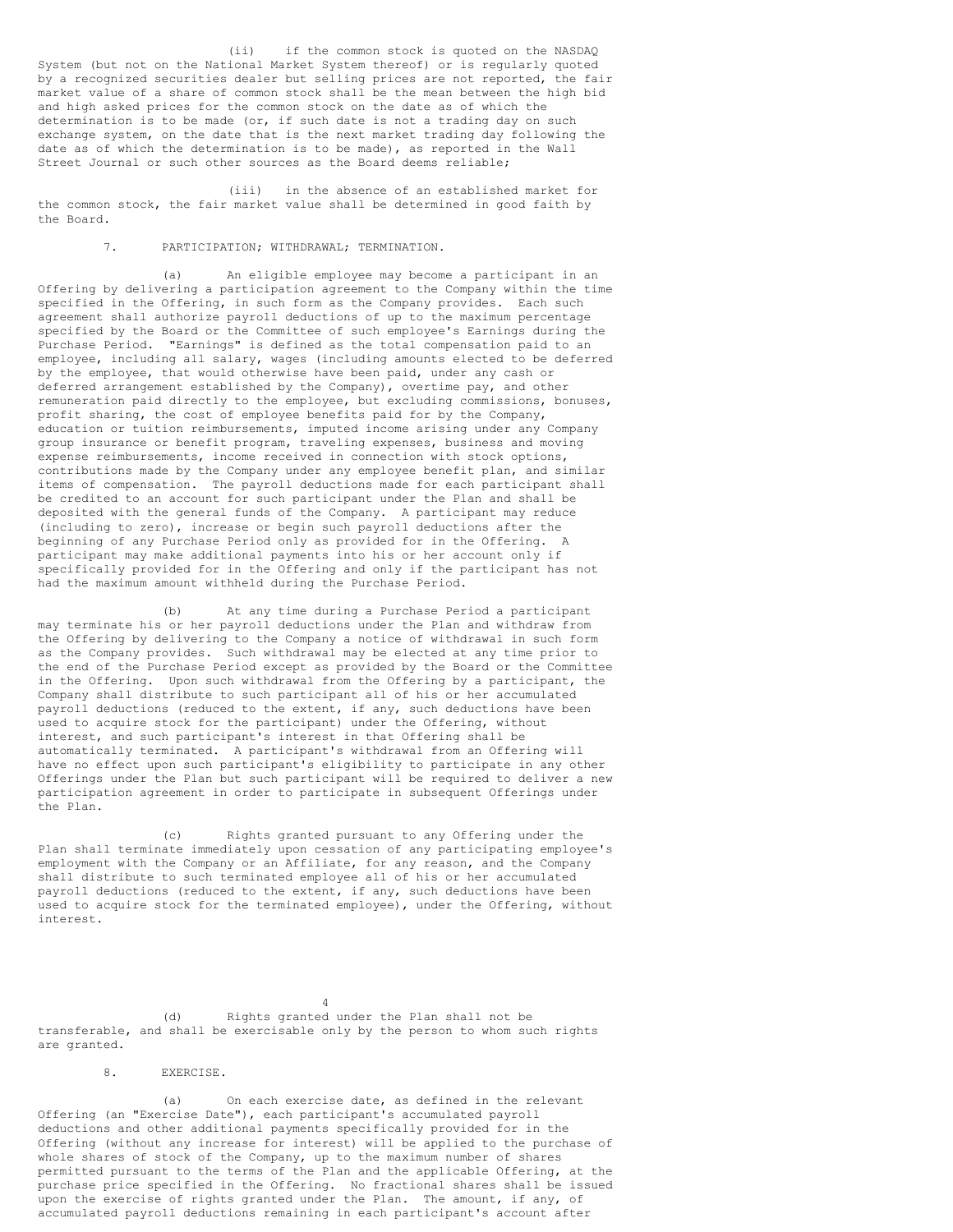the purchase of shares which is less than the amount required to purchase one share of stock on the final Exercise Date of an Offering shall be held in each such participant's account for the purchase of shares under the next Offering under the Plan, unless such participant withdraws from such next Offering, as provided in subparagraph 7(b), or is no longer eligible to be granted rights under the Plan, as provided in paragraph 5, in which case such amount shall be distributed to the participant after said final Exercise Date, without interest. The amount, if any, of accumulated payroll deductions remaining in any participant's account after the purchase of shares which is equal to the amount required to purchase whole shares of stock on the final Exercise Date of an Offering shall be distributed in full to the participant after such Exercise Date, without interest.

(b) No rights granted under the Plan may be exercised to any extent unless the Plan (including rights granted thereunder) is covered by an effective registration statement pursuant to the Securities Act of 1933, as amended (the "Securities Act"). If on an Exercise Date of any Offering hereunder the Plan is not so registered, no rights granted under the Plan or any Offering shall be exercised on said Exercise Date and the Exercise Date shall be delayed until the Plan is subject to such an effective registration statement, except that the Exercise Date shall not be delayed more than two (2) months and the Exercise Date shall in no event be more than twenty-seven (27) months from the Offering Date. If on the Exercise Date of any Offering hereunder, as delayed to the maximum extent permissible, the Plan is not registered, no rights granted under the Plan or any Offering shall be exercised and all payroll deductions accumulated during the purchase period (reduced to the extent, if any, such deductions have been used to acquire stock) shall be distributed to the participants, without interest.

9. COVENANTS OF THE COMPANY.

(a) During the terms of the rights granted under the Plan, the Company shall keep available at all times the number of shares of stock required to satisfy such rights.

(b) The Company shall seek to obtain from each regulatory commission or agency having jurisdiction over the Plan such authority as may be required to issue and sell shares of stock upon exercise of the rights granted under the Plan. If, after reasonable efforts, the Company is unable to obtain from any such regulatory commission or agency the authority which counsel for the Company deems necessary for the lawful issuance and sale of stock under the Plan, the Company shall be relieved from any liability for failure to issue and sell stock upon exercise of such rights unless and until such authority is obtained.

## 10. USE OF PROCEEDS FROM STOCK.

Proceeds from the sale of stock pursuant to rights granted under the Plan shall constitute general funds of the Company.

11. RIGHTS AS A STOCKHOLDER.

A participant shall not be deemed to be the holder of, or to have any of the rights of a holder with respect to, any shares subject to rights granted under the Plan unless and until certificates representing such shares shall have been issued.

### 5 12. ADJUSTMENTS UPON CHANGES IN STOCK.

(a) If any change is made in the stock subject to the Plan, or subject to any rights granted under the Plan (through merger, consolidation, reorganization, recapitalization, stock dividend, dividend in property other than cash, stock split, liquidating dividend, combination of shares, exchange of shares, change in corporate structure or otherwise), the Plan and outstanding rights will be appropriately adjusted in the class(es) and maximum number of shares subject to the Plan and the class(es) and number of shares and price per share of stock subject to outstanding rights.

(b) In the event of: (1) a dissolution or liquidation of the Company; (2) a merger or consolidation in which the Company is not the surviving corporation; (3) a reverse merger in which the Company is the surviving corporation but the shares of the Company's Common Stock outstanding immediately preceding the merger are converted by virtue of the merger into other property, whether in the form of securities, cash or otherwise; or (4) any other capital reorganization in which more than fifty percent (50%) of the shares of the Company entitled to vote are exchanged, then, as determined by the Board in its sole discretion (i) any surviving corporation may assume outstanding rights or substitute similar rights for those under the Plan, (ii) such rights may continue in full force and effect, or (iii) participants' accumulated payroll deductions may be used to purchase Common Stock immediately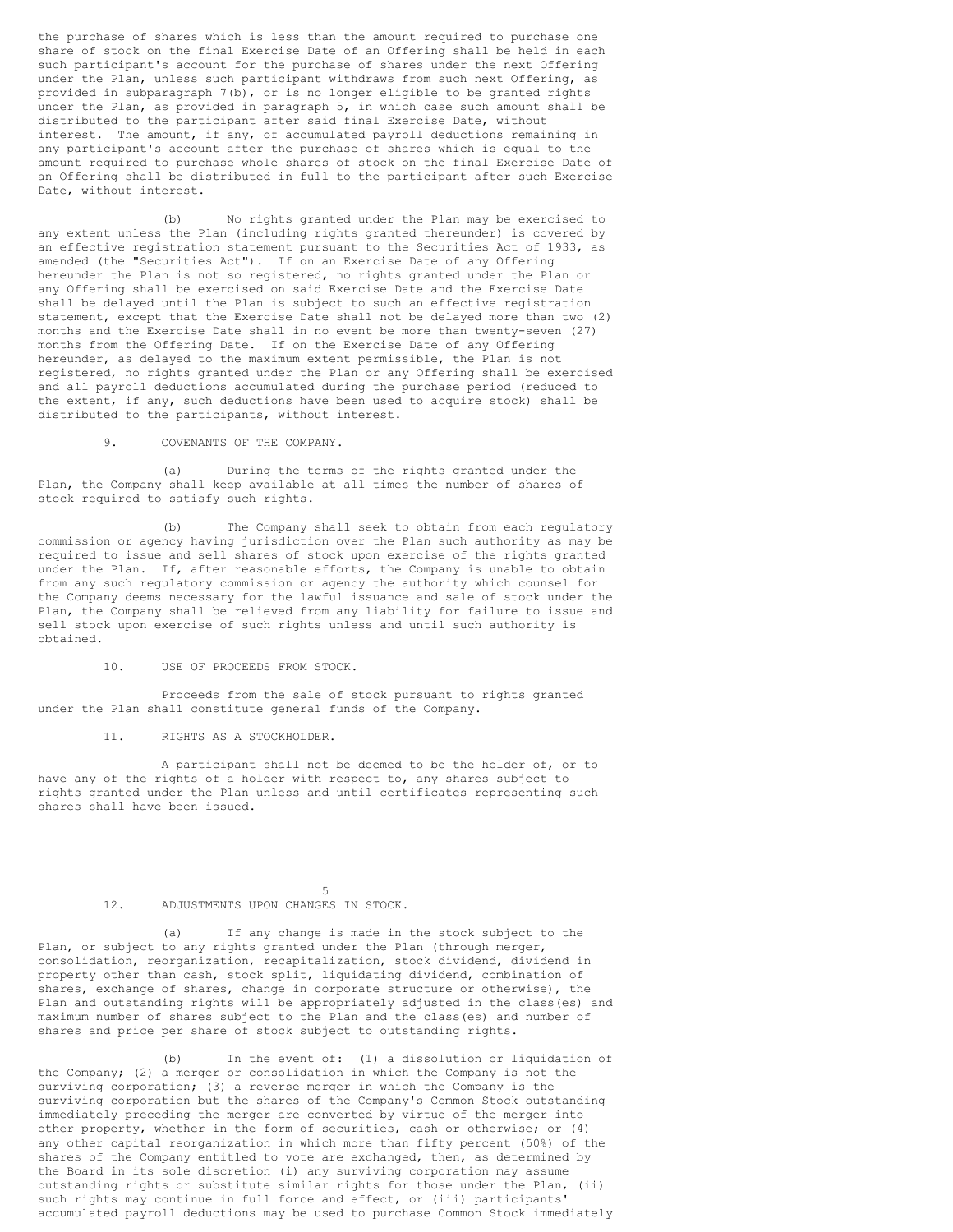prior to the transaction described above and the participants' rights under the ongoing Offering terminated.

13. AMENDMENT OF THE PLAN.

(a) The Board at any time, and from time to time, may amend the Plan. However, except as provided in paragraph 12 relating to adjustments upon changes in stock, no amendment shall be effective unless approved by the stockholders of the Company within twelve (12) months before or after the adoption of the amendment, where the amendment will:

(i) Increase the number of shares reserved for rights under the Plan;

(ii) Modify the provisions as to eligibility for participation in the Plan (to the extent such modification requires stockholder approval in order for the Plan to obtain employee stock purchase plan treatment under Section 423 of the Code or to comply with the requirements of Rule 16b-3 promulgated under the Securities Exchange Act of 1934, as amended ("Rule 16b-3")); or

(iii) Modify the Plan in any other way if such modification requires stockholder approval in order for the Plan to obtain employee stock purchase plan treatment under Section 423 of the Code or to comply with the requirements of Rule 16b-3.

It is expressly contemplated that the Board may amend the Plan in any respect the Board deems necessary or advisable to provide eligible employees with the maximum benefits provided or to be provided under the provisions of the Code and the regulations promulgated thereunder relating to employee stock purchase plans and/or to bring the Plan and/or rights granted under it into compliance therewith.

(b) Rights and obligations under any rights granted before amendment of the Plan shall not be altered or impaired by any amendment of the Plan, except with the consent of the person to whom such rights were granted or except as necessary to comply with any laws or governmental regulation.

14. TERMINATION OR SUSPENSION OF THE PLAN.

(a) The Board may suspend or terminate the Plan at any time. Unless sooner terminated, the Plan shall terminate ten (10) years from the date the Plan is adopted by the Board or approved by the stockholders of the Company, whichever is earlier. No rights may be granted under the Plan while the Plan is suspended or after it is terminated.

(b) Rights and obligations under any rights granted while the Plan is in effect shall not be altered or impaired by suspension or termination of the Plan, except with the consent of the person to whom such rights were granted or except as necessary to comply with any laws or governmental regulation.

6

15. EFFECTIVE DATE OF PLAN.

The Plan shall become effective as determined by the Board, but no rights granted under the Plan shall be exercised unless and until the Plan has been approved by the stockholders of the Company.

> 7 QUALCOMM INCORPORATED 1998 NON-EMPLOYEE DIRECTORS' STOCK OPTION PLAN

ADOPTED EFFECTIVE FEBRUARY 10, 1998 STOCKHOLDER APPROVAL FEBRUARY 10, 1998

1. PURPOSE.

(a) The purpose of the Plan is to provide a means by which Non-Employee Directors may be given an opportunity to benefit from increases in value of the common stock of the Company ("Common Stock") through the granting of Nonstatutory Stock Options. This Plan shall serve as an amendment and restatement of the Company's Non-Employee Director Stock Option Plan, which was adopted by the Company in 1993 (the "Prior Plan"), and shall be effective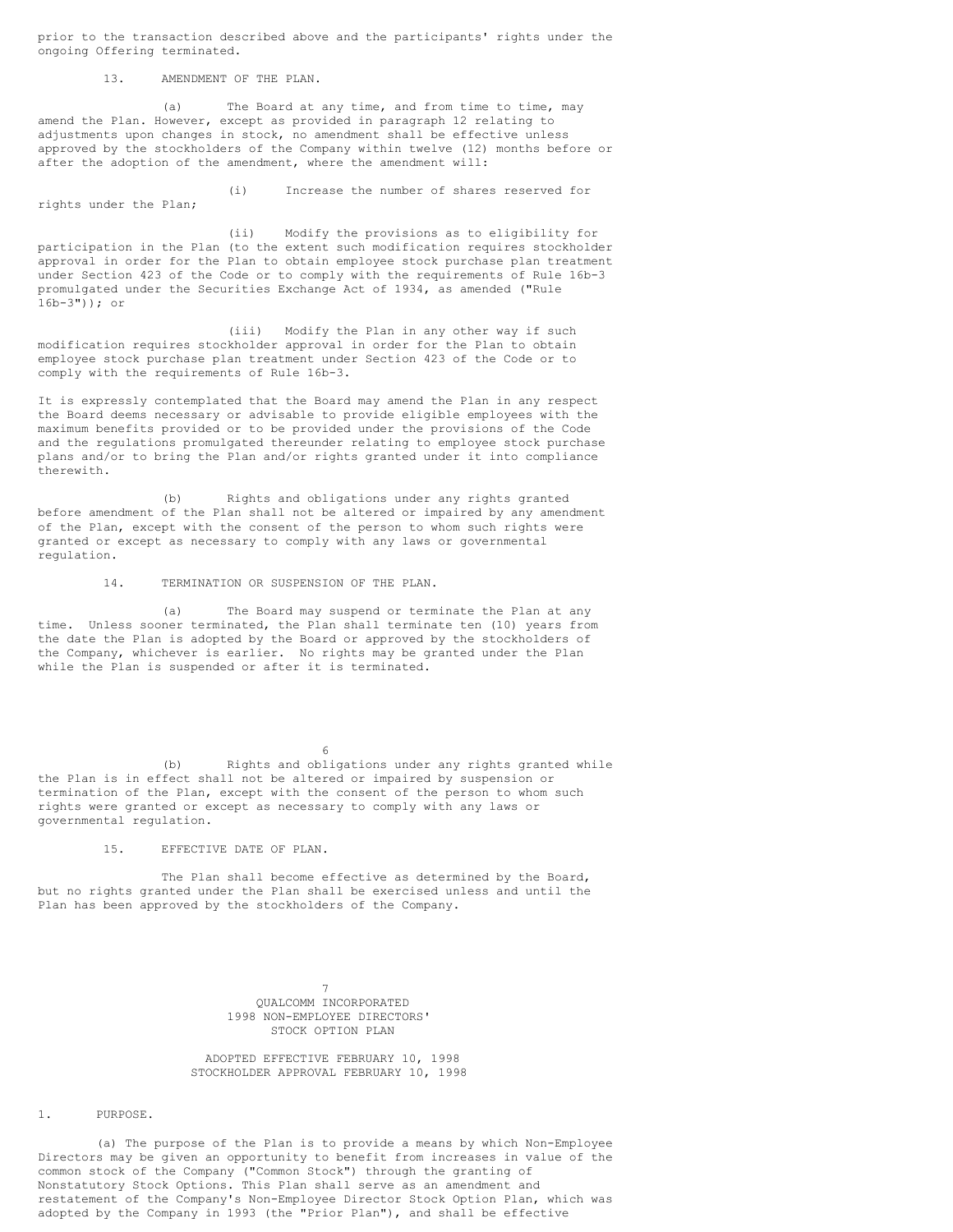February 10, 1998 (the "Effective Date").

(b) The Company, by means of the Plan, seeks to retain the services of persons now serving as Non-Employee Directors of the Company, to secure and retain the services of persons capable of serving in such capacity and to provide incentives for such persons to exert maximum efforts for the success of the Company. (C) The Company intends that the Options issued under the Plan shall be Nonstatutory Stock Options granted pursuant to Section 6 hereof.

2. DEFINITIONS.

(a) "AFFILIATE" means any parent corporation or subsidiary corporation, whether now or hereafter existing, as those terms are defined in Sections 424(e) and (f), respectively, of the Code.

(b) "ANNUAL OPTION" means a stock option granted pursuant to subsection 5(c) of the Plan.

(c) "BOARD" means the Board of Directors of the Company.

(d) "CODE" means the Internal Revenue Code of 1986, as amended.

(e) "COMMITTEE" means a Committee appointed by the Board in accordance with subsection 3(c) of the Plan.

(f) "COMPANY" means QUALCOMM Incorporated, a Delaware corporation.

(g) "CONSULTANT" means any person, including an advisor, engaged by the Company or an Affiliate to render consulting services and who is compensated for such services, provided

1.

that the term "Consultant" shall not include Directors who are paid only a director's fee by the Company or who are not compensated by the Company for their services as Directors.

(h) "CONTINUOUS SERVICE" means that the Optionee's service to the Company or an Affiliate of the Company, whether in the capacity of a Director or subsequently as an Employee or a Consultant, is not interrupted or terminated. The Optionee's Continuous Service shall not be deemed to have terminated merely because of a change in the capacity in which the Optionee renders such service to the Company or an Affiliate of the Company or a change in the entity for which the Optionee renders such service, provided that there is no interruption or termination of the Optionee's service. The Board or its designee, in that party's sole discretion, may determine whether Continuous Service shall be considered interrupted in the case of: (i) any leave of absence approved by the Board or its designee, including sick leave, military leave, or any other personal leave; or (ii) transfers between locations of the Company or between the Company, Affiliates or their successors.

(i) "DIRECTOR" means a member of the Board.

(j) "DISABILITY" means the permanent and total disability of the Optionee within the meaning of Section 22(e)(3) of the Code.

(k) "EMPLOYEE" means any person, including Officers and Directors, employed by the Company or any Affiliate of the Company. Neither service as a Director nor payment of a director's fee by the Company shall be sufficient to constitute "employment" by the Company.

(l) "EXCHANGE ACT" means the Securities Exchange Act of 1934, as amended.

(m) "FAIR MARKET VALUE" means, as of any date, the value of the Common Stock of the Company determined as follows:

(i) If the Common Stock is listed on any established stock exchange, or traded on the Nasdaq National Market, the Fair Market Value of a share of Common Stock shall be the average of the highest and lowest price at which the Common Stock was sold on such exchange or national market on the trading day prior to the day of determination (or, in the case in which the Common Stock is traded on more than one market, the exchange or system on which the Common Stock has the highest average trading volume), as reported in the Wall Street Journal or such other source as the Board deems reliable; or

(ii) in the absence of any such market for the Common Stock, the Fair Market Value shall be determined in good faith by the Board.

(n) "INCENTIVE STOCK OPTION" means an Option intended to qualify as an incentive stock option within the meaning of Section 422 of the Code and the regulations promulgated thereunder.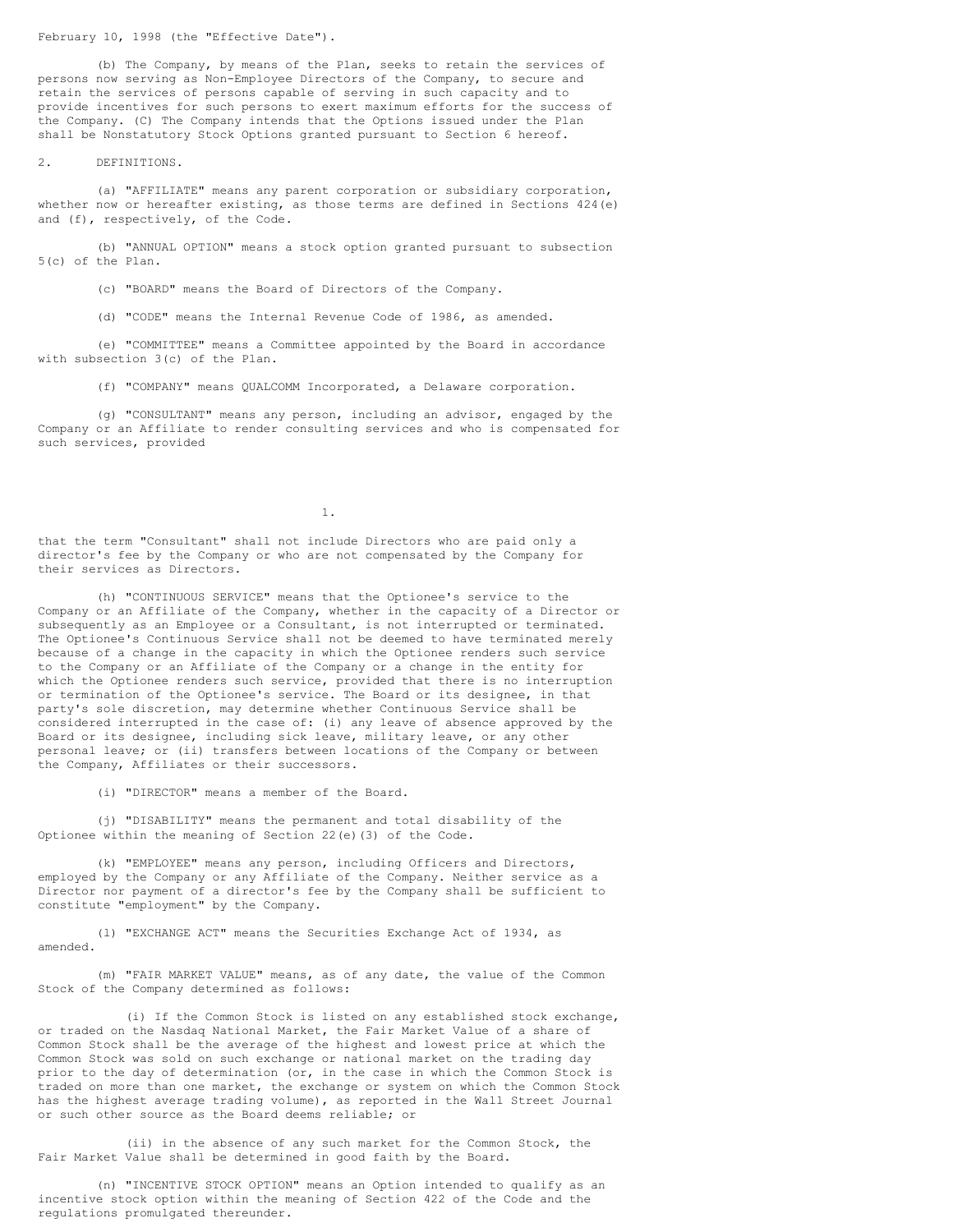2.

(p) "NON-EMPLOYEE DIRECTOR" means a Director who is not a current Employee or Officer of the Company or its parent or a subsidiary and does not receive compensation (directly or indirectly) from the Company or its parent or subsidiary for services rendered as a consultant or in any capacity other than as a Director.

(q) "NONSTATUTORY STOCK OPTION" means an Option not intended to qualify as an Incentive Stock Option.

(r) "OFFICER" means any person who is an officer of the Company within the meaning of Section 16 of the Exchange Act and the rules and regulations promulgated thereunder.

(s) "OPTION" means a stock option granted pursuant to the Plan.

(t) "OPTION AGREEMENT" means a written agreement between the Company and an Optionee evidencing the terms and conditions of an individual Option grant. Each Option Agreement shall be subject to the terms and conditions of the Plan.

(u) "OPTIONEE" means a person to whom an Option is granted pursuant to the Plan.

(v) "PLAN" means this QUALCOMM Incorporated 1998 Non-Employee Directors' Stock Option Plan.

(w) "RULE 16B-3" means Rule 16b-3 of the Exchange Act or any successor to Rule 16b-3, as in effect when discretion is being exercised with respect to the Plan.

(x) "SECURITIES ACT" means the Securities Act of 1933, as amended.

## 3. ADMINISTRATION.

(a) The Plan shall be administered by the Board unless and until the Board delegates administration to a Committee, as provided in subsection 3(c).

(b) The Board shall have the power, subject to, and within the limitations of, the express provisions of the Plan:

(ii) To construe and interpret the Plan and Options granted under it, and to establish, amend and revoke rules and regulations for its administration. The Board, in the exercise of this power, may correct any defect, omission or inconsistency in the Plan or in any Option Agreement, in a manner and to the extent it shall deem necessary or expedient to make the Plan fully effective.

(ii) To amend the Plan or an Option as provided in Section 11.

3.

(iii) Generally, to exercise such powers and to perform such acts as the Board deems necessary or expedient to promote the best interests of the Company which are not in conflict with the provisions of the Plan.

(c) The Board may delegate administration of the Plan to a Committee or Committees of not fewer than two members of the Board. If administration is delegated to a Committee, the Committee shall have, in connection with the administration of the Plan, the powers theretofore possessed by the Board (and references in this Plan to the Board shall thereafter be to the Committee), subject, however, to such resolutions, not inconsistent with the provisions of the Plan, as may be adopted from time to time by the Board, and to the requirements of Section 144 of the Delaware General Corporation Law. The Board may abolish the Committee at any time and revest in the Board the administration of the Plan.

### 4. SHARES SUBJECT TO THE PLAN.

(a) Subject to the provisions of Section 10 relating to adjustments upon changes in stock, the stock that may be issued pursuant to Options shall not exceed in the aggregate Five Hundred Thousand (500,000) shares of Common Stock. This share reserve shall be comprised of: (i) the Thirty Thousand (30,000) shares of Common Stock available for grant under the Prior Plan plus (ii) an additional Four Hundred and Seventy Thousand (470,000) shares. If any Option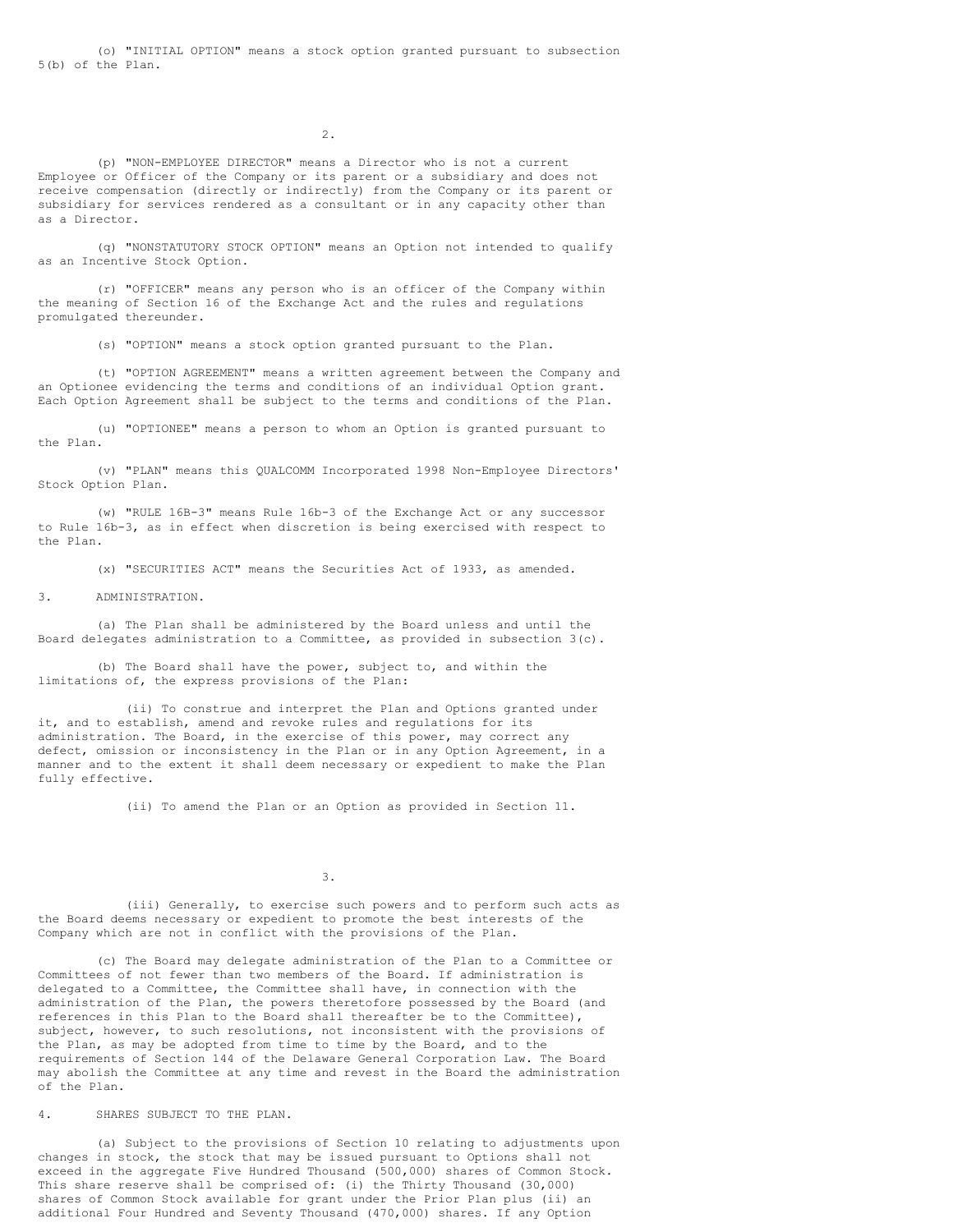(including an Option granted under the Prior Plan) shall for any reason expire or otherwise terminate, in whole or in part, without having been exercised in full, the stock not acquired under such Option shall revert to and again become available for issuance under the Plan. Similarly, if the Company shall for any reason exercise its right of repurchase with respect to any unvested shares of Common Stock purchased pursuant an early exercise provision, as provided for in subsection  $6(j)$ , the unvested shares so repurchased shall revert to and again become available for issuance under the Plan.

(b) The stock subject to the Plan may be unissued shares or reacquired shares, bought on the market or otherwise.

5. ELIGIBILITY AND NON-DISCRETIONARY GRANTS.

(a) Options shall be granted only to Non-Employee Directors of the Company.

(b) Each person who is, on the Effective Date or any subsequent date thereto, elected or appointed for the first time to be a Non-Employee Director shall automatically, upon such date of initial election or appointment, be granted an Initial Option to purchase Twenty Thousand (20,000) shares of Common Stock of the Company on the terms and conditions set forth herein.

(c) Each year, commencing with the annual meeting of stockholders of the Company (the "Annual Meeting") occurring in 1998, each person who is then serving as a Non-Employee Director, other than a Non-Employee Director who is granted an Initial Option at such Annual Meeting, shall automatically be granted an Annual Option to purchase Ten Thousand (10,000) shares of Common Stock of the Company on the terms and conditions set forth herein.

4.

### 6. OPTION PROVISIONS.

Each Option shall include (through incorporation of provisions hereof by reference in the Option or otherwise) each of the following provisions:

(a) TERM. No Option shall be exercisable after the expiration of ten (10) years from the date it was granted.

(b) PRICE. The exercise price of each Option shall equal one hundred percent (100%) of the Fair Market Value of the stock subject to the Option on the date the Option is granted. Notwithstanding the foregoing, an Option may be granted with an exercise price lower than that set forth in the preceding sentence if such Option is granted pursuant to an assumption or substitution for another option in a manner satisfying the provisions of Section 424(a) of the Code.

(c) CONSIDERATION. The purchase price of stock acquired pursuant to an Option shall be paid, to the extent permitted by applicable statutes and regulations, either: (i) in cash at the time the Option is exercised, or (ii) at the discretion of the Board or the Committee, either at the time of the grant or exercise of the Option, by (A) delivery to the Company of other Common Stock of the Company or (B) other arrangement (which may include, without limiting the generality of the foregoing, the use of other Common Stock of the Company) with the Optionee in any other form of legal consideration that may be acceptable to the Board.

(d) TRANSFERABILITY. An Option shall be transferable only to the extent specifically provided in the Option Agreement; provided, however, that if the Option Agreement does not specifically provide for the transferability of the Option, the Option shall not be transferable except by will or by the laws of descent and distribution and shall be exercisable during the lifetime of the person to whom the Option is granted only by such person or by such person's guardian or legal representative. Notwithstanding the foregoing, the person to whom the Option is granted may, by delivering written notice to the Company, in a form satisfactory to the Company, designate a third party who, in the event of the death of the Optionee, shall thereafter be entitled to exercise the Option.

## (e) VESTING.

(i) The total number of shares of stock subject to an Option shall be allotted in periodic installments. The Option Agreement shall provide that from time to time during each of such installment periods, the Option may become exercisable ("vest") with respect to some or all of the shares allotted to that period, and may be exercised with respect to some or all of the shares allotted to such period and/or any prior period as to which the Option became vested but was not fully exercised.

(ii) Initial Options shall vest over a period of five (5) years with twenty percent (20%) of the total number of such shares subject to such Option ("Option Shares") vesting as follows: (A) if the Initial Option is granted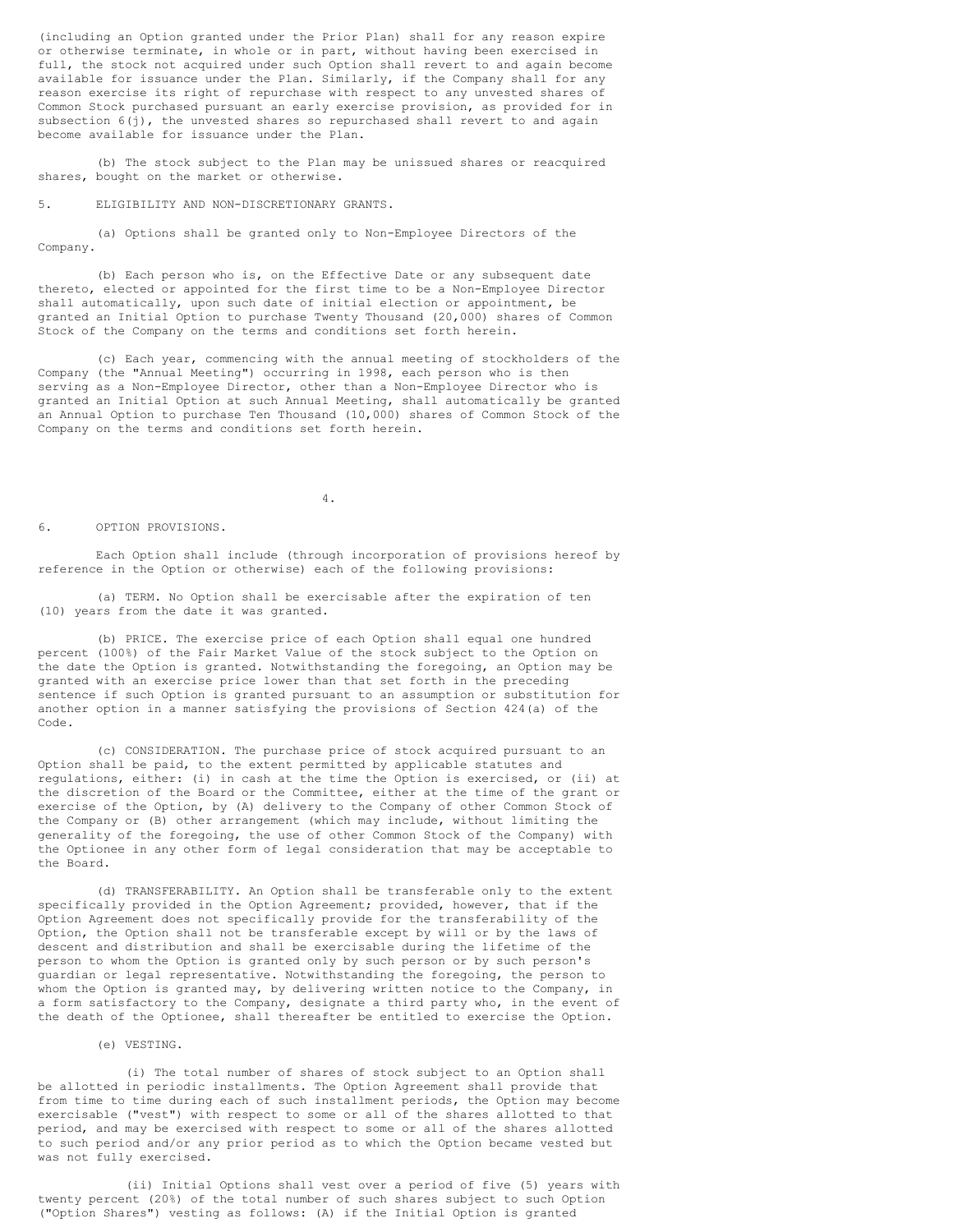5.

first, second, third, fourth and fifth years following the date of the grant of such Initial Option; or (B) if the Initial Option is granted pursuant to the election or appointment of the Optionee to the Board at some time other than at an Annual Meeting, then such Initial Option will vest on the anniversary of the date of the grant of such Initial Option in each of first, second, third, fourth and fifth years following such grant; provided, however, that if the Optionee's Continuous Service is terminated due to (1) death, (2) a Voluntary Termination with Good Reason (as defined in subsection  $10(c)$ ), or (3) an Involuntary Termination without Cause (as defined in subsection 10(d)), then the vesting of such Initial Option and the time during which such Initial Option may be exercised shall be accelerated upon the occurrence of such event.

(iii) Annual Options shall vest over five (5) years, with twenty percent (20%) of the Option Shares vesting on January 15 of each of the first, second, third, fourth and fifth years following the date of the grant of such Annual Option; provided, however, that if the Optionee's Continuous Service is terminated due to (1) death, (2) a Voluntary Termination with Good Reason, or (3) an Involuntary Termination without Cause, then the vesting of such Annual Option and the time during which such Annual Option may be exercised shall be accelerated upon the occurrence of such event.

(F) TERMINATION OF SERVICE. In the event an Optionee's Continuous Service terminates (other than upon the Optionee's retirement at age seventy (70) or older after nine (9) or more years of service on the Board or, the Optionee's death or Disability), the Optionee may exercise his or her Option (to the extent that the Optionee was entitled to exercise it at the date of termination) but only within such period of time ending on the earlier of (i) the date thirty (30) days after the termination of the Optionee's Continuous Service or (ii) the expiration of the term of the Option as set forth in the Option Agreement. If, after termination, the Optionee does not exercise his or her Option within the time specified in the Option Agreement, the Option shall terminate, and the shares covered by such Option shall revert to and again become available for issuance under the Plan.

If the exercise of the Option following the termination of the Optionee's Continuous Service (other than upon the Optionee's retirement at age seventy (70) or older after nine (9) or more years of service on the Board or the Optionee's death or Disability) would be prohibited at any time solely because the issuance of shares would violate the registration requirements under the Securities Act, then the Option shall terminate on the earlier of (i) the expiration of the term of the Option or (ii) the expiration of a period of thirty (30) days after the termination of the Optionee's Continuous Service during which the exercise of the Option would not be in violation of such registration requirements (if such provisions would result in an extension of the time during which the Option may be exercised beyond the period described in the first paragraph of this subsection 6(f)).

If the exercise of the Option following the termination of the Optionee's Continuous Service (other than upon the Optionee's retirement at age seventy (70) or older after nine (9) or more years of service on the Board or the Optionee's death or Disability) would be prohibited at any time solely because such exercise would result in liability under Section 16(b) of the Exchange Act, then the Option shall terminate on the earliest of (i) the expiration of the term of the Option, (ii) the tenth

6.

(10th) day after the last date upon which exercise would result in such liability, or (iii) six (6) months and ten (10) days after the termination of the Optionee's Continuous Service.

(g) RETIREMENT OF OPTIONEE. Notwithstanding anything in subsection 6(f) to the contrary, in the event of the retirement of an Optionee at age seventy (70) or older after nine (9) years of service on the Board, the Option will terminate only upon the expiration of the Option term.

(h) DISABILITY OF OPTIONEE. Notwithstanding anything in subsection 6(f) to the contrary, in the event an Optionee's Continuous Service terminates due to the Disability of the Optionee, the Option will terminate only upon the expiration of the Option term.

(i) DEATH OF OPTIONEE. In the event that: (i) an Optionee's Continuous Service terminates due to the death of the Optionee, or (ii) an Optionee's Continuous Service terminates due to the Disability of the Optionee and such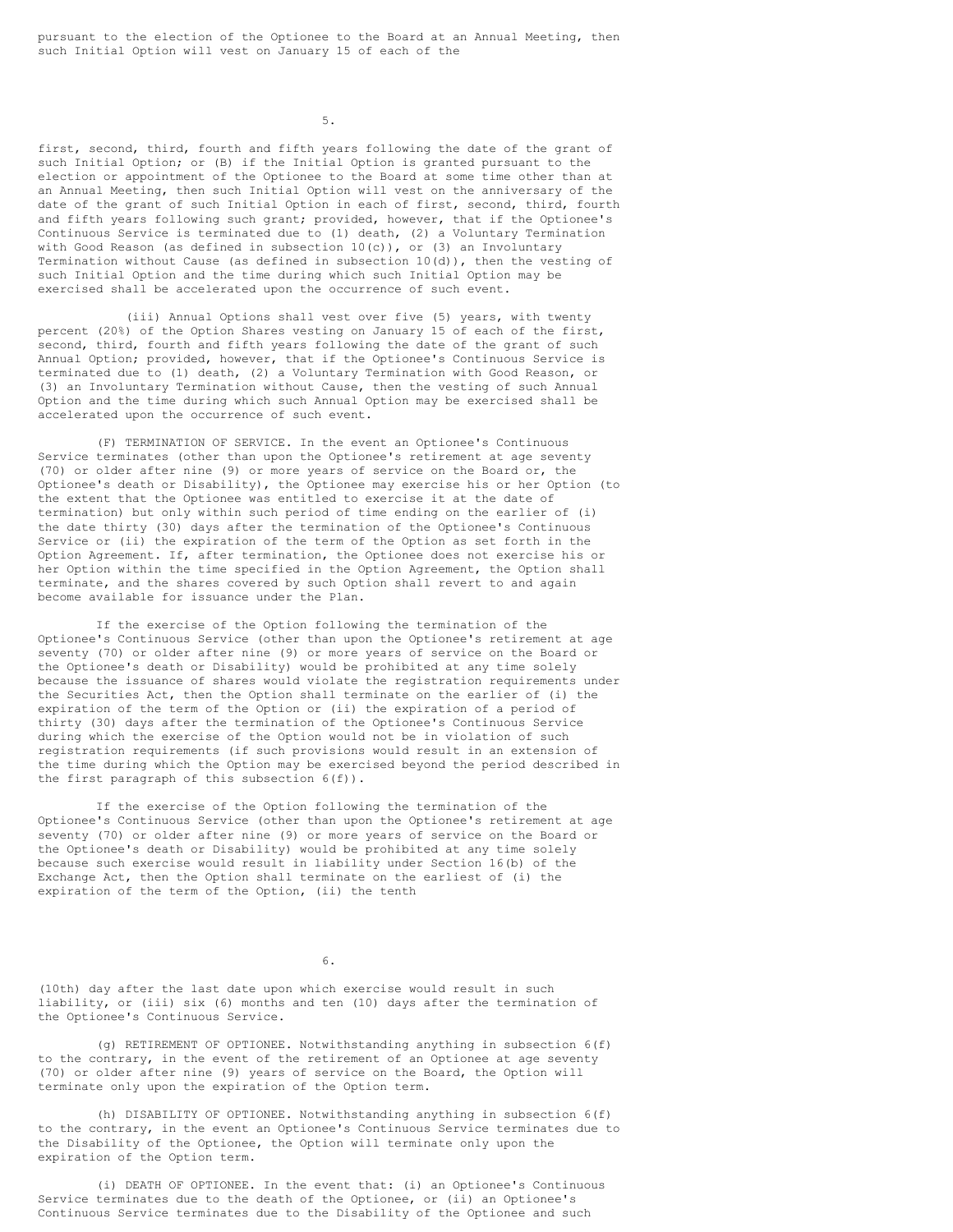termination is subsequently followed by the death of the Optionee prior to the expiration of the term of the Option, then the vesting of all unvested shares owned by the Optionee will be accelerated effective as of the date of death of the Optionee and the Option may be exercised by the Optionee's estate, by a person who acquired the right to exercise the Option by bequest or inheritance, or by a person designated to exercise the option upon the Optionee's death pursuant to subsection 6(d), but only within the period ending twelve (12) months after the death of the Optionee. If, after the death of the Optionee, the Option is not exercised within the time specified herein, the Option shall terminate, and the shares covered by such Option shall revert to and again become available for issuance under the Plan.

(j) EARLY EXERCISE. The Option may, but need not, include a provision whereby the Optionee may elect at any time while an Employee, Director or Consultant to exercise the Option as to any part or all of the shares subject to the Option prior to the full vesting of the Option. Any unvested shares so purchased shall be subject to a repurchase right in favor of the Company, with the repurchase price to be equal to the original purchase price of the Common Stock, or to any other restriction the Board determines to be appropriate; provided, however, that (i) the right to repurchase at the original purchase price shall lapse at a rate of twenty percent (20%) per year over five (5) years from the date the Option was granted, and (ii) such right shall be exercisable only within (A) the ninety (90) day period following the termination of the Optionee's Continuous Service or (B) such longer period as may be agreed to by the Company and the Optionee.

7. COVENANTS OF THE COMPANY.

(a) During the terms of the Options, the Company shall keep available at all times the number of shares of stock required to satisfy such Options.

(b) The Company shall seek to obtain from each regulatory commission or agency having jurisdiction over the Plan such authority as may be required to issue and sell shares under Options. If, after reasonable efforts, the Company is unable to obtain from any such regulatory commission or agency the authority which counsel for the Company deems necessary for the

7.

lawful issuance and sale of stock under the Plan, the Company shall be relieved from any liability for failure to issue and sell stock upon exercise of such Options unless and until such authority is obtained.

### 8. USE OF PROCEEDS FROM STOCK.

Proceeds from the sale of stock pursuant to Options shall constitute general funds of the Company.

## 9. MISCELLANEOUS.

(a) Neither a Non-Employee Director nor any person to whom an Option is transferred in accordance with the Plan shall be deemed to be the holder of, or to have any of the rights of a holder with respect to, any shares subject to such Option unless and until such person has satisfied all requirements for exercise of the Option pursuant to its terms.

(b) Nothing in the Plan or any instrument executed or Option granted pursuant thereto shall confer upon any holder of Options any right to continue serving as a Director, Employee or Consultant, or shall affect the right of the Company or any Affiliate to terminate the Optionee's service as a Director, Employee or Consultant, pursuant to the Company's Bylaws and the provisions of the corporate law of the state in which the Company is incorporated.

(c) The Company may require any person to whom an Option is granted, or any person to whom an Option is transferred in accordance with the Plan, as a condition of exercising or acquiring stock under any Option: (i) to give written assurances satisfactory to the Company as to such person's knowledge and experience in financial and business matters and/or to employ a purchaser representative reasonably satisfactory to the Company who is knowledgeable and experienced in financial and business matters, and that he or she is capable of evaluating, alone or together with the purchaser representative, the merits and risks of exercising the Option; and (ii) to give written assurances satisfactory to the Company stating that such person is acquiring the stock subject to the Option for such person's own account and not with any present intention of selling or otherwise distributing the stock. The foregoing requirements, and any assurances given pursuant to such requirements, shall be inoperative if (i) the issuance of the shares upon the exercise or acquisition of stock under the Option has been registered under a then currently effective registration statement under the Securities Act, or (ii) as to any particular requirement, a determination is made by counsel for the Company that such requirement need not be met in the circumstances under the then applicable securities laws. The Company may, upon advice of counsel to the Company, place legends on stock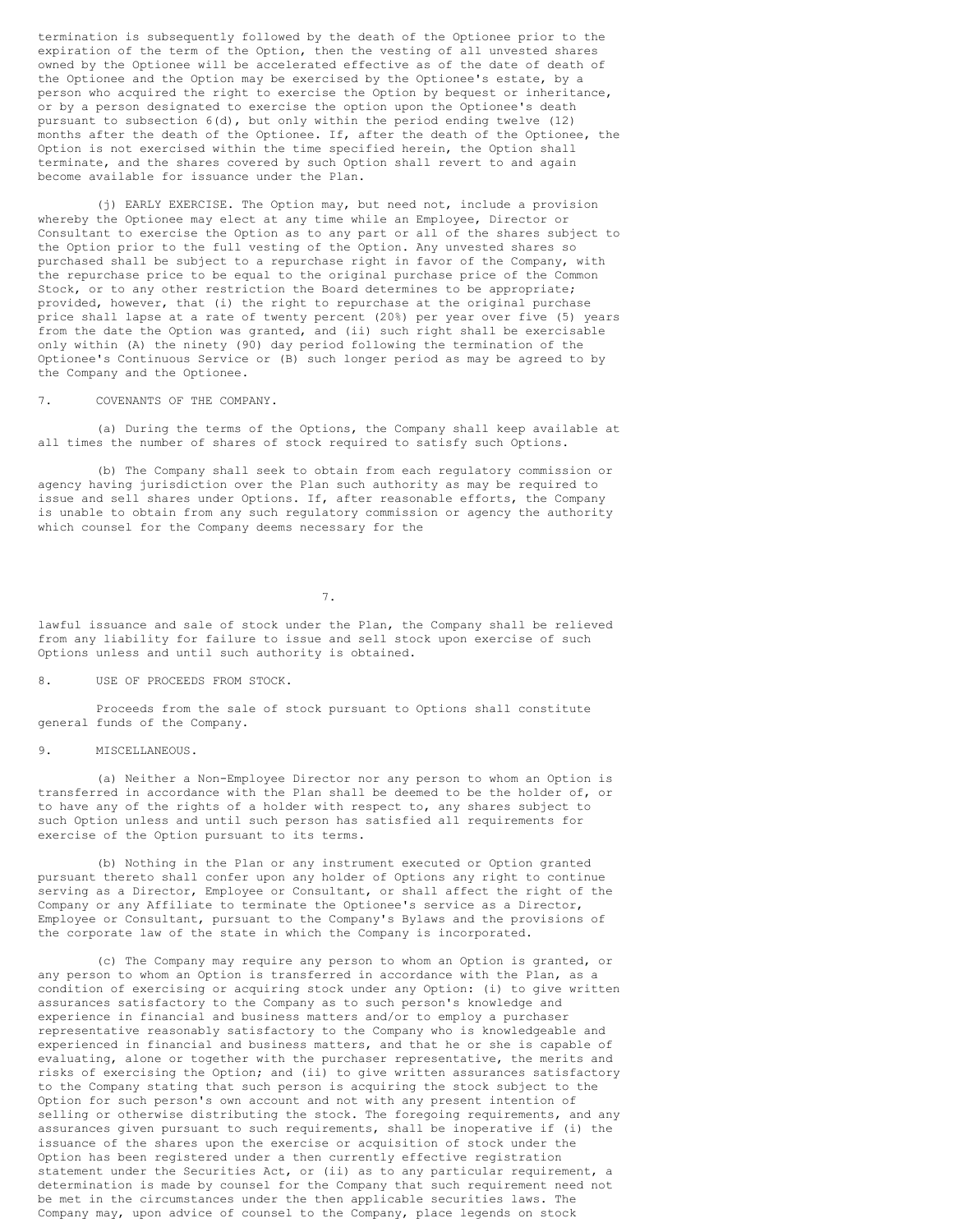certificates issued under the Plan as such counsel deems necessary or appropriate in order to comply with applicable securities laws, including, but not limited to, legends restricting the transfer of the stock.

(d) To the extent provided by the terms of an Option Agreement, the person to whom an Option is granted may satisfy any federal, state or local tax withholding obligation relating to the exercise or acquisition of stock under an Option by any of the following means (in addition to the Company's right to withhold from any compensation paid to such person by the Company) or

8.

by a combination of such means: (i) tendering a cash payment; (ii) authorizing the Company to withhold shares from the shares of the Common Stock otherwise issuable to the participant as a result of the exercise or acquisition of stock under the Option; or (iii) delivering to the Company owned and unencumbered shares of the Common Stock of the Company.

## 10. ADJUSTMENTS UPON CHANGES IN STOCK.

(a) If any change is made in the stock subject to the Plan, or subject to any Option, without the receipt of consideration by the Company (through merger, consolidation, reorganization, recapitalization, reincorporation, stock dividend, dividend in property other than cash, stock split, liquidating dividend, combination of shares, exchange of shares, change in corporate structure or other transaction not involving the receipt of consideration by the Company), the Plan will be appropriately adjusted in the type(s) and maximum number of securities subject to the Plan pursuant to subsection 4(a), and the outstanding Options will be appropriately adjusted in the type(s) and number of securities and price per share of stock subject to such outstanding Options. Such adjustments shall be made by the Board, the determination of which shall be final, binding and conclusive. (The conversion of any convertible securities of the Company shall not be treated as a "transaction not involving the receipt of consideration by the Company.")

(b) In the event of: (1) a dissolution or liquidation of the Company, (2) the sale of all or substantially all of the Company's assets, (3) a merger, consolidation or reorganization of the Company with or into another corporation or other legal person, other than a merger, consolidation or reorganization in which more than fifty percent (50%) of the combined voting power of the then-outstanding securities of the surviving entity (or if more than one entity survives the transaction, the controlling entity) immediately after such a transaction are held in the aggregate by holders of voting securities of the Company immediately prior to such transaction, (4) the acquisition by any person (within the meaning of Section 13(d)(3) or Section 14(d)(2) of the Exchange Act) of beneficial ownership (within the meaning of Rule 13d-3 or any successor rule or regulation promulgated under the Exchange Act) of securities representing fifty percent (50%) or more of the combined voting power of the then-outstanding securities of the Company, or (5) during any period of two (2) consecutive years, individuals who at the beginning of any such period constitute the Directors of the Company (the "Incumbent Directors") cease for any reason to constitute at least a majority thereof unless the election or the nomination for election by the Company's stockholders of a Director of the Company first elected during such period was approved by the vote of at least two-thirds of the Incumbent Directors, whereupon such Director shall also be classified as an Incumbent Director (collectively, a "Change in Control"), then: (i) any surviving or acquiring corporation shall assume Options outstanding under the Plan or shall substitute similar options (including an option to acquire the same consideration paid to stockholders in the transaction described in this subsection 10(b)) for those outstanding under the Plan and in the event any surviving or acquiring corporation does assume such Options or substitute similar options for those outstanding under the Plan, then upon the Optionee's Voluntary Termination with Good Reason (as described in subsection 10(c)) or the Optionee's Involuntary Termination without Cause (as described in subsection 10(d)) the vesting of such Options and the time during which such

9.

Options may be exercised shall be accelerated upon the occurrence of such event or (ii) in the event any surviving or acquiring corporation refuses to assume such Options or to substitute similar options for those outstanding under the Plan, then (A) with respect to Options held by persons then performing services as Directors, Employees or Consultants, the vesting of such Options and the time during which such Options may be exercised shall be accelerated prior to such event and the Options terminated if not exercised after such acceleration and at or prior to such event, and (B) with respect to any other Options outstanding under the Plan, such Options shall be terminated if not exercised prior to such event.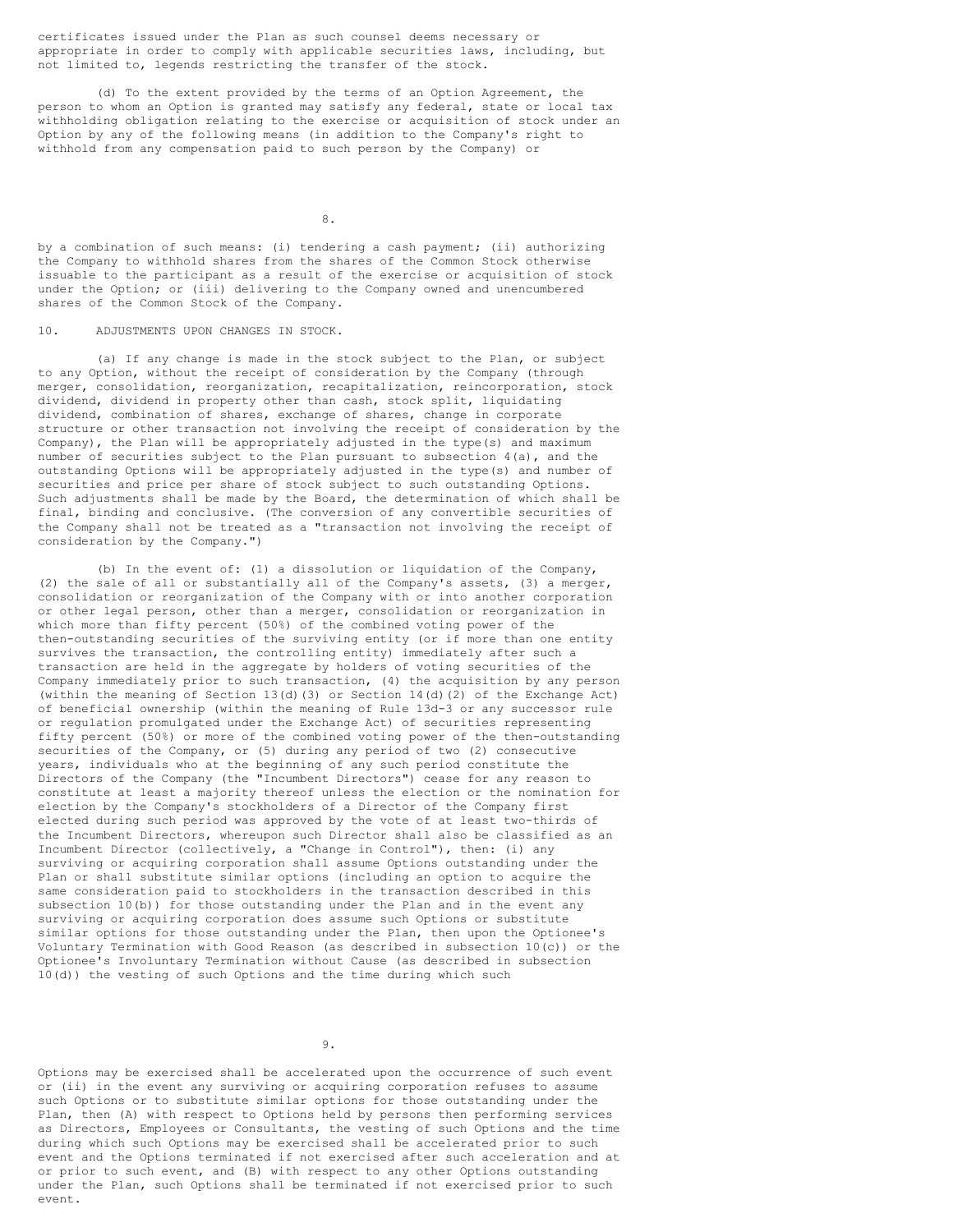(c) The term "Voluntary Termination with Good Reason" means the Optionee's resignation, with Good Reason (as defined below), as a Director, within one (1) month prior to the Change in Control or within thirteen (13) months following a Change in Control. "Good Reason" means any of the following to the extent applicable to the Optionee's position as a Director, Employee or Consultant at that time:

(i) reduction of the Optionee's rate of compensation (including Director fees) as in effect immediately prior to the Change in Control;

(ii) failure to provide a package of benefits which, taken as a whole, provide substantially similar benefits to those in which the Optionee was entitled to participate immediately prior to the Change in Control;

(iii) a change in the Optionee's responsibilities, authority, title or office resulting in diminution of position, excluding for this purpose an isolated, insubstantial and inadvertent action not taken in bad faith which is remedied by the Company promptly after notice thereof is given by the Optionee;

(iv) a request that the Optionee render services at a site more than thirty-five (35) miles from the prior site at which Optionee rendered services, unless the Optionee accepts such relocation request;

(v) failure or refusal of a successor to the Company to assume any Option granted under this Plan; or

(vi) any material breach by the Company or any successor to the Company of any of the material provisions of the Optionee's Option.

(d) The term "Involuntary Termination without Cause" means the involuntary termination without Cause (as defined below) of the Optionee's Continuous Service by the Company within one (1) month prior to a Change in Control or within thirteen (13) months following a Change in Control. "Cause" means any of the following:

(i) the Optionee's theft, dishonesty, or falsification of documents or records;

(ii) the Optionee's improper use or disclosure of the Company's confidential or proprietary information;

10.

(iii) any action by the Optionee which has a material detrimental effect on the Company's reputation or business;

(iv) the Optionee's failure or inability to perform any reasonable assigned duties after written notice from the Board of, and a reasonable opportunity to cure, such failure or inability;

(v) any material breach by the Optionee of any service agreement between the Optionee and the Company which breach is not cured pursuant to the terms of such agreement; or

(vi) the Optionee's conviction (including any plea of guilty or nolo contendere) of any criminal act which materially impairs the Optionee's ability to perform his or her duties with the Company.

11. AMENDMENT OF THE PLAN AND OPTIONS.

(a) The Board at any time, and from time to time, may amend the Plan and/or some or all outstanding Options granted under the Plan. However, except as provided in Section 10 relating to adjustments upon changes in stock, no amendment shall be effective unless approved by the stockholders of the Company to the extent stockholder approval is necessary for the Plan to satisfy the requirements of Rule 16b-3, any requirements of Section 144 of the Delaware General Corporation Law, or any Nasdaq National Market or securities exchange listing requirements.

(b) An Optionee's rights and obligations under any Option granted before any amendment of the Plan shall not be impaired by such amendment unless (i) the Company requests the consent of the person to whom the Option was granted and (ii) such person consents in writing.

12. TERMINATION OR SUSPENSION OF THE PLAN.

(a) The Board may suspend or terminate the Plan at any time. Unless sooner terminated, the Plan shall terminate on February 9, 2113, which is fifteen (15) years from the date the Plan was approved by the stockholders of the Company. No Options may be granted under the Plan while the Plan is suspended or after it is terminated.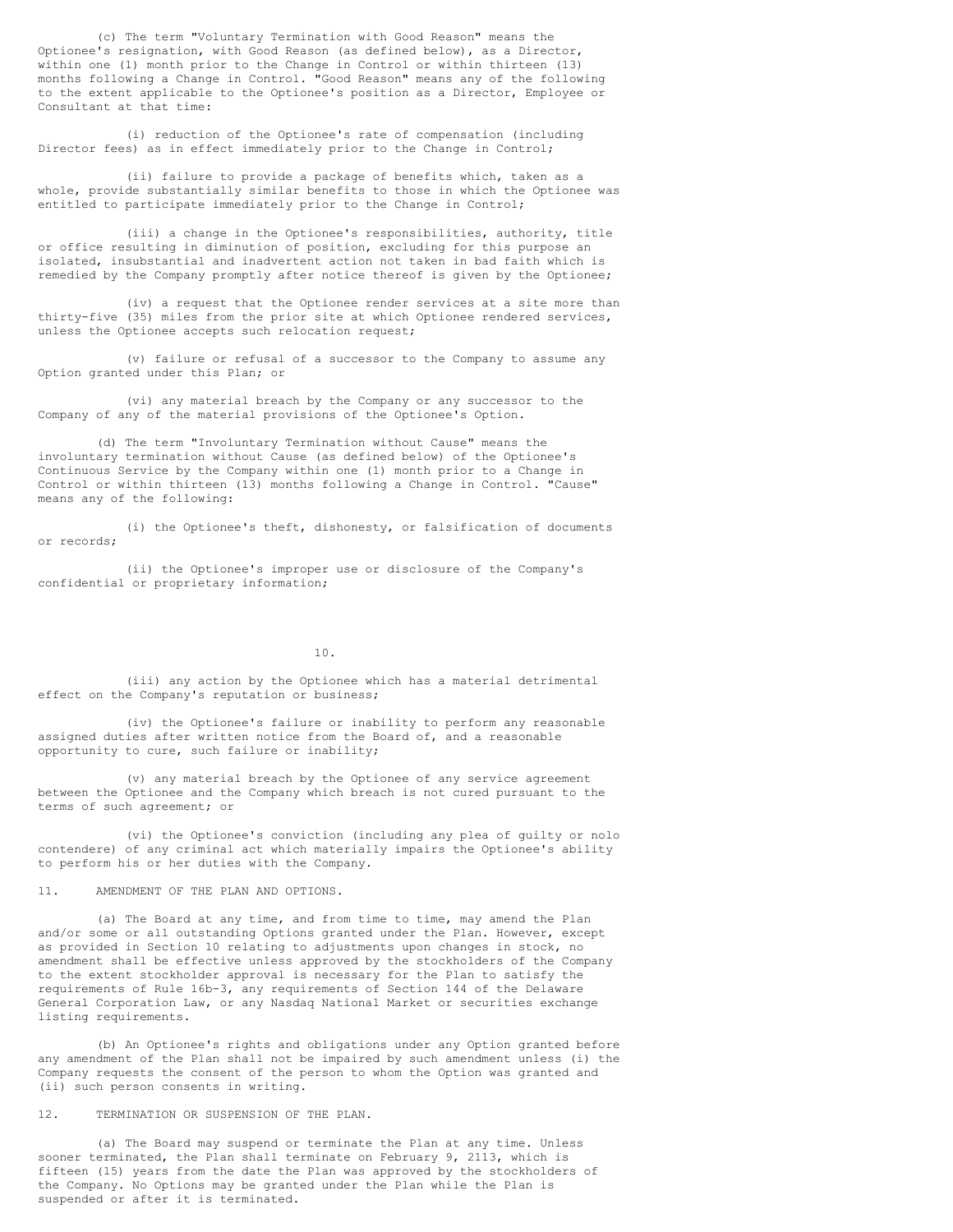(b) An Optionee's rights and obligations under any Option granted while the Plan is in effect shall not be impaired by suspension or termination of the Plan, except with the consent of the person to whom the Option was granted.

### 13. EFFECTIVE DATE OF PLAN.

The Plan shall become effective on the Effective Date, which is the date of the Plan's approval by the stockholders of the Company. In the event the Plan is not approved by the

11.

stockholders, then the Prior Plan shall continue in full force and effect without regard to the adoption of this Plan.

12.

QUALCOMM INCORPORATED 1998 NON-EMPLOYEE DIRECTORS' STOCK OPTION PLAN

> NONSTATUTORY STOCK OPTION (INITIAL OPTION)

\_\_\_\_\_\_\_\_\_\_\_\_\_\_\_\_\_\_\_\_\_\_, Optionee:

On \_\_\_\_\_\_\_\_\_\_\_\_\_\_, 19\_\_\_, an option to purchase shares of common stock ("Common Stock") was automatically granted to you (the "Optionee") pursuant to the QUALCOMM Incorporated (the "Company") 1998 Non-Employee Directors' Stock Option Plan (the "Plan"). This option is not intended to qualify and will not be treated as an "incentive stock option" within the meaning of Section 422 of the Internal Revenue Code of 1986, as amended (the "Code"). Capitalized terms not explicitly defined in this agreement shall have the meaning assigned to such terms in the Plan.

The details of your option are as follows:

1. The total number of shares of Common Stock subject to this option is twenty thousand (20,000).

2. The exercise price of this option is (\$\_\_\_\_\_\_\_\_) per share, such amount being equal to the Fair Market Value of the Common Stock on the date of grant of this option.

3. Subject to the limitations contained herein, if:

(i) this option is being granted pursuant to your initial election to the Board of Directors of the Company at an annual meeting of the Company's stockholders, then this option shall become exercisable (i.e., vest) in five (5) equal annual installments with each installment becoming exercisable on January 15 of each of the first, second, third, fourth and fifth years following the date of the grant; or

(ii) this option is being granted pursuant to your initial election to the Board of Directors of the Company at some time other than at an annual meeting of the Company's stockholders, then this option shall become exercisable (i.e., vest) in five (5) equal annual installments with each installment becoming exercisable on each of the first, second, third, fourth and fifth anniversaries of the date of the grant;

provided, however, that you have, during the period from the date of grant to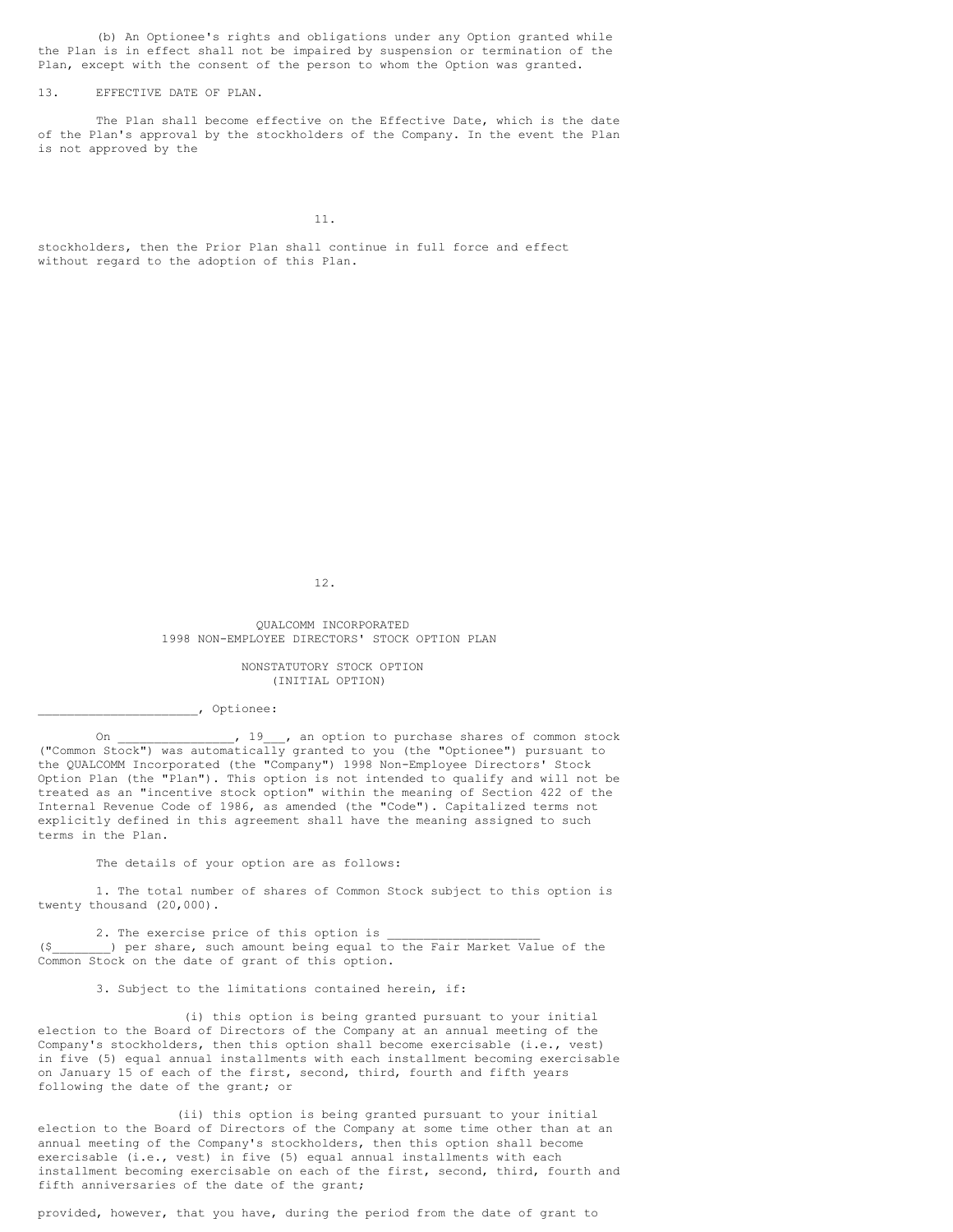such vesting date, remained in Continuous Service, whereupon this option shall become fully exercisable with respect to that portion of the shares represented by that installment.

4. (a) This option may be exercised, to the extent specified above, by delivering a Notice of Exercise (in the form attached hereto or such other form designated by the Company) together with the exercise price to the Secretary of the Company, or to such other person as the Company may designate, during regular business hours, together with such additional documents as the Company may then require.

(b) This option may only be exercised for whole shares.

1.

(c) You may elect to pay the exercise price under one of the following alternatives:

(i) In cash (or check) at the time of exercise;

(ii) Payment pursuant to a program developed under Regulation T as promulgated by the Federal Reserve Board which results in the receipt of cash (or check) by the Company either prior to the issuance of shares of the Common Stock or pursuant to the terms of irrevocable instructions issued by you prior to the issuance of shares of the Common Stock; or

(iii) Payment by a combination of the methods of payment specified in subparagraphs (i) and (ii) above.

(d) By exercising this option you agree that the Company may require you to enter an arrangement providing for the cash payment by you to the Company of any tax withholding obligation of the Company arising by reason of the exercise of this option.

5. The term of this option is ten (10) years measured from the date of grant, subject, however, to earlier termination upon your termination of service, as set forth in Sections  $6(f)$ , (g), (h) and (i) of the Plan.

6. Any notices provided for in this option or the Plan shall be given in writing and shall be deemed effectively given upon receipt or, in the case of notices delivered by the Company to you, five (5) days after deposit in the United States mail, postage prepaid, addressed to you at the address specified below or at such other address as you hereafter designate by written notice to the Company.

7. This option is subject to all the provisions of the Plan, a copy of which is attached hereto and its provisions are hereby made a part of this option, and is further subject to all interpretations, amendments, rules and regulations which may from time to time be promulgated and adopted pursuant to the Plan. In the event of any conflict between the provisions of this option and those of the Plan, the provisions of the Plan shall control.

> Very truly yours, QUALCOMM Incorporated

 $\mathbf{By:}$ 

Duly authorized on behalf of the Board of Directors

ATTACHMENTS: Notice of Exercise 1998 Non-Employee Directors' Stock Option Plan

2.

QUALCOMM INCORPORATED 1998 NON-EMPLOYEE DIRECTORS' STOCK OPTION PLAN

NOTICE OF EXERCISE

QUALCOMM Incorporated 6455 Lusk Blvd.<br>San Diego, CA 92121

Date of Exercise: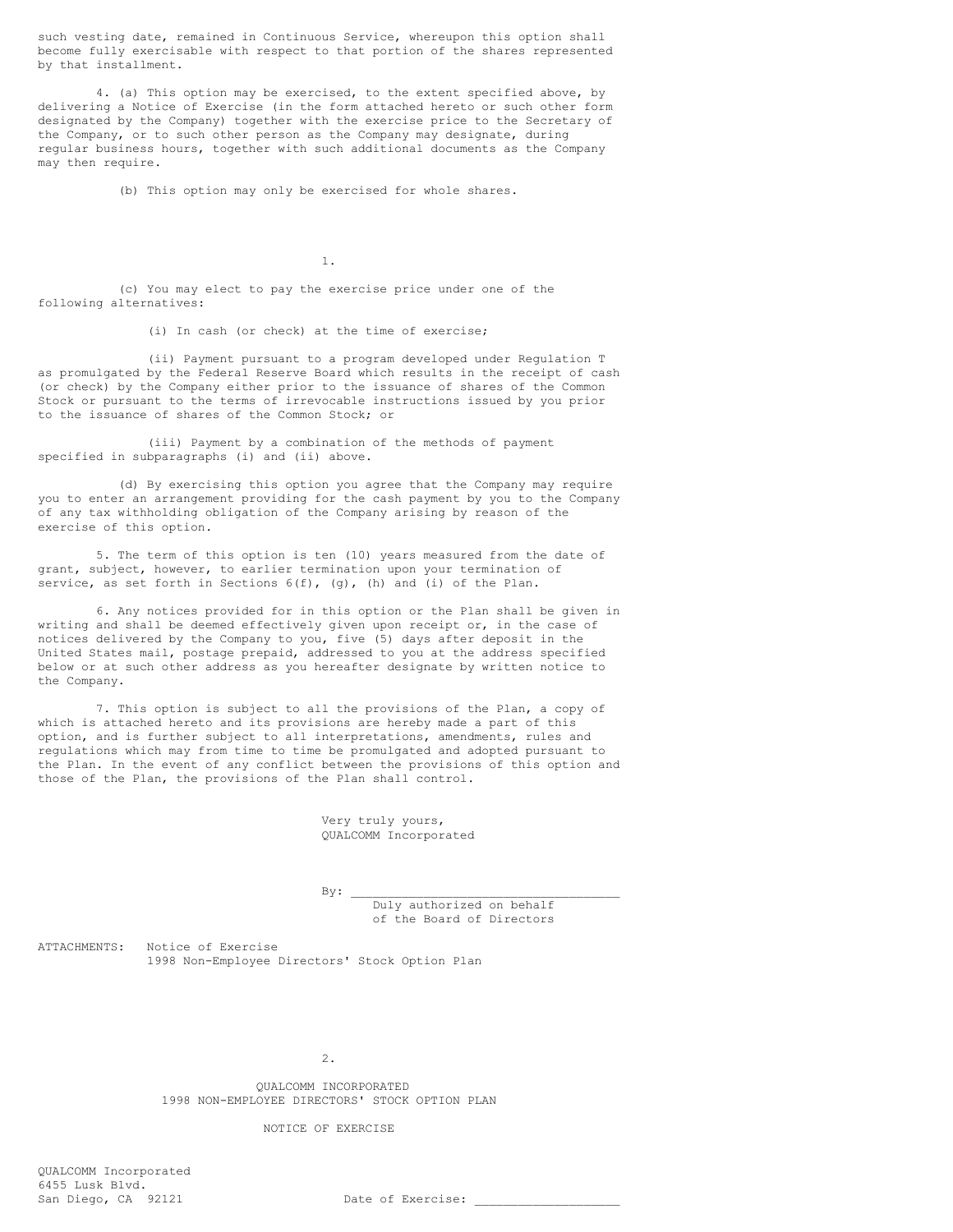Ladies and Gentlemen:

This constitutes notice under my stock option that I elect to purchase the number of shares for the price set forth below.

Type of option: Nonstatutory Stock option dated:

Number of shares for which option is exercised:

Certificates to be issued in name of:

Total exercise price: Cash payment delivered herewith:

Value of \_\_\_\_\_\_ shares of common stock delivered herewith(1):  $\frac{2}{3}$ 

By this exercise, I agree (i) to provide such additional documents as you may require pursuant to the terms of the Company's 1998 Non-Employee Directors' Stock Option Plan and (ii) to provide for the payment by me to you (in the manner designated by you) of your withholding obligation, if any, relating to the exercise of this option.

Very truly yours,

 $\overline{\phantom{a}}$  , and the set of the set of the set of the set of the set of the set of the set of the set of the set of the set of the set of the set of the set of the set of the set of the set of the set of the set of the s

- -----------

(1) Shares must meet the public trading requirements set forth in the option. Shares must be valued in accordance with the terms of the option being exercised, must have been owned for the minimum period required in the option, and must be owned free and clear of any liens, claims, encumbrances or security interests. Certificates must be endorsed or accompanied by an executed assignment separate from certificate.

1.

QUALCOMM INCORPORATED 1998 NON-EMPLOYEE DIRECTORS' STOCK OPTION PLAN

> NONSTATUTORY STOCK OPTION (ANNUAL OPTION)

\_\_\_\_\_\_\_\_\_\_\_\_\_\_\_\_\_\_\_\_\_\_, Optionee:

On \_\_\_\_\_\_\_\_\_\_\_\_\_\_, 19 , an option to purchase shares of common stock ("Common Stock") was automatically granted to you (the "Optionee") pursuant to the QUALCOMM Incorporated (the "Company") 1998 Non-Employee Directors' Stock Option Plan (the "Plan"). This option is not intended to qualify and will not be treated as an "incentive stock option" within the meaning of Section 422 of the Internal Revenue Code of 1986, as amended (the "Code"). Capitalized terms not explicitly defined in this agreement shall have the meaning assigned to such terms in the Plan.

The details of your option are as follows:

1. The total number of shares of Common Stock subject to this option is ten thousand (10,000).

2. The exercise price of this option is (\$\_\_\_\_\_\_\_\_) per share, such amount being equal to the Fair Market Value of the Common Stock on the date of grant of this option.

3. Subject to the limitations contained herein, this option shall become exercisable (i.e., vest) in five (5) equal annual installments with each installment becoming exercisable on January 15 of each of the first, second, third, fourth and fifth years following the date of the grant; provided, however, that you have, during the period from the date of grant to such vesting date, remained in Continuous Service, whereupon this option shall become fully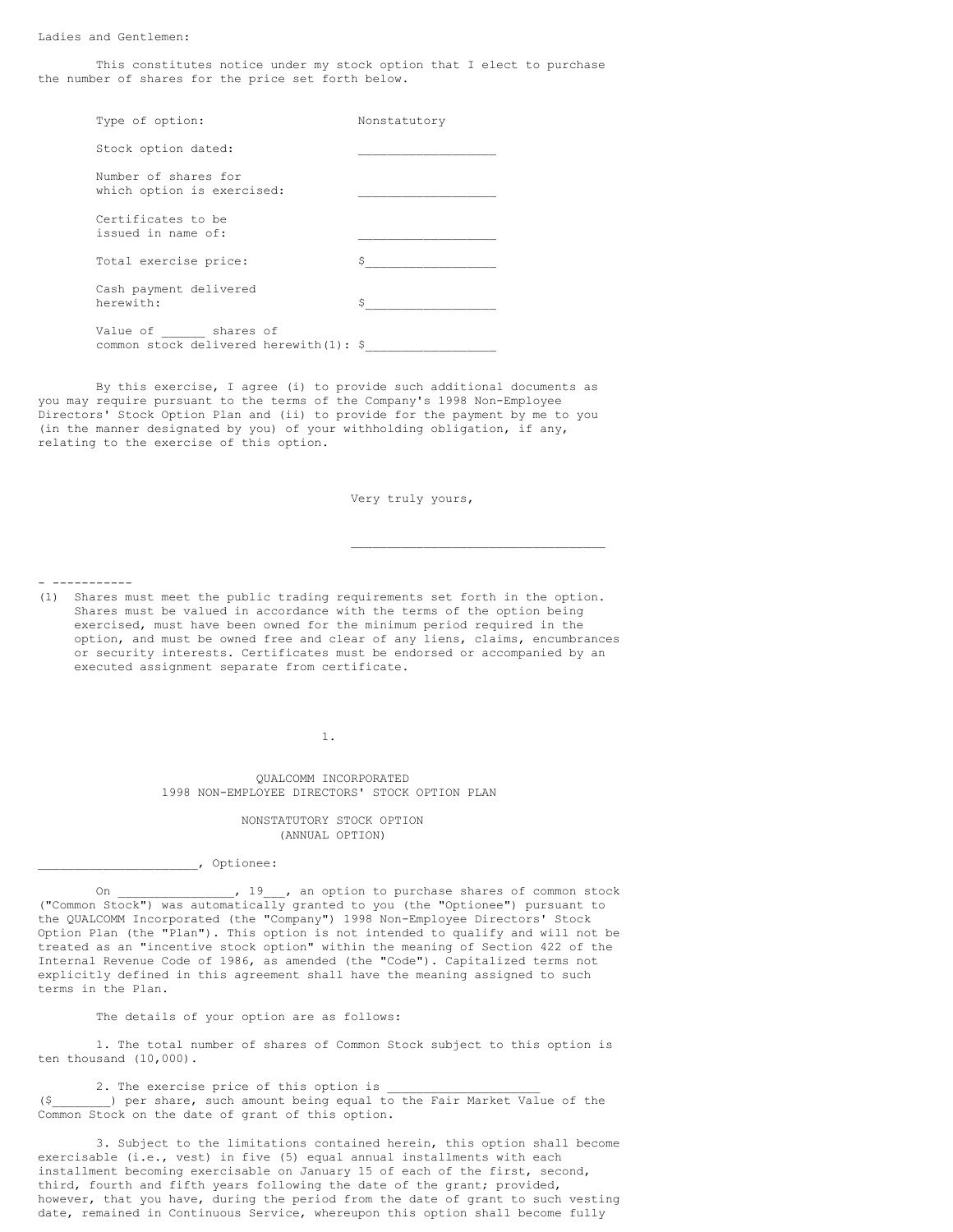exercisable with respect to that portion of the shares represented by that installment.

4. (a) This option may be exercised, to the extent specified above, by delivering a Notice of Exercise (in the form attached hereto or such other form designated by the Company) together with the exercise price to the Secretary of the Company, or to such other person as the Company may designate, during regular business hours, together with such additional documents as the Company may then require.

(b) This option may only be exercised for whole shares.

(c) You may elect to pay the exercise price under one of the following alternatives:

(i) In cash (or check) at the time of exercise;

1.

(ii) Payment pursuant to a program developed under Regulation T as promulgated by the Federal Reserve Board which results in the receipt of cash (or check) by the Company either prior to the issuance of shares of the Common Stock or pursuant to the terms of irrevocable instructions issued by you prior to the issuance of shares of the Common Stock; or

(iii) Payment by a combination of the methods of payment specified in subparagraphs (i) and (ii) above.

(d) By exercising this option you agree that the Company may require you to enter an arrangement providing for the cash payment by you to the Company of any tax withholding obligation of the Company arising by reason of the exercise of this option.

5. The term of this option is ten (10) years measured from the date of grant, subject, however, to earlier termination upon your termination of service, as set forth in Sections  $6(f)$ , (g), (h) and (i) of the Plan.

6. Any notices provided for in this option or the Plan shall be given in writing and shall be deemed effectively given upon receipt or, in the case of notices delivered by the Company to you, five (5) days after deposit in the United States mail, postage prepaid, addressed to you at the address specified below or at such other address as you hereafter designate by written notice to the Company.

7. This option is subject to all the provisions of the Plan, a copy of which is attached hereto and its provisions are hereby made a part of this option, and is further subject to all interpretations, amendments, rules and regulations which may from time to time be promulgated and adopted pursuant to the Plan. In the event of any conflict between the provisions of this option and those of the Plan, the provisions of the Plan shall control.

> Very truly yours, QUALCOMM Incorporated

 $By:$ 

Duly authorized on behalf of the Board of Directors

ATTACHMENTS: Notice of Exercise 1998 Non-Employee Directors' Stock Option Plan

2.

QUALCOMM INCORPORATED 1998 NON-EMPLOYEE DIRECTORS' STOCK OPTION PLAN

NOTICE OF EXERCISE

QUALCOMM Incorporated 6455 Lusk Blvd.<br>San Diego, CA 92121

San Diego, CA 92121 Date of Exercise: \_\_\_\_\_\_\_\_\_\_\_\_\_\_\_\_\_\_\_

Ladies and Gentlemen: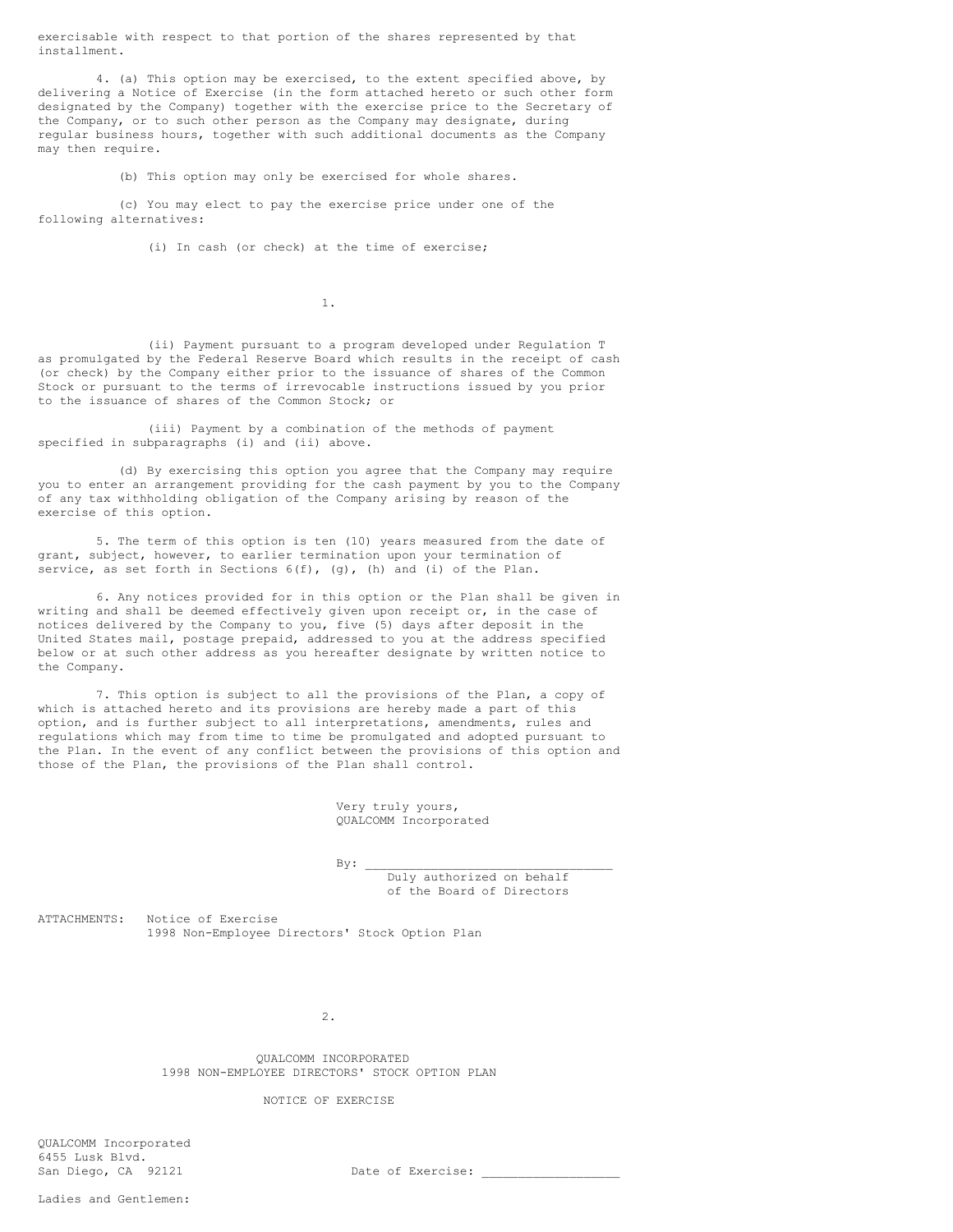This constitutes notice under my stock option that I elect to purchase the number of shares for the price set forth below.

| Type of option:                                              | Nonstatutory |
|--------------------------------------------------------------|--------------|
| Stock option dated:                                          |              |
| Number of shares for<br>which option is exercised:           |              |
| Certificates to be<br>issued in name of:                     |              |
| Total exercise price:                                        | Ŝ            |
| Cash payment delivered<br>herewith:                          | Ŝ            |
| Value of shares of<br>common stock delivered herewith(1): \$ |              |

By this exercise, I agree (i) to provide such additional documents as you may require pursuant to the terms of the Company's 1998 Non-Employee Directors' Stock Option Plan and (ii) to provide for the payment by me to you (in the manner designated by you) of your withholding obligation, if any, relating to the exercise of this option.

Very truly yours,

\_\_\_\_\_\_\_\_\_\_\_\_\_\_\_\_\_\_\_\_\_\_\_\_\_\_\_\_\_\_\_\_\_\_\_\_\_

- -----------

(1) Shares must meet the public trading requirements set forth in the option. Shares must be valued in accordance with the terms of the option being exercised, must have been owned for the minimum period required in the option, and must be owned free and clear of any liens, claims, encumbrances or security interests. Certificates must be endorsed or accompanied by an executed assignment separate from certificate.

1.

#### QUALCOMM INCORPORATED

## 1991 STOCK OPTION PLAN

ADOPTED BY THE BOARD OF DIRECTORS AUGUST 19, 1991 AS AMENDED BY THE BOARD OF DIRECTORS ON MAY 4, 1992, SEPTEMBER 8, 1993, AND NOVEMBER 14, 1994 AS AMENDED BY THE COMPENSATION COMMITTEE ON NOVEMBER 11, 1994 AS AMENDED BY THE BOARD OF DIRECTORS ON NOVEMBER 6, 1995, NOVEMBER 18, 1996, AND NOVEMBER 17, 1997

1. PURPOSES.

(a) The purpose of the Plan is to provide a means by which selected Employees and Directors of and Consultants to the Company, and its Affiliates, may be given an opportunity to purchase stock of the Company.

(b) The Company, by means of the Plan, seeks to retain the services of persons who are now Employees or Directors of or Consultants to the Company, to secure and retain the services of new Employees, Directors and Consultants, and to provide incentives for such persons to exert maximum efforts for the success of the Company.

(c) The Company intends that Options issued under the Plan shall, in the discretion of the Board or any Committee to which responsibility for administration of the Plan has been delegated pursuant to subsection  $3(c)$ , be either Incentive Stock Options or Non-qualified Stock Options. All Options shall be separately designated Incentive Stock Options or Non-qualified Stock Options at the time of grant, and in such form as issued pursuant to Section 6, and a separate certificate or certificates will be issued for shares purchased on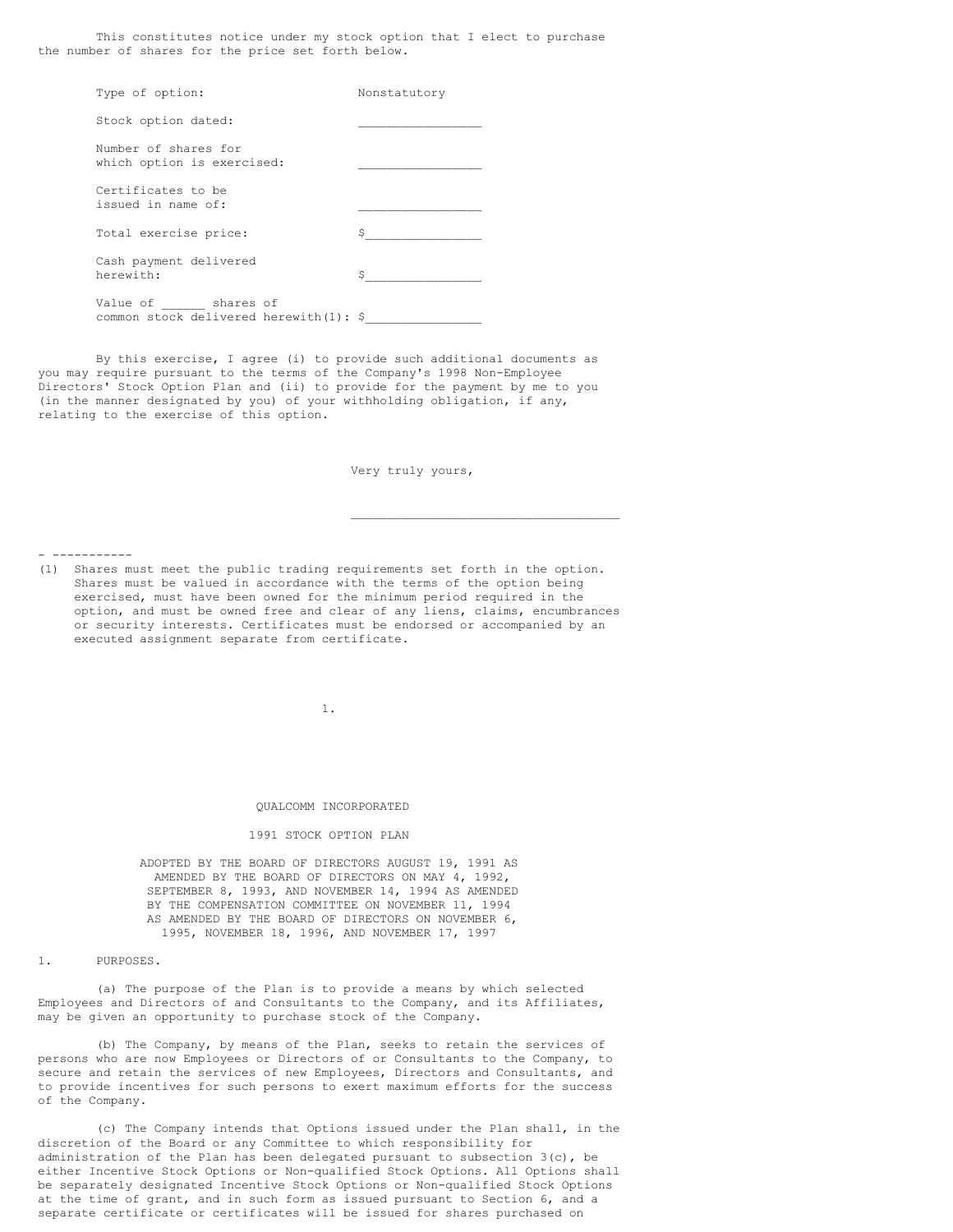exercise of each type of Option.

2. DEFINITIONS.

(a) "AFFILIATE" means any parent corporation or subsidiary corporation, whether now or hereafter existing, as those terms are defined in Sections 424(e) and (f) respectively, of the Code.

(b) "BOARD" means the Board of Directors of the Company.

(c) "CODE" means the Internal Revenue Code of 1986, as amended.

(d) "COMMITTEE" means a Committee appointed by the Board in accordance with subsection 3(c) of the Plan.

(e) "COMPANY" means QUALCOMM Incorporated, a Delaware corporation.

1.

(f) "CONSULTANT" means any person, including an advisor, engaged by the Company or an Affiliate to render services and who is compensated for such services, provided that the term "Consultant" shall not include Directors who are paid only a director's fee by the Company or who are not compensated by the Company for their services as Directors.

(g) "CONTINUOUS SERVICE AS AN EMPLOYEE, DIRECTOR OR CONSULTANT" means that the service of an individual to the Company, whether as an Employee, Director or Consultant, is not interrupted or terminated. The Board or the chief executive officer of the Company may determine, in that party's sole discretion, whether Continuous Service as an Employee, Director or Consultant shall be considered interrupted in the case of: (i) any leave of absence approved by the Board or the chief executive officer, including sick leave, military leave, or any other personal leave; or (ii) transfers between the Company or between the Company, Affiliates or their successors. The term of each Option may be extended at the discretion of the Board or the chief executive officer (but not beyond ten (10) years from the date of original grant) for the period of any such approved leave of absence.

(h) "COVERED EMPLOYEE" means the chief executive officer and the four (4) other highest compensated officers of the Company.

(i) "DIRECTOR" means a member of the Board.

(j) "DISABILITY" means total and permanent disability as defined in Section 22(e)(3) of the Code.

(k) "EMPLOYEE" means any person, including Officers and Directors, employed by the Company or any Affiliate of the Company. Neither service as a Director nor payment of a director's fee by the Company shall be sufficient to constitute "employment" by the Company.

(l) "EXCHANGE ACT" means the Securities Exchange Act of 1934, as amended.

(m) "FAIR MARKET VALUE" means, as of any date, the value of the common stock of the Company determined as follows:

(i) If the common stock is listed on any established stock exchange or traded on the National Market of the Nasdaq Stock Market, the Fair Market Value of a share of common stock shall be the average of the highest and lowest price at which the common stock was sold on such exchange or national market on the last market trading day prior to the date as of which the determination is to be made;

(ii) If the common stock is quoted on the Nasdaq Stock Market (but not on the National Market thereof) or is regularly quoted by a recognized securities dealer

2.

but selling prices are not reported, the Fair Market Value of a share of common stock shall be the mean between the high bid and high asked prices for the common stock on the last market trading day prior to the day of determination, as reported in The Wall Street Journal or such other source as the Board deems reliable;

(iii) In the absence of an established market for the common stock, the Fair Market Value shall be determined in good faith by the Board.

(n) "INCENTIVE STOCK OPTION" means an Option intended to qualify as an incentive stock option within the meaning of Section 422 of the Code and the regulations promulgated thereunder.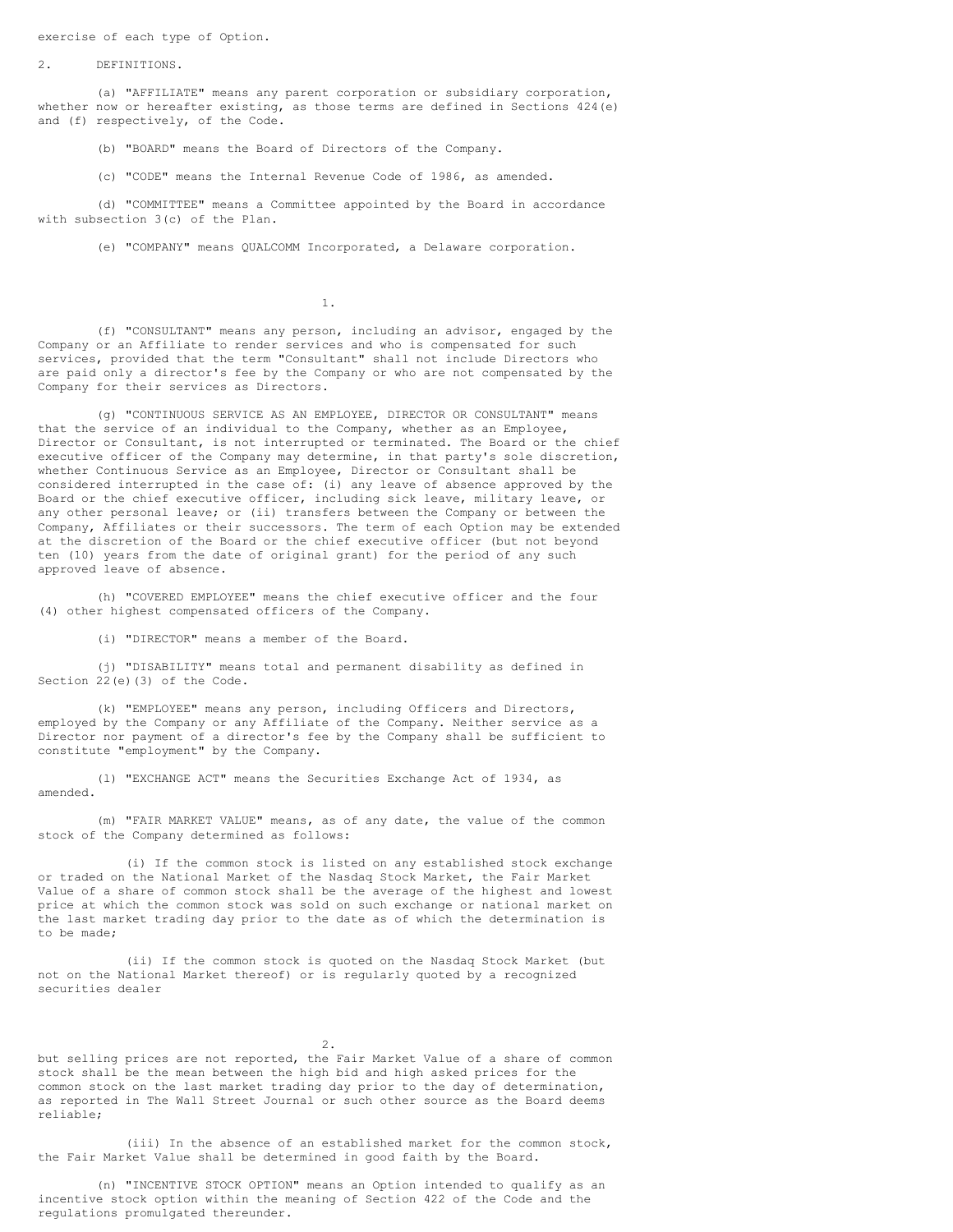(o) "NON-EMPLOYEE DIRECTOR" means a Director who either (i) is not a current Employee or Officer of the Company or its parent or subsidiary, does not receive compensation (directly or indirectly) from the Company or its parent or subsidiary for services rendered as a consultant or in any capacity other than as a Director (except for an amount as to which disclosure would not be required under Item 404(a) of Regulation S-K promulgated pursuant to the Securities Act ("Regulation S-K")), does not possess an interest in any other transaction as to which disclosure would be required under Item 404(a) of Requlation S-K, and is not engaged in a business relationship as to which disclosure would be required under Item 404(b) of Regulation S-K; or (ii) is otherwise considered a "non-employee director" for purposes of Rule 16b-3.

(p) "NON-QUALIFIED STOCK OPTION" means an Option not intended to qualify as an Incentive Stock Option.

(q) "OFFICER" means a person who is an officer of the Company within the meaning of Section 16 of the Exchange Act and the rules and regulations promulgated thereunder.

(r) "OPTION" means a stock option granted pursuant to the Plan.

(s) "OPTION AGREEMENT" means a written agreement between the Company and an Optionee evidencing the terms and conditions of an individual Option grant. The Option Agreement is subject to the terms and conditions of the Plan.

(t) "OPTIONED STOCK" means the common stock of the Company subject to an Option.

(u) "OPTIONEE" means an Employee or Consultant who holds an outstanding Option.

(v) "OUTSIDE DIRECTOR" means a Director who either (i) is not a current employee of the Company or an "affiliated corporation" (as defined in the Treasury

3.

regulations promulgated under Section 162(m) of the Code), is not a former employee of the Company or an affiliated corporation receiving compensation for prior services (other than benefits under a tax qualified pension plan), was not an officer of the Company or an affiliated corporation at any time, and is not currently receiving direct or indirect remuneration in any capacity other than as a Director, or (ii) is otherwise considered an "outside director" for purposes of Section 162(m) of the Code.

(w) "PLAN" means this 1991 Stock Option Plan.

(x) "RULE 16B-3" means Rule 16b-3 of the Exchange Act or any successor to Rule 16b-3, as in effect with respect to the Company when discretion is being exercised with respect to the Plan.

3. ADMINISTRATION.

(a) The Plan shall be administered by the Board unless and until the Board delegates administration to a Committee, as provided in subsection 3(c).

(b) The Board shall have the power, subject to, and within the limitations of, the express provisions of the Plan:

(i) To determine from time to time which of the persons eligible under the Plan shall be granted Options; when and how the Option shall be granted; whether the Option will be an Incentive Stock Option or a Non-qualified Stock Option; the provisions of each Option granted (which need not be identical), including the time or times such Option may be exercised in whole or in part; and the number of shares for which an Option shall be granted to each such person.

(ii) To construe and interpret the Plan and Options granted under it, and to establish, amend and revoke rules and regulations for its administration. The Board, in the exercise of this power, may correct any defect, omission or inconsistency in the Plan or in any Option Agreement, in a manner and to the extent it shall deem necessary or expedient to make the Plan fully effective.

(iii) To amend the Plan or an Option as provided in Section 11.

(iv) Generally, to exercise such powers and to perform such acts as the Board deems necessary or expedient to promote the best interests of the Company.

(c) The Board may delegate administration of the Plan to a committee composed of not fewer than two (2) members (the "Committee"), all of the members of which Committee shall be, in the discretion of the Board, Non-Employee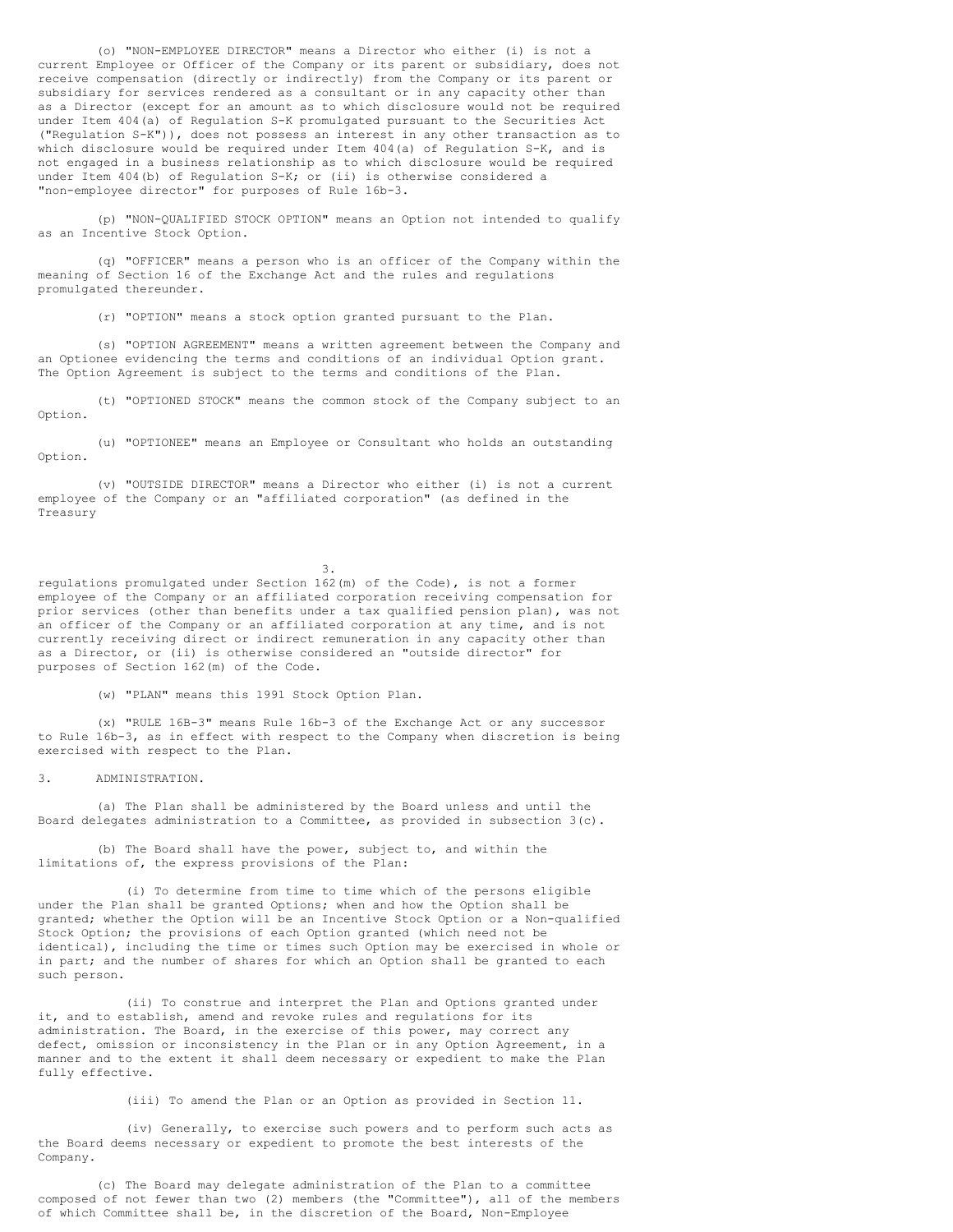Directors and/or Outside Directors. If administration is delegated to a Committee, the Committee shall have, in connection with the administration of the Plan, the powers theretofore possessed

4.

by the Board, including the power to delegate to a subcommittee of two (2) or more Outside Directors any of the administrative powers the Committee is authorized to exercise (and references in this Plan to the Board shall thereafter be to the Committee), subject, however, to such resolutions, not inconsistent with the provisions of the Plan, as may be adopted from time to time by the Board. The Board may abolish the Committee at any time and revest in the Board the administration of the Plan. Notwithstanding anything in this Section 3 to the contrary, the Board or the Committee may delegate to a committee of one or more members of the Board the authority to grant Options to eligible persons who (1) are not then subject to Section 16 of the Exchange Act and/or (2) are either (i) not then Covered Employees and are not expected to be Covered Employees at the time of recognition of income resulting from such Option, or (ii) not persons with respect to whom the Company wishes to comply with Section 162(m) of the Code.

### 4. SHARES SUBJECT TO THE PLAN.

(a) Subject to the provisions of Section 10 relating to adjustments upon changes in stock, the stock that may be sold pursuant to Options shall not exceed in the aggregate thirty-three million four hundred thousand (33,400,000) shares of the Company's common stock; provided, however, that of such thirty-three million four hundred thousand (33,400,000) shares, not more than five million three hundred twenty-four thousand four hundred eighty (5,324,480) shares of the Company's common stock (after giving effect to a 2:1 split in the Company's common stock effective February 16, 1994) shall be issued as a consequence of the assumption of options to acquire common stock of QUALCOMM, Inc., a California corporation, (the "Predecessor Company") pursuant to the Predecessor Company's Stock Option Plan, which plan has been terminated. If any Option shall for any reason expire or otherwise terminate without having been exercised in full, the stock not purchased under such Option shall again become available for issuance pursuant to exercises of options granted under the Plan.

(b) The stock subject to the Plan may be unissued shares or reacquired shares, whether bought on the market or otherwise.

## 5. ELIGIBILITY.

(a) Incentive Stock Options may be granted only to Employees. Non-qualified Stock Options may be granted only to Employees, Directors or Consultants.

(b) No person shall be eligible for the grant of an Incentive Stock Option if, at the time of grant, such person owns (or is deemed to own pursuant to Section 424(d) of the Code) stock possessing more than ten percent (10%) of the total combined voting power of all classes of stock of the Company or of any of its Affiliates unless the exercise price of such Incentive Stock Option is at least one hundred ten percent (110%) of the

5.

Fair Market Value of such stock at the date of grant and the Incentive Stock Option is not exercisable after the expiration of five (5) years from the date of grant.

(c) No Employee shall be eligible to be granted in any calendar year Options covering more than two percent (2%) of the total number of shares of the Company's common stock outstanding on the record date for the Company's 1995 Annual Meeting of Stockholders (1,293,860 shares).

## 6. OPTION PROVISIONS.

Each Option shall be in such form and shall contain such terms and conditions as the Board shall deem appropriate. The provisions of separate Options need not be identical, but each Option shall include (through incorporation of provisions hereof by reference in the Option or otherwise) the substance of each of the following provisions:

(a) TERM. No Option shall be exercisable after the expiration of ten (10) years from the date it was granted.

(b) PRICE. The exercise price of each Option shall be not less than one hundred percent (100%) of the fair market value of the stock subject to the Option on the date the Option is granted. Notwithstanding the foregoing, an Option (whether an Incentive Stock Option or a Nonstatutory Stock Option) may be granted with an exercise price lower than that set forth in the preceding sentence if such Option is granted pursuant to an assumption or substitution for another option in a manner satisfying the provisions of Section 424(a) of the Code.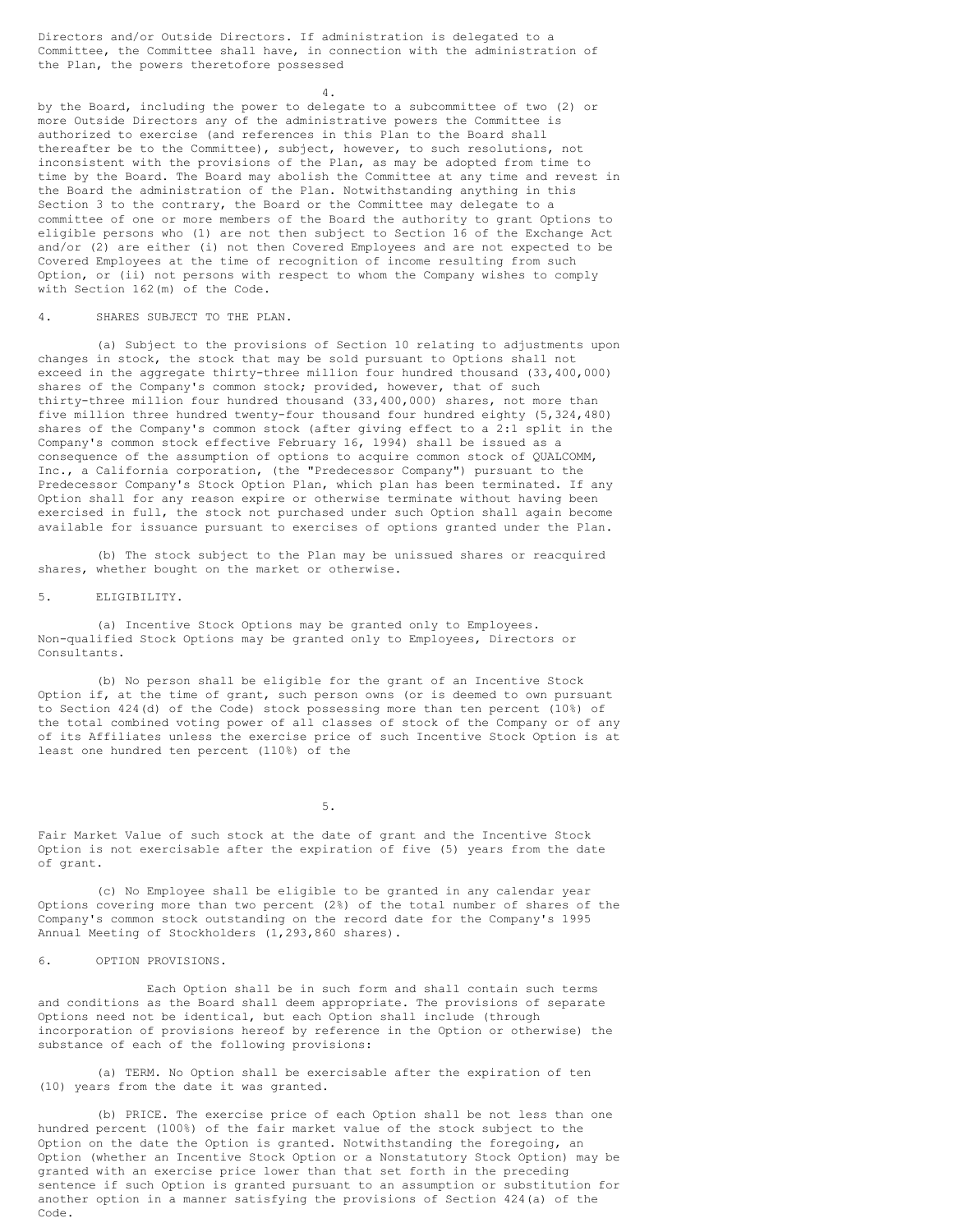(c) CONSIDERATION. The purchase price of stock acquired pursuant to an Option shall be paid, to the extent permitted by applicable statutes and regulations, either (i) in cash at the time the option is exercised, or (ii) at the discretion of the Board or the Committee, either at the time of the grant or exercise of the Option, (A) by delivery to the Company of other common stock of the Company or (B) according to a deferred payment arrangement, except that payment of the common stock's "par value" (as defined in the Delaware General Corporation Law) shall not be made by deferred payment, or other arrangement (which may include, without limiting the generality of the foregoing, the use of other common stock of the Company) with the person to whom the Option is granted or to whom the Option is transferred pursuant to subsection 6(d) in any other form of legal consideration that may be acceptable to the Board.

In the case of any deferred payment arrangement, interest shall be payable at least annually and shall be charged at the minimum rate of interest necessary to avoid the treatment as interest, under any applicable provisions of the Code, of any amounts other than amounts stated to be interest under the deferred payment arrangement.

6.

(d) TRANSFERABILITY. An Incentive Stock Option shall not be transferable except by will or by the laws of descent and distribution, and shall be exercisable during the lifetime of the person to whom the Incentive Stock Option is granted only by such person. A Non-qualified Stock Option shall be transferable by the Optionee only upon such terms and conditions as set forth in the Option Agreement for such Non-qualified Stock Option, as the Board or the Committee shall determine in its discretion. The person to whom the Option is granted may, by delivering written notice to the Company, in a form satisfactory to the Company, designate a third party who, in the event of the death of the Optionee, shall thereafter be entitled to exercise the Option.

(e) VESTING. The total number of shares of stock subject to an Option may, but need not, be allotted in periodic installments (which may, but need not, be equal). The Option Agreement may provide that from time to time during each of such installment periods, the Option may become exercisable ("vest") with respect to some or all of the shares allotted to that period, and may be exercised with respect to some or all of the shares allotted to such period and/or any prior period as to which the Option became vested but was not fully exercised. During the remainder of the term of the Option (if its term extends beyond the end of the installment periods), the Option may be exercised from time to time with respect to any shares then remaining subject to the Option. The provisions of this subsection 6(e) are subject to any Option provisions governing the minimum number of shares as to which an Option may be exercised.

(f) SECURITIES LAW COMPLIANCE. The Company may require any Optionee, or any person to whom an Option is transferred under subsection 6(d), as a condition of exercising any such Option, (1) to give written assurances satisfactory to the Company as to the Optionee's knowledge and experience in financial and business matters and/or to employ a purchaser representative reasonably satisfactory to the Company who is knowledgeable and experienced in financial and business matters, and that he or she is capable of evaluating, alone or together with the purchaser representative, the merits and risks of exercising the Option; and (2) to give written assurances satisfactory to the Company stating that such person is acquiring the stock subject to the Option for such person's own account and not with any present intention of selling or otherwise distributing the stock. These requirements, and any assurances given pursuant to such requirements, shall be inoperative if (i) the issuance of the shares upon the exercise of the Option has been registered under a then currently effective registration statement under the Securities Act of 1933, as amended (the "Securities Act"), or (ii) as to any particular requirement, a determination is made by counsel for the Company that such requirement need not be met in the circumstances under the then applicable securities laws.

(g) TERMINATION OF EMPLOYMENT OR RELATIONSHIP AS A CONSULTANT OR DIRECTOR. In the event an Optionee's Continuous Service as an Employee, Director or Consultant terminates (other than upon the Optionee's death or Disability), the Optionee

7.

may exercise his or her Option, but only within such period of time as is determined by the Board, and only to the extent that the Optionee was entitled to exercise it at the date of termination (but in no event later than the expiration of the term of such Option as set forth in the Option Agreement). In the case of an Incentive Stock Option, the Board shall determine such period of time (in no event to exceed ninety (90) days from the date of termination) when the Option is granted. If, at the date of termination, the Optionee is not entitled to exercise his or her entire Option, the shares covered by the unexercisable portion of the Option shall revert to and again become available for issuance pursuant to Options granted under the Plan. If, after termination, the Optionee does not exercise his or her Option within the time specified in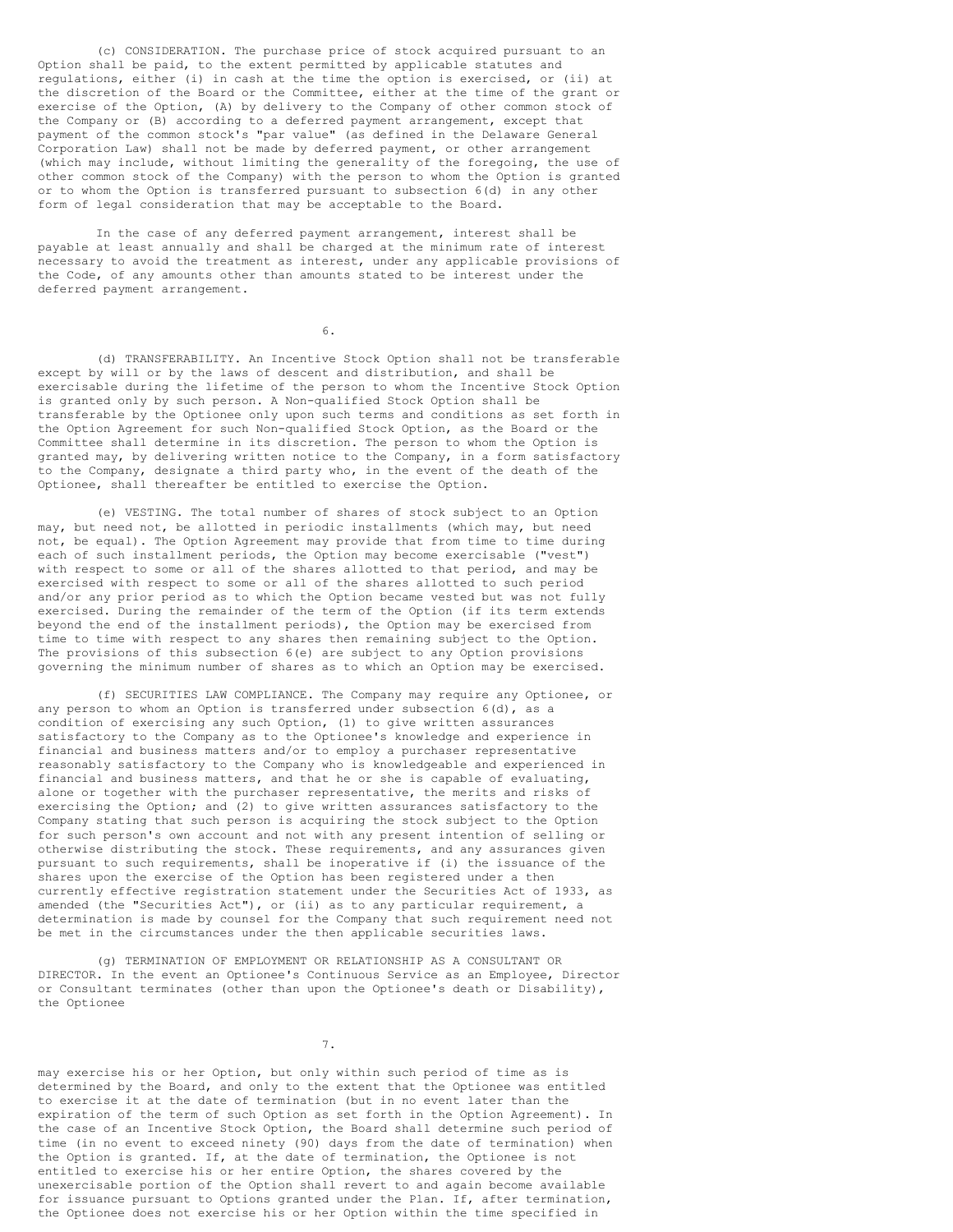the Option Agreement, the Option shall terminate, and the shares covered by such Option shall revert to and again become available for issuance pursuant to Options granted under the Plan.

(h) DISABILITY OF OPTIONEE. In the event an Optionee's Continuous Service as an Employee, Director or Consultant terminates as a result of the Optionee's Disability, then: (i) the Option may continue under its original terms, if so provided in the Option Agreement, or (ii) if the Option Agreement does not provide for the continuation of the Option under its original terms, then the Optionee may exercise his or her Option, but only within twelve (12) months from the date of such termination (or such shorter period specified in the Option Agreement), and only to the extent that the Optionee was entitled to exercise it at the date of such termination (but in no event later than the expiration of the term of such Option as set forth in the Option Agreement). If, at the date of termination, the Option does not continue under its original terms and the Optionee is not entitled to exercise his or her entire Option, the shares covered by the unexercisable portion of the Option shall revert to and again become available for issuance pursuant to Options granted under the Plan. If, after termination, the Option does not continue under its original terms and the Optionee does not exercise his or her Option within the time specified in the Option Agreement, the Option shall terminate, and the shares covered by such Option shall revert to and again become available for issuance pursuant to Options granted under the Plan.

(i) DEATH OF OPTIONEE. In the event an Optionee's Continuous Service as an Employee, Director or Consultant terminates as a result of Optionee's death or due to the Optionee's Disability and such termination due to Disability is followed by the Optionee's death, then: (i) the vesting of all unvested shares may be accelerated as of the date of the death of the Optionee, if so provided in the Option Agreement, or (ii) if the Option Agreement does not provide for the acceleration of the vesting of all unvested shares, then Option may be exercised, at any time within twelve (12) months following the date of death (or such shorter period specified in the Option Agreement) (but in no event later than the expiration of the term of such Option as set forth in the Option Agreement), by the Optionee's estate or by a person who acquired the right to exercise the Option by bequest or inheritance, but only to the extent the Optionee was entitled to

8.

exercise the Option at the date of death. If, the Option Agreement does not provide for the acceleration of the vesting of all unvested shares and, at the time of death, the Optionee was not entitled to exercise his or her entire Option, the shares covered by the unexercisable portion of the Option shall revert to and again become available for issuance pursuant to Options granted under the Plan. If, after death, the Optionee's estate or a person who acquired the right to exercise the Option by bequest or inheritance does not exercise the Option within the time specified herein, the Option shall terminate, and the shares covered by such Option shall revert to and again become available for issuance pursuant to Options granted under the Plan.

(j) EARLY EXERCISE. The Option may, but need not, include a provision whereby the Optionee may elect at any time while an Employee, Director or Consultant to exercise the Option as to any part or all of the shares subject to the Option prior to the full vesting of the Option. Any unvested shares so purchased may be subject to a repurchase right in favor of the Company or to any other restriction the Board determines to be appropriate.

(k) WITHHOLDING. To the extent provided by the terms of an Option Agreement, the Optionee may satisfy any federal, state or local tax withholding obligation relating to the exercise of such Option by any of the following means or by a combination of such means: (1) tendering a cash payment; (2) authorizing the Company to withhold shares from the shares of the common stock otherwise issuable to the participant as a result of the exercise of the Option; or (3) delivering to the Company owned and unencumbered shares of the common stock of the Company.

7. COVENANTS OF THE COMPANY.

(a) During the terms of the Options, the Company shall keep available at all times the number of shares of stock required to satisfy such Options.

(b) The Company shall seek to obtain from each regulatory commission or agency having jurisdiction over the Plan such authority as may be required to issue and sell shares of stock upon exercise of the Options; provided, however, that this undertaking shall not require the Company to register under the Securities Act either the Plan, any Option or any stock issued or issuable pursuant to any such Option. If, after reasonable efforts, the Company is unable to obtain from any such regulatory commission or agency the authority which counsel for the Company deems necessary for the lawful issuance and sale of stock under the Plan, the Company shall be relieved from any liability for failure to issue and sell stock upon exercise of such Options unless and until such authority is obtained.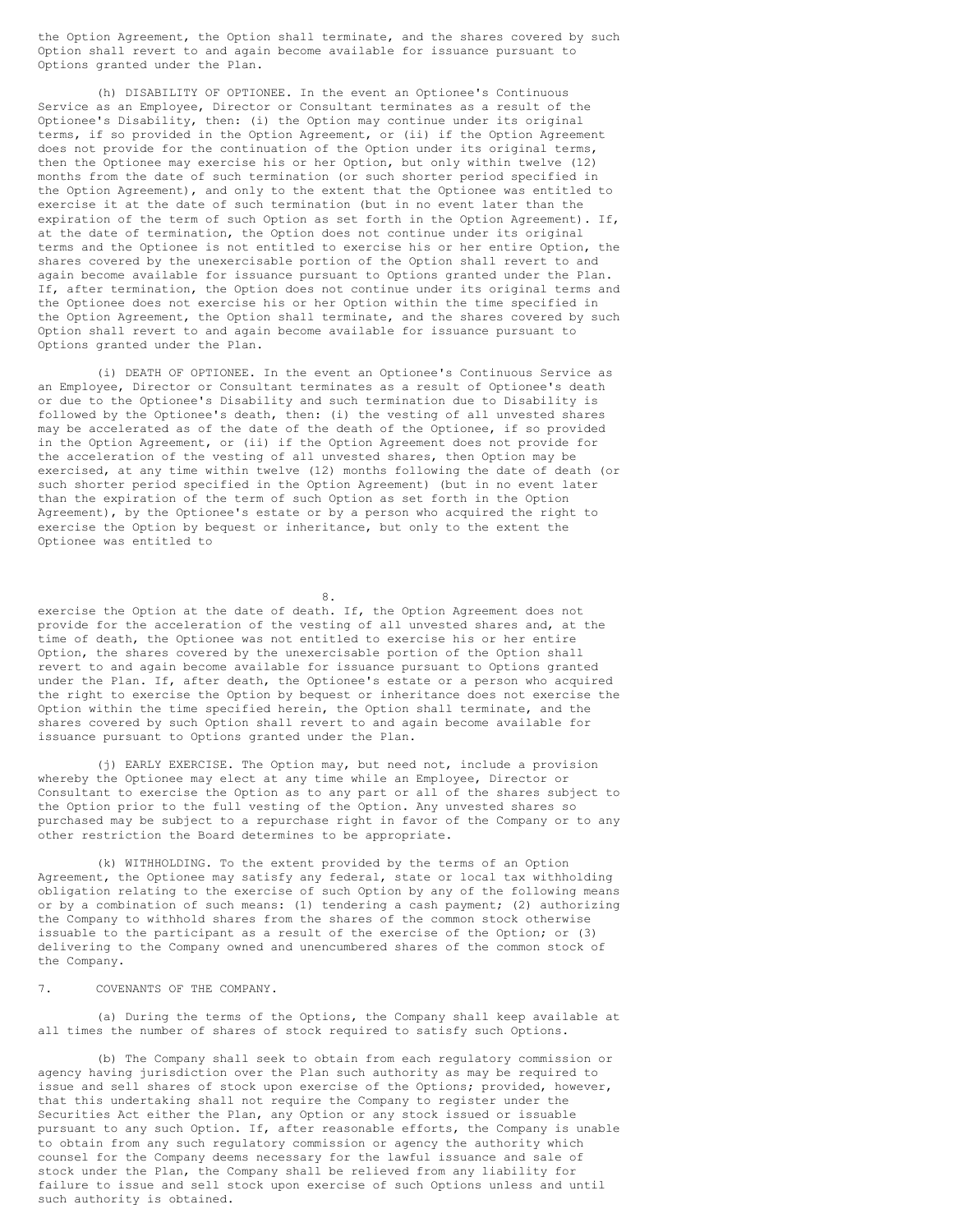9.

Proceeds from the sale of stock pursuant to Options shall constitute general funds of the Company.

## 9. MISCELLANEOUS.

(a) The Board shall have the power to accelerate the time at which an option may first be exercised or the time during which an Option or any part thereof will vest pursuant to subsection 6(e) only for purposes of allowing early exercise, notwithstanding the provisions in the Option stating the time at which it may first be exercised or the time during which it will vest.

(b) Neither an Optionee nor any person to whom an Option is transferred under subsection 6(d) shall be deemed to be the holder of, or to have any of the rights of a holder with respect to, any shares subject to such Option unless and until such person has satisfied all requirements for exercise of the Option pursuant to its terms.

(c) Nothing in the Plan or any instrument executed or Option granted pursuant thereto shall confer upon any Employee, Director or Consultant or Optionee any right to continue in the service of the Company or any Affiliate or shall affect the right of the Company or any Affiliate to terminate the employment of any Employee, with or without cause, to remove any Director as provided in the Company's By-Laws and the provisions of the General Corporation Law of the State of Delaware, or to terminate the relationship of any Consultant subject to the terms of that Consultant's agreement with the Company or Affiliate to which such Consultant is providing services.

(d) To the extent that the aggregate Fair Market Value (determined at the time of grant) of stock with respect to which Incentive Stock Options are exercisable for the first time by any Optionee during any calendar year under all plans of the Company and its Affiliates exceeds one hundred thousand dollars (\$100,000), the Options or portions thereof which exceed such limit (according to the order in which they were granted) shall be treated as Non-qualified Stock Options.

10. ADJUSTMENTS UPON CHANGES IN STOCK.

(a) If any change is made in the stock subject to the Plan, or subject to any Option (through merger, consolidation, reorganization, recapitalization, stock dividend, dividend in property other than cash, stock split, liquidating dividend, combination of shares, exchange of shares, change in corporate structure or other transaction not involving the receipt of consideration of the Company), the Plan will be appropriately adjusted in the type(s) and maximum number of securities subject to the Plan as well as the maximum number of securities subject to award to any Employee during any calendar year pursuant to subsection 5(c), and each outstanding Option will be appropriately adjusted in the type(s), number of securities, and price per share of stock subject to the

10.

outstanding Option. Such adjustments shall be made by the Board or Committee, the determination of which shall be final, binding and conclusive. (The conversion of any convertible securities of the Company shall not be treated as a "transaction not involving the receipt of consideration by the Company.")

(b) In the event of: (1) a merger or consolidation in which the Company is not the surviving corporation or (2) a reverse merger in which the Company is the surviving corporation but the shares of the Company's common stock outstanding immediately preceding the merger are converted by virtue of the merger into other property, whether in the form of securities, cash or otherwise then to the extent permitted by applicable law: (i) any surviving corporation shall assume any Options outstanding under the Plan or shall substitute similar Options for those outstanding under the Plan, or (ii) such Options shall continue in full force and effect. In the event any surviving corporation refuses to assume or continue such Options, or to substitute similar options for those outstanding under the Plan, then, with respect to options held by persons then performing services as Employees, Directors or Consultants for the Company, the time at which such Options may first be exercised shall be accelerated and the Options terminated if not exercised prior to such event. In the event of a dissolution or liquidation of the Company, any Options outstanding under the Plan shall terminate if not exercised prior to such event.

(c) In addition, with respect to any person who was providing Continuous Service as an Employee, Director or Consultant immediately prior to the consummation of the Change in Control, any Options held by such person shall immediately become fully vested and exercisable (and any repurchase right by the Company with respect to shares acquired by such person under an Option shall lapse) if such person is Involuntarily Terminated Without Cause or Constructively Terminated within twenty-four (24) months following the Change in Control. Notwithstanding the preceding sentence, in the event all of the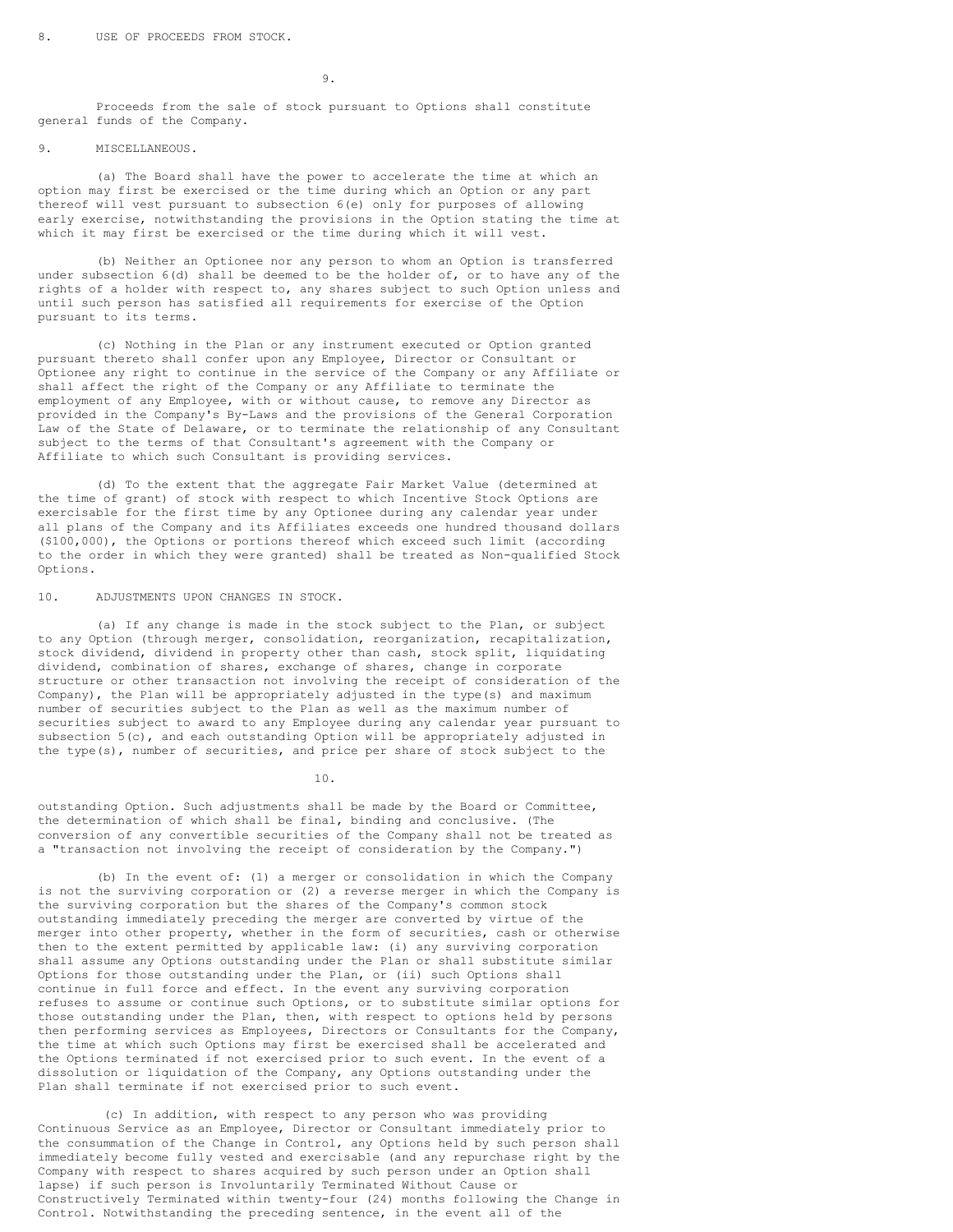following occurs: (i) such contemplated Change in Control would occur prior to December 18, 1999 (the date two (2) years following the adoption of this Section 10(c)); (ii) such potential acceleration of vesting (and exercisablilty) would by itself result in a contemplated Change in Control that would otherwise be eligible to be accounted for as a "pooling of interests" accounting transaction to become ineligible for such accounting treatment; and (iii) the potential acquiror of the Company desires to account for such contemplated Change in Control as a "pooling of interests" transaction, then such acceleration shall not occur. Additionally, in the event that the restrictions upon acceleration provided for in the immediately preceding sentence by itself would result in a contemplated Change in Control to become ineligible to be accounted for as a "pooling of interests" accounting transaction, then such restrictions shall be deemed inoperative. Accounting issues shall be determined by the Company's independent public accountants applying generally accepted accounting principles.

For purposes of the Plan, Constructively Terminated shall mean the voluntary termination of employment by Optionee after any of the following are undertaken without Optionee's express written consent: (a) the assignment to Optionee of any duties or responsibilities which result in a material diminution or adverse change of Optionee's position, status or circumstances of employment, but does not include a mere change in title or reporting relationship; (b) reduction by the Company in Optionee's base salary; (c) any failure by the Company to continue in effect any benefit plan or arrangement, including incentive plans or plans to receive securities of the Company, in which Optionee is participating (hereinafter referred to as "Benefit Plans"), or the taking of any action by the Company which would adversely affect Optionee's participation in or reduce Optionee's benefits under any Benefit Plans or deprive Optionee of any fringe benefit then enjoyed by Optionee, provided, however, that Optionee's termination is not deemed to be Constructively Terminated if the Company offers a range of benefit plans and programs which, taken as a whole, are comparable to the Benefit Plans; (d) a relocation of Optionee or the Company's principal business offices to a location more than fifty (50) miles from the location at which Optionee performs duties, except for required travel by Optionee on the Company's business to an extent substantially consistent with Optionee's business travel obligations; (e) any breach by the Company of any material agreement between Optionee and the Company concerning Optionee's employment; or (f) any failure by the Company to obtain the assumption of any material agreement between Optionee and the Company concerning Optionee's employment by any successor or assign of the Company.

For purposes of the Plan, Involuntarily Terminated Without Cause shall mean dismissal or discharge of Optionee for any reason other than Cause, death or Disability.

For purposes of the Plan, Cause shall mean any of the following: (a) an intentional act which materially injures the Company; (b) an intentional refusal or failure to follow lawful and reasonable directions of the Board or an individual to whom participant reports (as appropriate); (c) a willful and habitual neglect of duties; or (d) a conviction of a felony involving moral turpitude which is reasonably likely to inflict or has inflicted material injury on the Company.

### 11. AMENDMENT OF THE PLAN.

(a) The Board at any time, and from time to time, may amend the Plan. However, except as provided in Section 10 relating to adjustments upon changes in stock, no amendment shall be effective unless approved by the stockholders of the Company within twelve (12) months before or after the adoption of the amendment, where the amendment will:

(i) Increase the number of shares reserved for options under the Plan;

(ii) Modify the requirements as to eligibility for participation in the Plan (to the extent such modification requires stockholder approval in order for the Plan to satisfy the requirements of Section 422 of the Code); or

(iii) Modify the Plan in any other way if such modification requires stockholder approval in order for the Plan to satisfy the requirements of Section 422 of the Code or to comply with the requirements of Rule 16b-3.

(b) It is expressly contemplated that the Board may amend the Plan in any respect the Board deems necessary or advisable to provide Optionees with the maximum benefits provided or to be provided under the provisions of the Code and the regulations promulgated thereunder relating to Incentive Stock Options and/or to bring the Plan and/or Incentive Stock Options granted under it into compliance therewith.

11.

(c) Rights and obligations under any Option granted before amendment of the Plan or of such Option shall not be impaired by any amendment of the Plan unless (i) the Company requests the consent of the person to whom the Option was granted and (ii) such person consents in writing.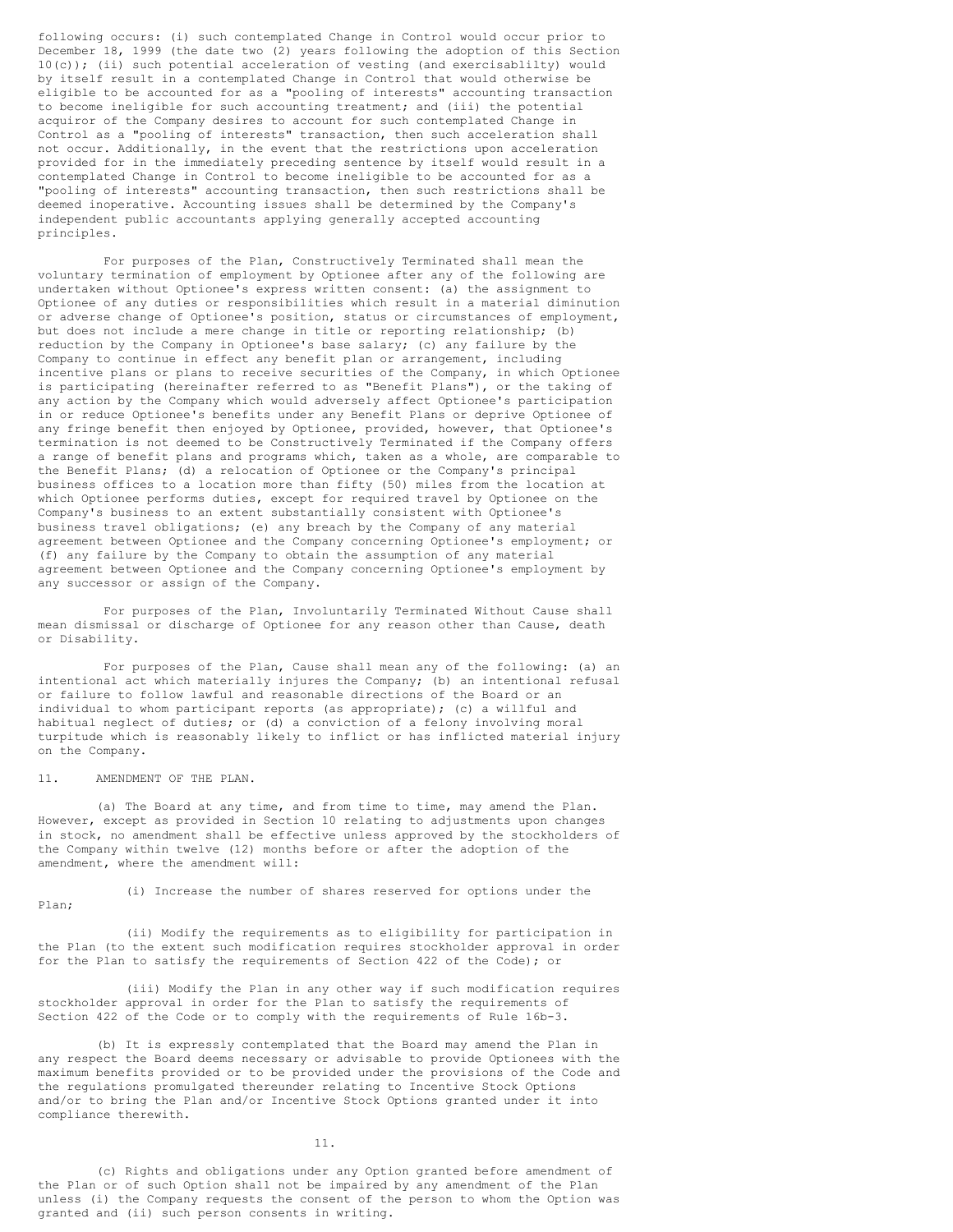(d) The Board at any time, and from time to time, may amend the terms of any one or more Options; provided, however, that the rights and obligations under any Option shall not be impaired by any such amendment unless (i) the Company requests the consent of the person to whom the Option was granted and (ii) such person consents in writing, and; provided, further, that any repricing of outstanding Options shall in no event apply to Officers as defined in subsection 2(q) or to persons denominated as officers of the Company by the Board.

(e) The Board may in its sole discretion submit any other amendment to the Plan for stockholder approval, including, but not limited to, amendments to the Plan intended to satisfy the requirements of Section 162(m) of the Code and the regulations promulgated thereunder regarding the exclusion of performance-based compensation from the limit on corporate deductibility of compensation paid to certain executive officers.

12. TERMINATION OR SUSPENSION OF THE PLAN.

(a) The Board may suspend or terminate the Plan at any time. Unless sooner terminated, the Plan shall terminate on August 18, 2001, which shall be within ten (10) years from the date the Plan is adopted by the Board or approved by the stockholders of the Company, whichever is earlier. No Options may be granted under the Plan while the Plan is suspended or after it is terminated.

(b) Rights and obligations under any Option granted while the Plan is in effect shall not be altered by suspension or termination of the Plan, except with the consent of the person to whom the Option was granted.

13. EFFECTIVE DATE OF PLAN.

The Plan shall become effective as determined by the Board, but no Options granted under the Plan shall be exercised unless and until the Plan has been approved by the stockholders of the Company.

12.

## PROXY QUALCOMM INCORPORATED PROXY

PROXY SOLICITED BY THE BOARD OF DIRECTORS FOR THE ANNUAL MEETING OF STOCKHOLDERS TO BE HELD ON FEBRUARY 10, 1998

The undersigned hereby appoints Irwin Mark Jacobs and Harvey P. White, and each of them, as attorneys and proxies of the undersigned, with full power of substitution, to vote all of the shares of stock of QUALCOMM Incorporated (the "Company") which the undersigned may be entitled to vote at the Annual Meeting of Stockholders of the Company to be held at 6455 Lusk Boulevard, San Diego, California 92121 on Tuesday, February 10, 1998 at 9:00 a.m. local time and at any and all continuations and adjournments or postponements thereof, with all powers that the undersigned would possess if personally present, upon and in respect of the following matters and in accordance with the following instructions, with discretionary authority as to any and all other matters that may properly come before the meeting.

UNLESS A CONTRARY DIRECTION IS INDICATED, THIS PROXY WILL BE VOTED FOR ALL NOMINEES LISTED IN PROPOSAL 1 AND FOR PROPOSALS 2, 3, 4, 5 AND 6 AS MORE SPECIFICALLY DESCRIBED IN THE PROXY STATEMENT. IF SPECIFIC INSTRUCTIONS ARE INDICATED, THIS PROXY WILL BE VOTED IN ACCORDANCE THEREWITH.

YOUR VOTE IS IMPORTANT. THEREFORE, YOU ARE URGED TO COMPLETE, SIGN, DATE, AND PROMPTLY RETURN THE ACCOMPANYING PROXY IN THE ENCLOSED ENVELOPE.

(Continued and to be signed on other side)

QUALCOMM INCORPORATED PLEASE MARK VOTE IN OVAL IN THE FOLLOWING MANNER USING DARK INK ONLY.

THE BOARD OF DIRECTORS RECOMMENDS A VOTE FOR THE NOMINEES FOR DIRECTOR AND FOR PROPOSALS 2, 3, 4, 5 AND 6.

1. To elect four directors whether by cumulative voting or otherwise, to hold office until the 2001 Annual Meeting of Stockholders.

NOMINEES: Irwin Mark Jacobs, Andrew J. Viterbi, Adelia A. Coffman and Neil Kadisha

For All Withhold All **For All Except** Nominee Exception

(INSTRUCTION: To withhold authority to vote for any nominee(s) write such